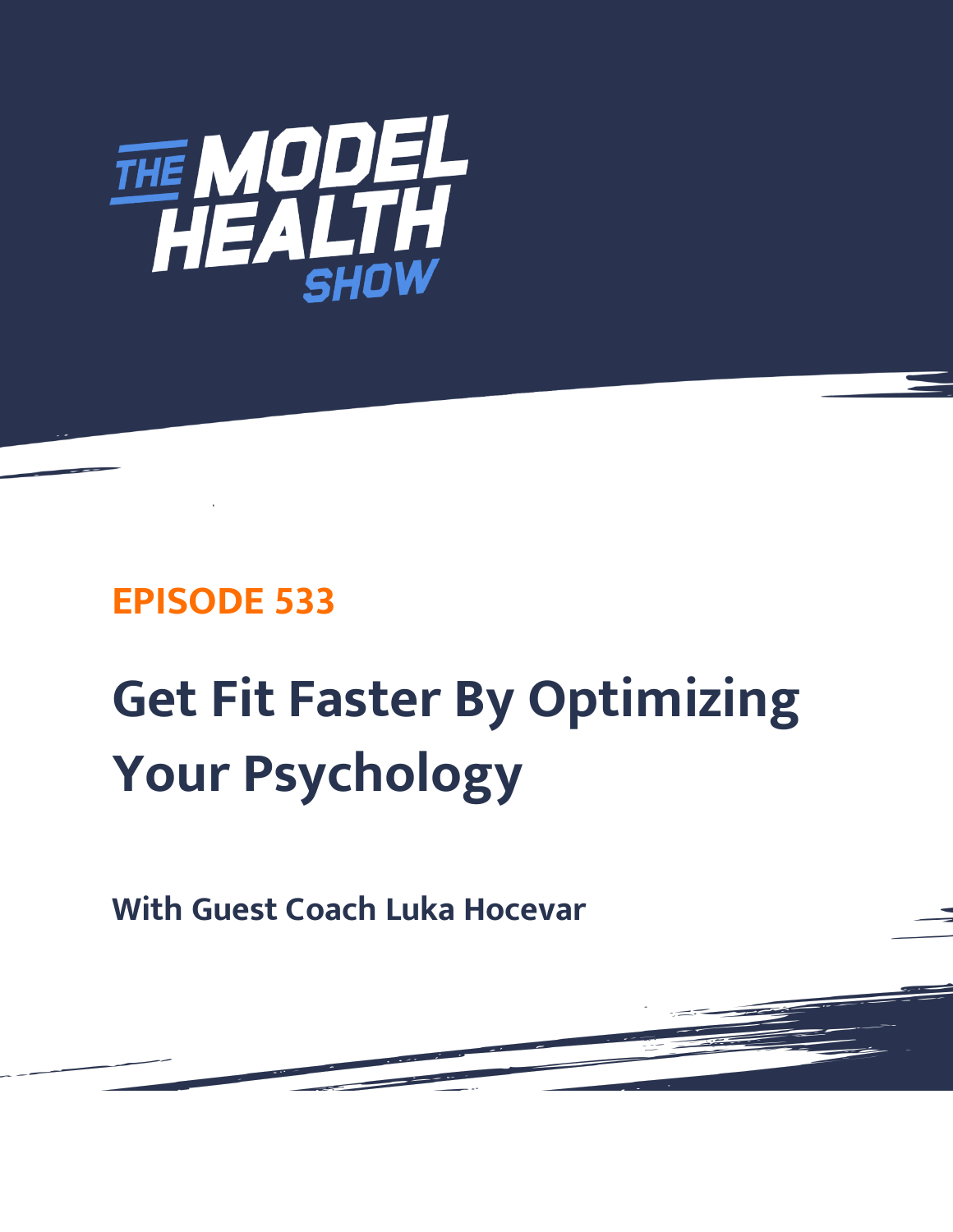### **You are now listening to The Model Health Show with Shawn Stevenson. For more, visit themodelhealthshow.com.**

**SHAWN STEVENSON:** Welcome to The Model Health Show. This is fitness and nutrition expert, Shawn Stevenson. And I'm so grateful for you tuning in with me today. We just got word about a very strange but expected side effect of COVID-19 entering the picture. And this is according to a recent study. As of this recording, just published by the CDC, looking at the rates of childhood obesity, which took an enormous leap during the pandemic. According to this report, severely obese children, their expected annual weight gain increased from 8.8 pounds per year before the pandemic to 14.6 pounds. Moderately obese children, their expected weight gain of 6.5 pounds, nearly doubled, jumping up to 12 pounds of weight gain. And even children who had a healthy weight prior to the pandemic saw their annual rate of weight gain increase from 3.4 pounds to 5.4 pounds. Now, something is clearly wrong. But we really stuck to the data from the very beginning.

And looking at these very obvious trends that were going to take place as a result of how we've handled this situation, now we could have the mindset that, "Hey, maybe this is a temporary collateral damage taking place." But then we're ignoring the laws of recidivism and seeing how when these situations take hold and we see increases in weight gain, abnormal weight gain and obesity in children, it becomes exceedingly more difficult for them to lose that weight as they venture into adulthood, essentially setting them up for a lifetime of struggle, based on, again, the data that we've accumulated over decades of studying obesity. And so, a lot of folks don't realize that since 1980, the prevalence among children and adolescents, the prevalence of obesity in our children has almost tripled since 1980. Today, nearly one in three of our kids are overweight or obese. And this is a side effect of our culture. There's a cultural construct that has shifted. It's not just our children. But I wanted to highlight this because this data has just been published, which we knew this was going to happen.

We've seen the same thing happen with adults here in the United States. There's been a massive amount of weight gain. And again, it's understandable. The stress, the lack of movement, the anxiety, the increased consumption of processed foods, the more time on le' couch, of course, these are some of the things. But we know the side effects of those things. What happens when our insulin resistance goes up because of these things? Our sedentary behavior, our weight gain. Levels of inflammation go up. Levels of chronic disease, if we're talking about our susceptibility to infectious diseases dramatically increases, exponentially grows, when we move away from health. And the thing is, we already... As we're going to talk about it in this episode, we were already experiencing a snowball effect. Again, since 1980, the rate of obesity in children has almost tripled, things were not going well. And now it's been accelerated. But here's the thing, and what this is all about, what this show is all about. What [can we actually do to change this, to right the ship, to use what we](https://themodelhealthshow.com/luca-hocevar/)'[ve learned from the past](https://themodelhealthshow.com/luca-hocevar/)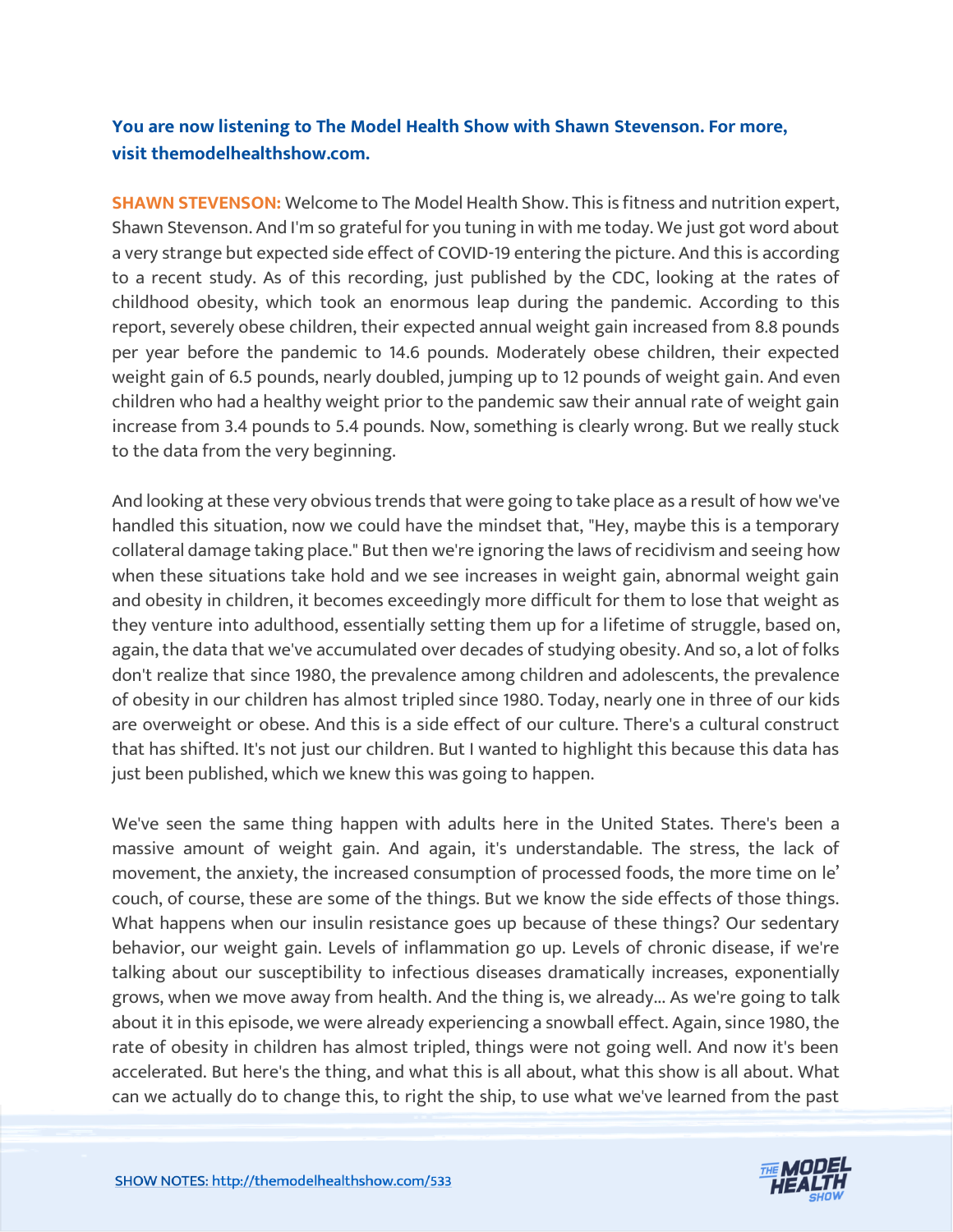and move forward in a more empowered, intelligent and efficacious way, so we can actually get the results that we're looking for?

The power is in our hands to make this difference. And so really, incredibly excited about today's episode. Incredibly excited about our guest. He is truly a trainer's trainer, somebody that countless folks look to when understanding the domain of body transformation, of physical fitness. He is in a league of his own, truly. Now, we actually had him on the show a couple of years ago. And he kind of shared his story and how he got into this space, which I highly recommend checking out that episode. But now we're just going to focus on... Listen, everyday folks, moms, dads, folks working a nine to five, to, I'm talking the most elite athletes on planet Earth, are coming to our special guest. And the difference is he has strategies and programming that fits all of these folks at spectrum. It isn't a one-size-fits-all. And so, we're going to dig in today and look at, so what are some of those very specific things that we need to account for so that we can start to move our own personal health and fitness forward and also out-picture these things in our families and our communities? Now, an added layer of importance with this is the data that we now have on the connection with physical fitness, on activity versus sedentary behavior in defending our bodies from the likes of COVID-19 and related symptoms.

A study conducted by researchers at Kaiser Permanente Medical Center tracked the exercise habits of nearly 50,000 COVID-19 patients and revealed some very eye-opening evidence. After analyzing their exercise habits over the two years prior to the pandemic, it was revealed the people who were consistently inactive, the folks who were sedentary, were two and a half times more likely to die from COVID-19, than people who consistently exercised.

Now, this is analyzing population study, this is observational data, but building on top of this, we've shared multiple studies that are affirming the same thing and much more. So, make sure to check out the episode we did titled The Five Risk Factors for COVID that You're Probably Not Hearing About, Episode 510, for more details and the connection between exercise, sedentary behavior and outcomes, poor outcomes, or resilience against COVID-19. And another critical aspect is our nutrition in relationship to this virus and also all other infectious and chronic diseases is what is running our biochemistry. There's this really dynamic sodium potassium pump that's driving essentially all the functions of the body. So, these electrolytes carry an electric charge, and they're able to enable or enact functions and signal transduction, so from brain cell to brain cell, from heart cell to heart cell. This is incredibly important, but it's so overlooked, and especially in the equation, looking at infectious disease.

A meta-analysis published in the Annals of Clinical Biochemistry titled, Electrolyte Imbalances in Patients with Severe Coronavirus Disease COVID-19, analyzed five studies with nearly 1500 patients with COVID-19, and found that both sodium and potassium were significantly lower in

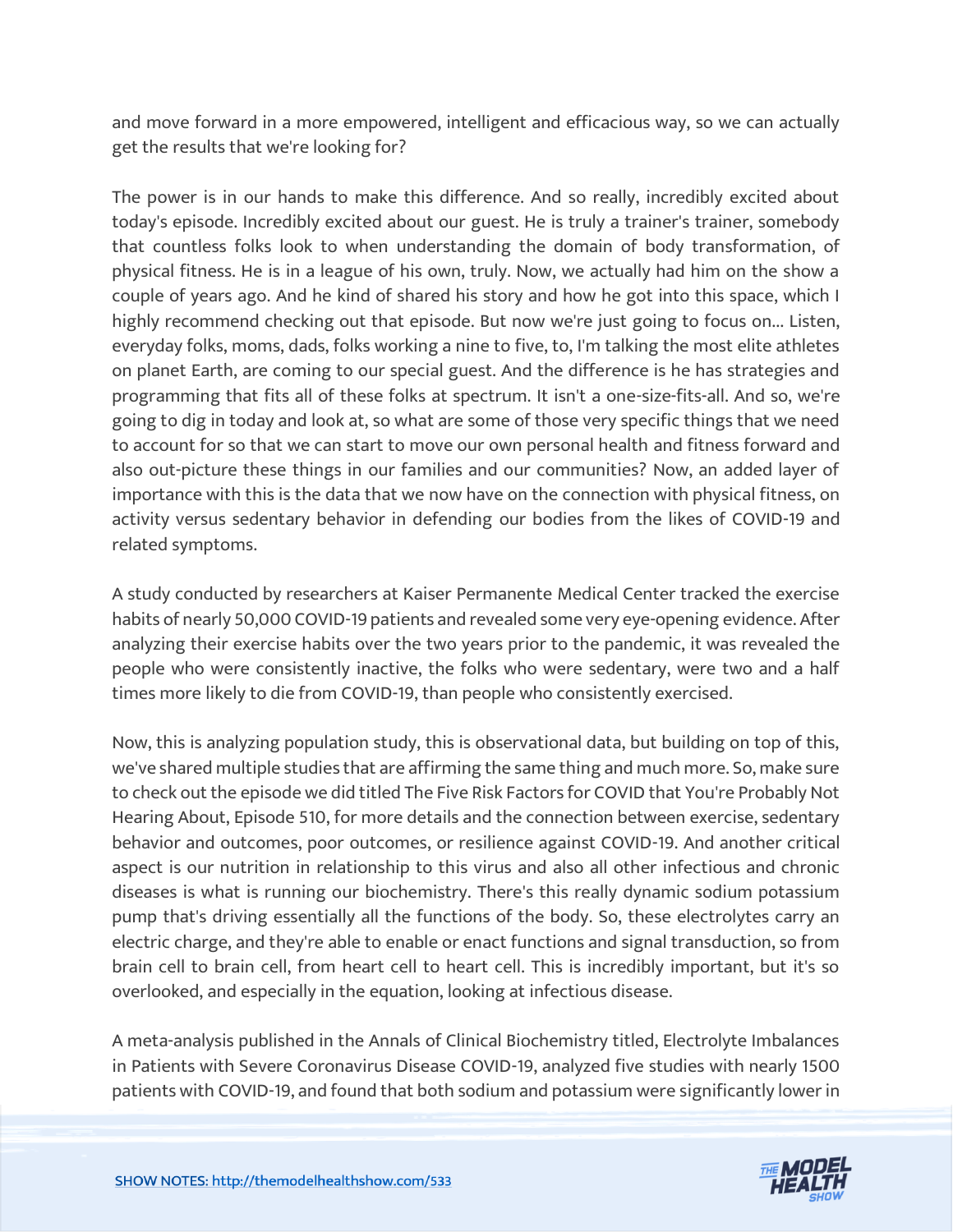patients who had severe COVID-19. And getting these electrolytes back up is one of these important clinical inputs that we've seen again and again and again, but unfortunately, it's not being talked about.

Now, the study does not designate, is it an electrolyte-deficiency leading to severe outcomes, or is it the severe outcomes depleting the body of electrolytes? It's probably both. It's a both and world in this context because the electrolytes are already putting the body in an optimal or a susceptible state, and then so many electrolytes are getting utilized by the body when it's mounting a defense and running processes of inflammation of immune cells. It's so important and it's so simple, but it's overlooked, and we can do something about it.

Of course, we want to make sure that we're eating nutrient-dense foods and getting our electrolytes, potassium, magnesium and the like, sodium, from high quality foods, but in this instance, especially today, I'm a huge fan because I've seen the results first-hand and also I've seen this just out-picturing yourself again and again and again in the data, because of the change in our food system, even if we're eating high quality organic foods, the soil being depleted, we're not getting as many micronutrients and electrolytes through our food. Having a high-quality electrolyte source without any crazy added sugars, without any binders and fillers and unnecessary chemicals, this is of the utmost importance today. And I already mentioned in defense with our bodies in the context of COVID-19, you can get a free sample right now of the very best electrolyte on the planet.

Go to drinklmnt.com/model. That's drinklmnt.com/model, you can get a free sample of element delivered right to your door. All you do is pay a little bit in shipping, and you get hooked up. It's time to get a little bit salty with all that's happening in the world and shifting the focus to real health and wellness. Again, go to drinklmnt.com/model. And now, let's get to the Apple Podcast review of the week.

**ITUNES REVIEW:** Another five-star review titled, "Favorite Podcast This Year" by CJ Epples. "Shawn Stevenson is such an expert in the realm of health, nutrition and mindset, this podcast is very educational, but also gives practical advice on how to live your highest quality life. I love the knowledge and practical life advice that he gives on his show. He is engaging and brings so many cool people on this show. I listen to this weekly."

**SHAWN STEVENSON:** Awesome. Thank you so much for sharing that review over on Apple Podcast. And speaking of cool guests, today is definitely going to be a game changer. Our guest today is the brilliant Luka Hocevar, and he's a former pro athlete himself, born and raised in Slovenia, playing basketball in Europe, in the NBA summer pro league as well, and parlaying [that into his state side presence and founding one of the most incredible gyms in the United](https://themodelhealthshow.com/luca-hocevar/)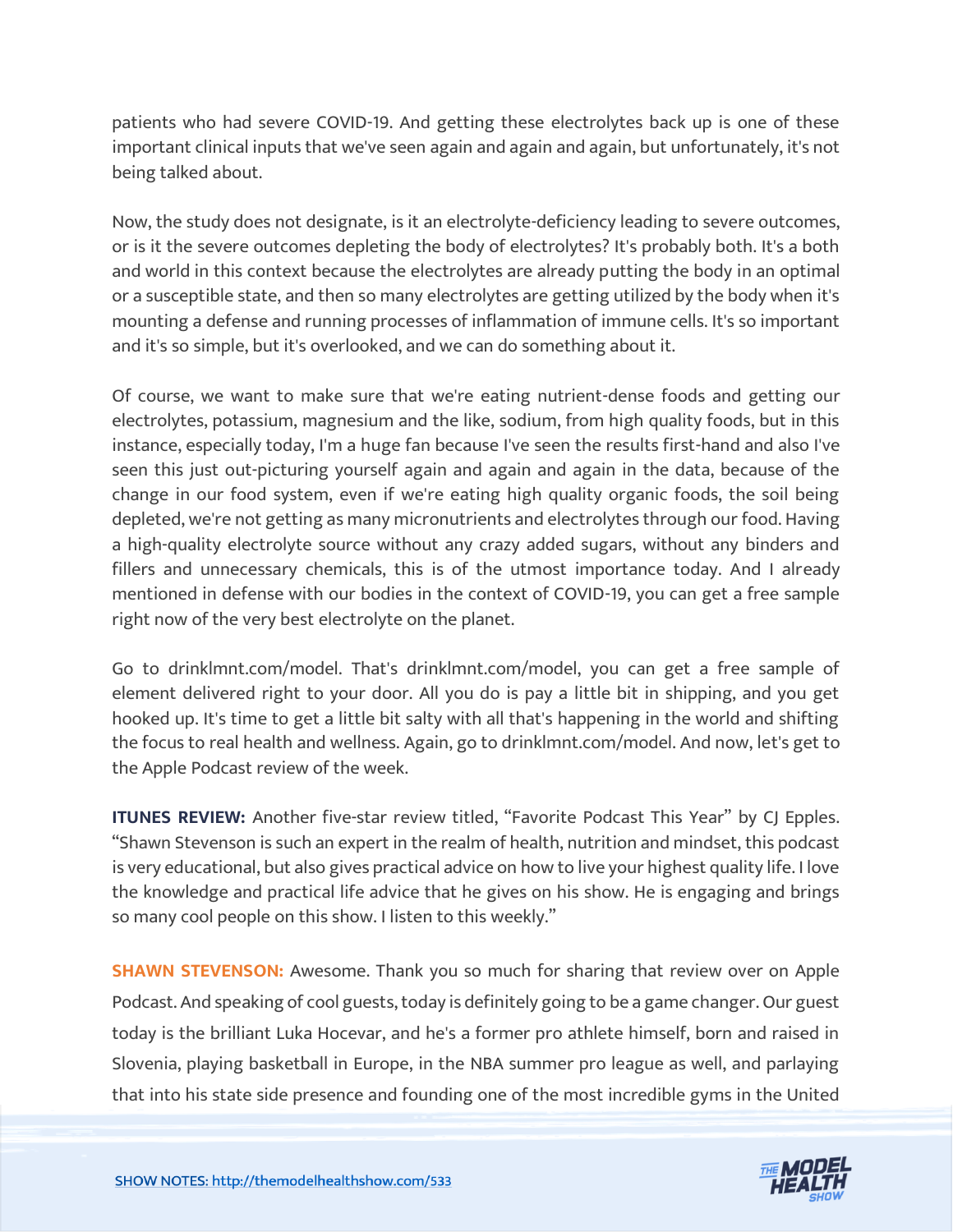States, Vigor Ground Fitness and Performance. Today it's recognized as one of the leading transformation facilities in the United States, integrating fitness, performance, nutrition coaching, behavior change, physical therapy, and so much more all under one roof. Luka and Vigor Ground have been featured in Men's Health, Entrepreneur Magazine, CBS, Fox, and many other major media outlets. Let's jump into this conversation with the one and only Luka Hocevar. My man, Luka, welcome back to The Model Health Show.

LUKA HOCEVAR: Man, I'm so happy to be here. It feels like it hasn't been that long, but it's been a minute, though.

**SHAWN STEVENSON:** Yeah, it's been a couple of years, but in the age of COVID, these years are different.

LUKA HOCEVAR: Very, very different.

SHAWN STEVENSON: Basically, like dog years now.

LUKA HOCEVAR: I know. I feel like I went to The Shire and back. On an adventure before I got back.

SHAWN STEVENSON: Shire! So, I want to ask you about the technical side, the Xs and Os side of things when it comes to fitness. It's obviously a big necessity right now, is getting our society healthier, more fit, more robust, reducing susceptibility to disease and all those good things, but what are some of the biggest... Let's start with these mistakes people are making. What are some of the biggest mistakes that people are making when they set out to transform their health from a technical Xs and Os standpoint?

LUKA HOCEVAR: Okay, great question. Man, this could be a deep dive. So, I went... When we talked before, I went and put some things down as focal points. So, this is where I'm stemming from. When people... And obviously, health is a lot more than weight loss. But so much of it is related to... I would say health is related to markers of having a leaner, a lower body fat and weight loss. So, there's seven or so things that people that are able to take the weight off and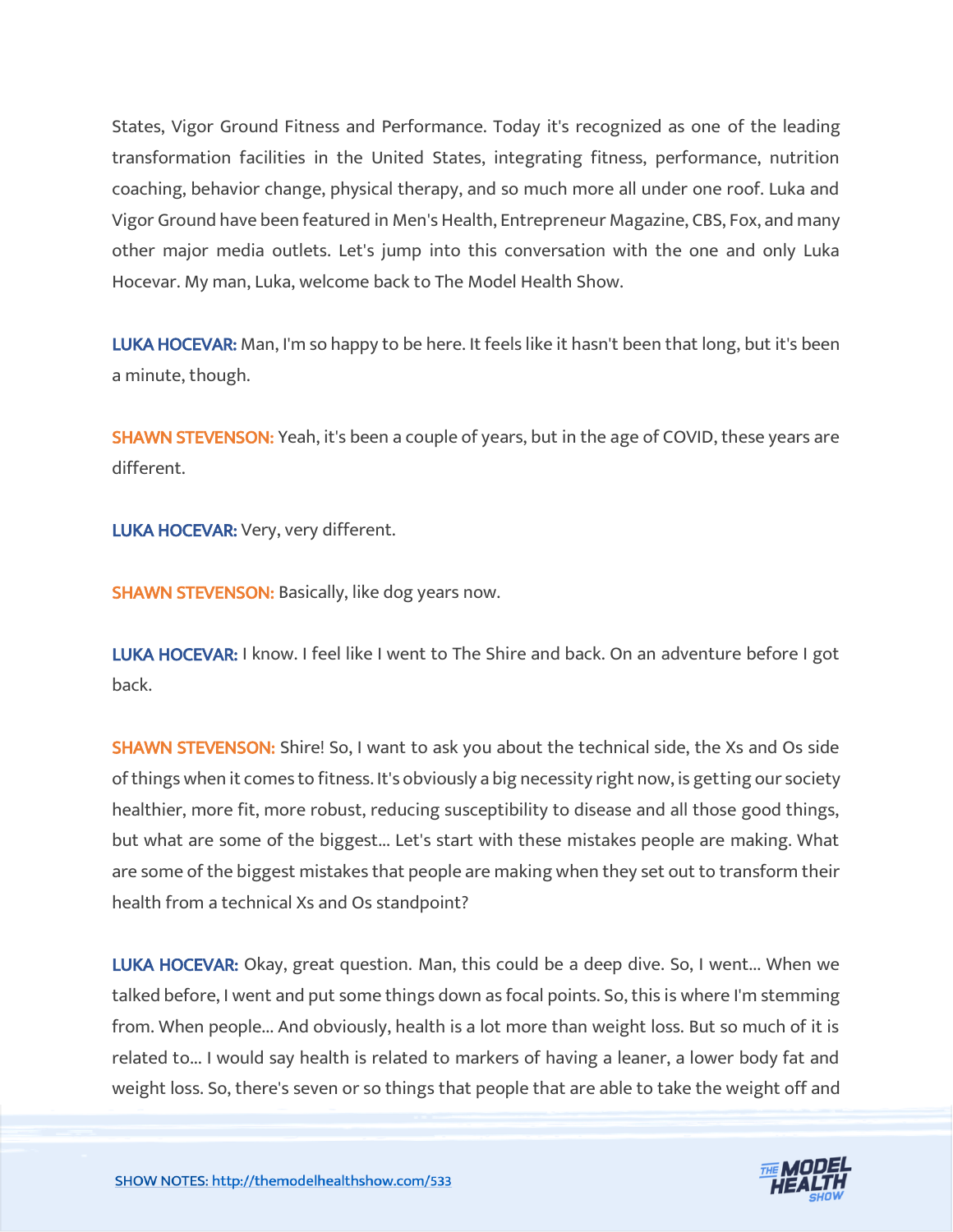keep it off do. So, it's kind of like that 10,000 foot view bigger picture. So, I want to talk about those as far as. As being these main markers because consistency is such a huge factor. I always talk about whatever you're going to do, majority of it, you have to continue doing it, so that's a behavior thing, it's in... It's who you become, it's an identity, it's like you do it no matter what. One of the first things is cognitive restrain, every person that...

And let's fall back just one quick second to say that over the course of three years, people that lose weight, 95% of them put it back on and one to two-thirds put on extra weight in that time, which is somewhat, I would say, it's definitely sad and it's challenging, it's kind of like, we're here to try to change that and get that snowball rolling in a positive direction, so we kind of look at, okay, what are the 5% of people, like what do they do? That make them successful and sustainably are able to do this, and you could probably... You could take this into some of the stuff I'll talk about, you can take it into other areas of life, lifestyle, 'cause they're like big picture behavior things.

Cognitive restraint means that you are aware, okay, and that you restrain from, for instance... And the restraint can be in a form of, I don't eat after eight. Now, obviously, that's not some scientific thing, but it creates a constraint where it may help you basically eat less. Cognitive restraint might be smaller plates, it may be any of the kind of methods, intermittent fasting, without going into what works and doesn't work, and the science behind it, but that people are aware, I'm going to have to restrain from doing something, "Hey, this is... If I do this, it's not going to lead me to my long-term goals." So if you've ever seen kind of like the four boxes of... When it comes to behaviors, there's unconscious incompetence, so that means you don't know what you don't know, and you're doing something.

So, stage two is conscious incompetence, you start becoming aware, Shawn tells me like, "Hey, Luka, I noticed that you're always interrupting me while I'm talking." Damn, I didn't know I do that, and then you kind of catch yourself. That's conscious incompetence. So conscious incompetence is usually where somebody becomes aware of I maybe eating too much, I go out and have some drinks and afterwards, I'm always snacking or eating fast food. Part three is Conscious Competence, that's where you start improving your behavior, but it's hard, change is very, very hard. So, you maybe have to have reminders, notes, meal delivery plan, like you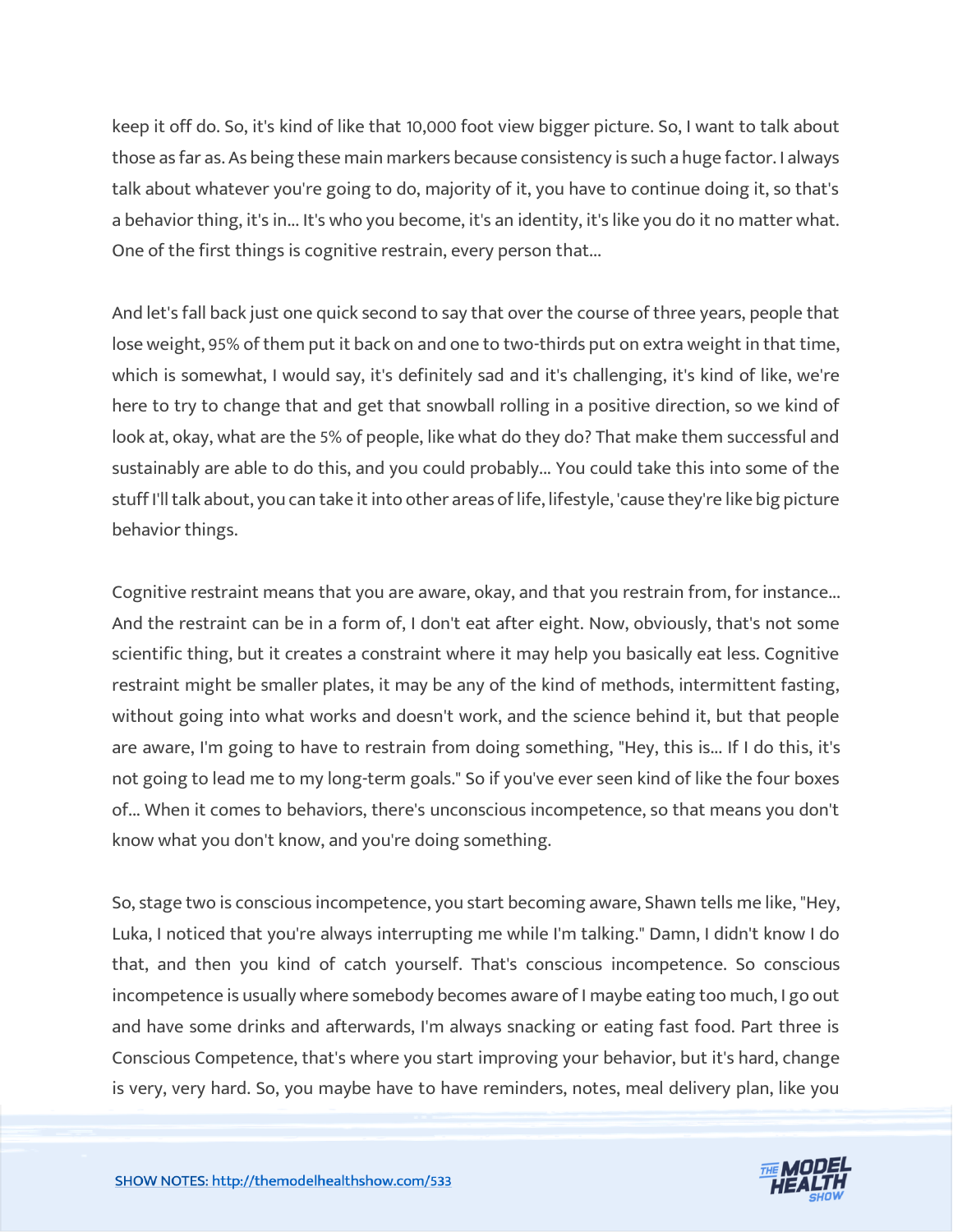buy all smaller plates for your home, you create the smoothie the night before, so it's ready to have it because it's lower calorie than what you usually... And then fourth stage is like where we all want to get to, which is unconscious competence, meaning like I do this thing that's taken me towards the person I want to be, and it's just a habit.

SHAWN STEVENSON: Yeah, you don't have to think about it.

LUKA HOCEVAR: You just do it. You don't have to think about it. But it's good to... And they're geeky words, but it's good to kind of understand those stages because in life, you find yourself realizing something, you read a book, somebody is listening to your podcast and they go like, "Damn, I didn't know that." Right, so they go from unconscious incompetence to conscious competence... I mean conscious competence. See, the hard words making me mix them up the whole time, but it's like you go from not knowing to just knowing. You're still not doing it but knowing it. And that's a huge key. So cognitive restraint basically means that just like you have to restrain from doing certain things that you've been doing right now when it comes to... And I'm mostly talking about food right now. Number two is there's got to be some form of tracking, there has to be. Now, even if I look at our clients at Vigor Ground, I'd say that out of 10 people, about three are comfortable and do well with, for instance, tracking calories, about seven out of 10, that's not going to work for them, but that's not the only form of tracking. You can track so many different things, you can check the habit boxes, did I, "Hey, did I eat my meal delivery for lunch?" And it's automatic, it's got 450 calories, it's got this much protein.

**SHAWN STEVENSON:** Did I eat my five servings of non-starchy vegetables.

LUKA HOCEVAR: Exactly, right. It's like, you can track that, and you can track this, you can just start with one thing, "Hey did, I get enough protein in today?" Maybe that's it.

SHAWN STEVENSON: Water intake.

LUKA HOCEVAR: Water intake.

SHAWN STEVENSON: Yeah.

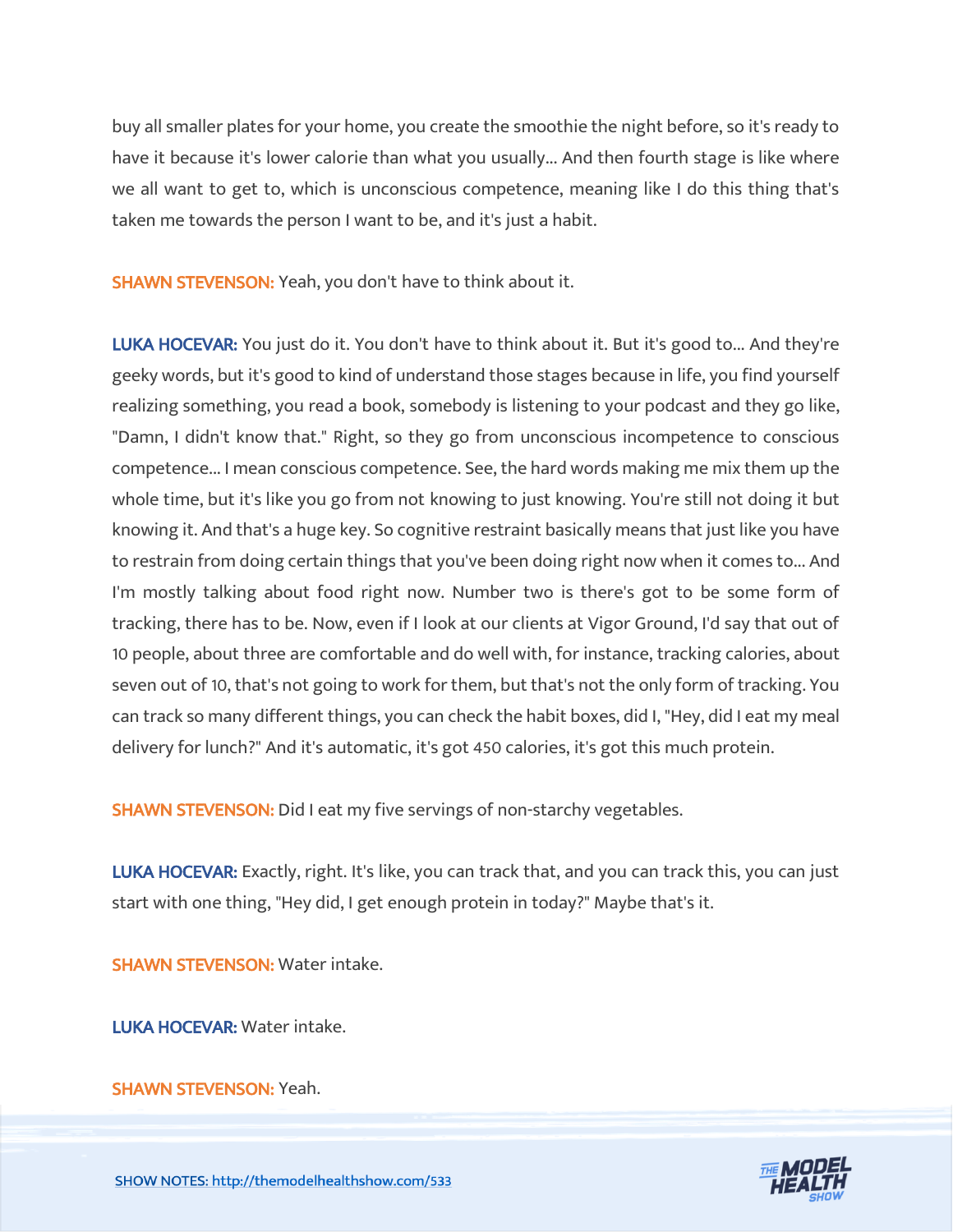LUKA HOCEVAR: There's got to be things that you can check and track, did you do it or did you not do it, which I'm a bigger fan of the behavior part of it, not the outcome part of, but the behavior part of it. But there's got to be some formal way that we end up seeing are we... It's like the buoy in the water, I always say we did this, these warrior challenges, and we did these swimming laps, but one of my mentors said, think of these buoys like your life, you know, you have this vision of how life should be, and the buoy is the marker that you're on the right track. So, you got to have that 'cause if you don't, you're just throwing stuff against the wall, it's like, is it going to stick? So, tracking and anything, but just don't think of tracking as being this very, very stressful thing because a lot of times if I tell... Alright. Actually listen, you can track your calories, your macros, your... I've already lost a lot of people, and I'm just trying to eat better.

#### SHAWN STEVENSON: Yeah.

LUKA HOCEVAR: So, you can break that down in so many different ways and just go like, "Are these buoys on the path to where I want to be and who I want to be?"

**SHAWN STEVENSON:** And things that are more rational and manageable too because most people when... As soon as you said that I'm like, a lot of folks are going to think about weight because they're just going to be tracking that metric. Did you see any of the new Will Smith, he's doing this series where he's getting in the best shape of his life, is supposed to be...

LUKA HOCEVAR: I saw that. Yeah.

SHAWN STEVENSON: The outcome. Did you see the first episode?

LUKA HOCEVAR: Mm-hmm.

SHAWN STEVENSON: So, The first episode. Spoiler alert, but I'm just giving you a tiny bit of it, but in the first episode, he's demonstrating, he showing, he's got... He's in the worst shape that he's ever been, he's demonstrating that, and he gets to work, so he's getting after it, lifting, doing all the things, improving his nutrition, he gets on a scale pre, and then after a week, he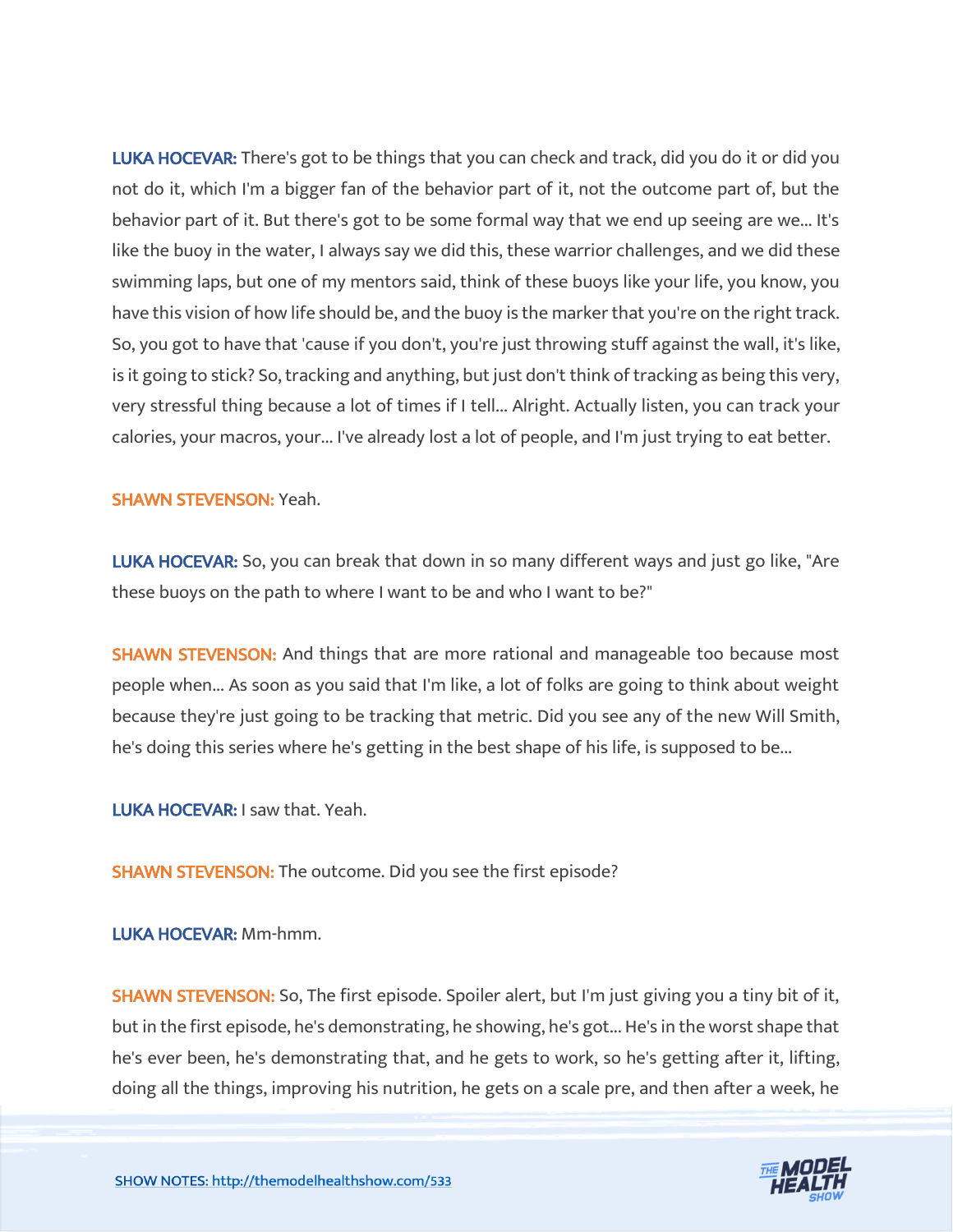gets on, gains a pound. He gained a pound, so he's supposed to lose a pound a week, not only did he not do that, he gained a pound, but I can literally see his... I can see his physical body is improved; he is physically healthier. If they were measuring his waist, I could tell that he's lost some of his waist just looking at his before and after picture, but because it's the scale, you could see this depression hit in the room, you could see this, this fall come over everybody's, his trainers in the room is like, Well... And they try to explain it away. But we're using this one metric.

#### LUKA HOCEVAR: One thing. Yes.

SHAWN STEVENSON: For many people. As you've mentioned, this is what I want to say is, it creates stress around weight. And it's something that is... It's something we can manage, not to say we can't. So many people put their faith into that and not actually improving their metabolic health, reducing size of their... Their waste management, body fat, all that stuff.

LUKA HOCEVAR: I'm so happy you brought this up because it's something I wanted to talk about later on. But it's like the making progress part of it. So, I believe that any time you go around trying to change your body, it should be three things. Body composition, people want to look better, period. That's a lot of times what drives the start sometimes. But it should be that health... If you look better without being healthier, I think that's a fail. And then number three is performance. Now, what that performance is depends on the person. Performance for somebody might be, "I want to pick my grandkid up off the floor." We get a lot of folks that are, "I want to hit my first chin up. I want to deadlift, double my body weight." Be in power. I would say our gym is probably about 60% to 65% women and love lifting because... But not just because of the body transformation, but the confidence that they gain, and their empowerment is just crazy to see. I absolutely love it. So, if you just go, "I'm going to basically connect my value or worth or progress to this number on a scale," you're shooting yourself short, because you could have dropped body fat in inches. I would say drop the body fat. Put on some muscle. Especially hyper-responders do that when you start off pretty damn good. And you're looking different.

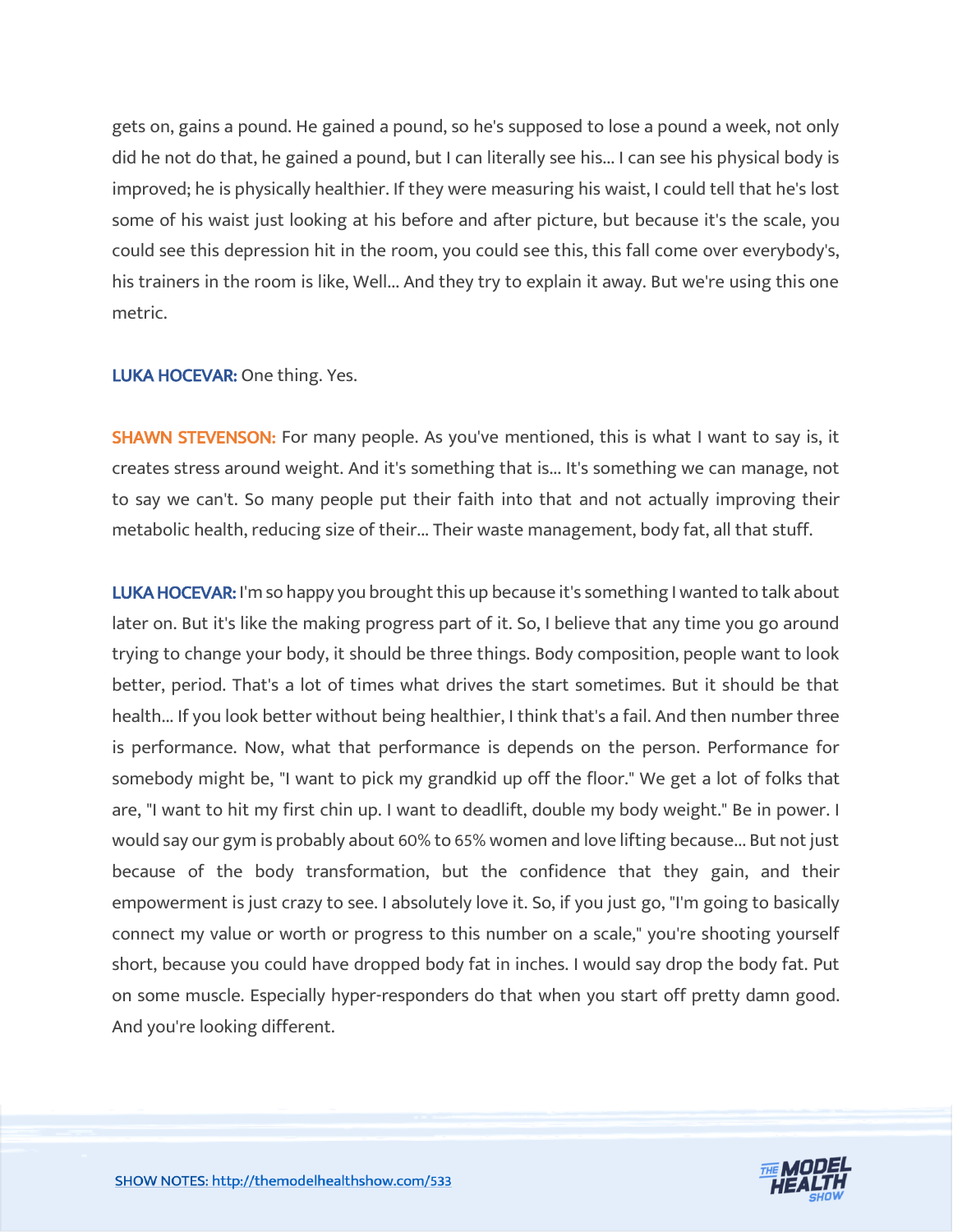You look at the pictures, they're different. But you're going like, "Oh man, I failed." So, it's a key that when you start, you determine what progress is going to look like. I love this question. I ask all the clients this question. If today I can wave this magic wand... So, while you sleep, I do the Gandalf. And tomorrow, you wake up and life is perfect, in a sense, exactly the way that you want it to be, tell me, tell me what problems are gone? How do you feel? What's different? Because when people start explaining that, usually it won't be like, "Oh well, I look in a scale and I weigh xyz." They'll say, "Man, I look in the mirror, and I love what I see. And I have a confidence. I have great energy. I get up in the morning and my back doesn't hurt. It doesn't take me 10 minutes to just put my socks on." So now you start seeing a picture of what they want their life to be like. Now you can reverse engineer and say, "Okay, what are some markers of progress that would take you there?" And I don't think many people determine that. They go like, "I want to lose 20 pounds." Why do you want to do that? Why is that important?

So, I think it's very, very important to figure out other markers. Blood work. When you go and do blood work and it's like, "Wow. Hey, your inflammation is down. Iron is better. Vitamin D deficiency is better. It's good now." There's so many different markers. "Your testosterone levels are much better, free-range testosterone. Damn, you're healthier." So, we said, body composition, health, performance. The performance side of it is great, because at least when it comes to strength, you can... Did the weight go up? Did you do an extra rep? I love doing stuff like speed and power stuff, and we'll talk a little bit about that later too, with anybody, not just with athletes. But you go to a mom and it's like, "Hey, your 10-yard acceleration just dropped by 0.2." I'm telling you right now, everybody gets excited. I don't care, "Man, you just produced more power in that. Your VBT score... " We have this velocity-based training stuff that we do. You can see it improve. People love improvement. It's part of the intrinsic motivator of human beings, like incompetence. If I become more competent, I become more fulfilled.

And so, what you brought up is very important because... An example of Will Smith. He did all this work. And then it seems that a lot of... I don't have enough context, but a lot of the, I would say, attachment to the outcome was what was going to make him successful or excited. "Oh, I'm successful now." But self-esteem is built this way. If I do something I said I was going to do, I'm going to put a credit in my self-esteem bank account. So, you're like, "Tomorrow morning,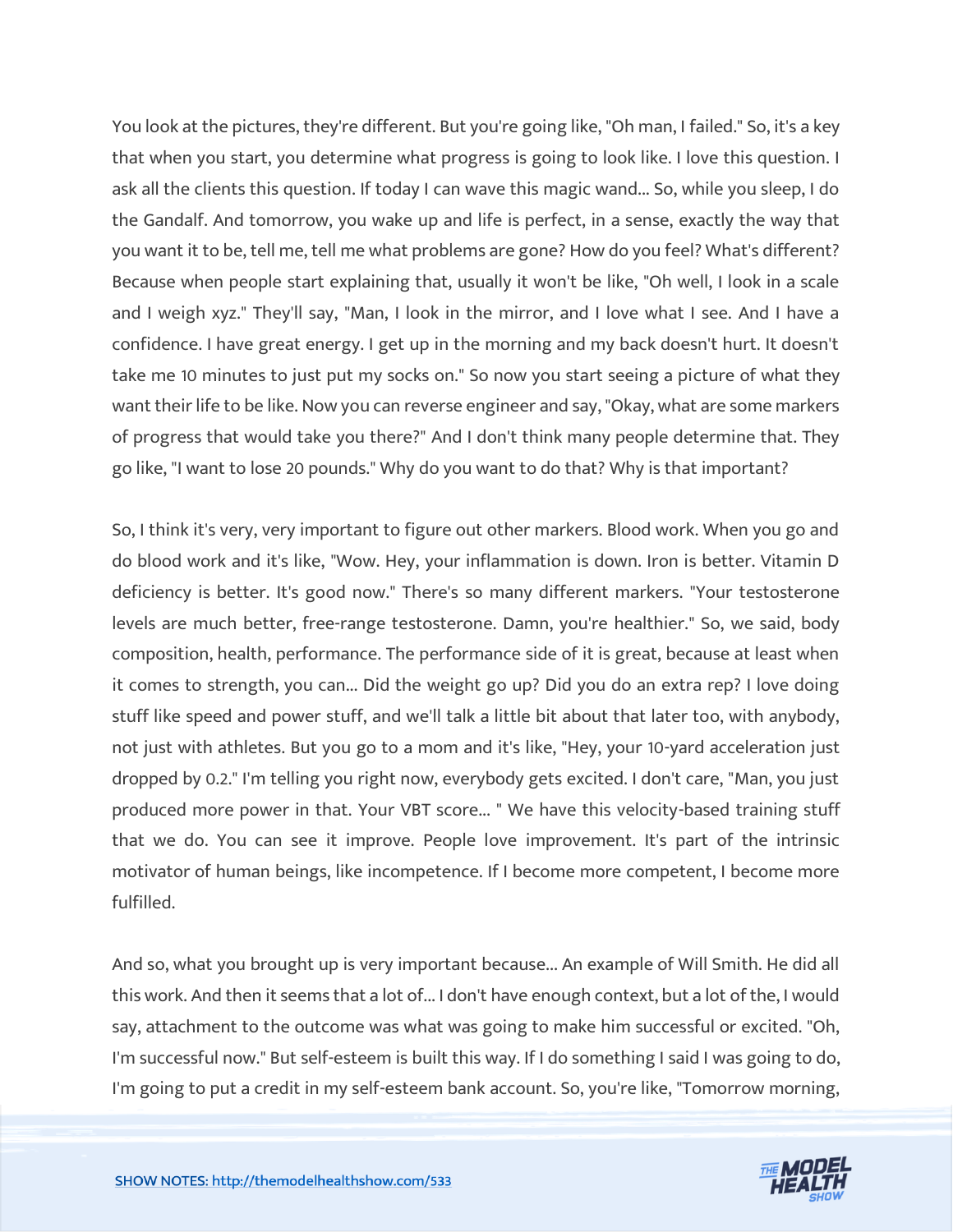I'm going to get up and do 10 minutes mobility, 'cause my hips and my back are hurting." When you do that, you do this thing that you said you're going to do, check. Credit in the self-esteem bank account. Then you go, "I'm going to get my workout in today. Man, I only have so much time. So, I'm going to do a 25-minute workout." Check. And the thing is the more things that you do that you said, you build these credits in the self-esteem bank account. Now, when you don't, you put a debit in there. And what's happening in the world a lot today is that because people are frustrated with where they are, they go, "I'm going to jump into this do seven workouts a week. I'm going to go on this diet right here." And these are super aggressive things that are very hard to put into place all at one time. And so, when that happens, debits, debits, debits. And you go, what I call, you go bankrupt in self-esteem.

And when you go bankrupt in self-esteem, then it's difficult to believe yourself that you're going to do something. And the way to solve that, rather than me just going like, "That's what happens," the way to solve it is to go, "Okay, look. Take a smaller chunk off the pie." Instead of saying you're going to train seven days this week, how about tomorrow you're going to meet your friend and do a 15-minute workout. Does that seem more doable? And it does. It's just not as big of a task. But once you complete it, you've put that credit in. And you have to... You have to ask yourself right now like, "Man, are you bankrupt in self-esteem?" And if you are, you know it's okay. 'Cause here's how you build it up. And there's the power of environments. We'll probably dig into that a little bit later. But put yourself in environments that make it easier for you to do the things, because now we're starting to build that self-esteem back up.

#### SHAWN STEVENSON: I love that.

LUKA HOCEVAR: And the thing about that is that these are all... First of all, these are all proven things that we've, through behavior science, found that work, right? So, man, let's find ways. Don't fight it, let's find ways to implement this. Now, it is different for everybody, 'cause the capacity of people is different. Some people can take on a little bit more, some people can take on a little bit less. But I would say that it's always better to do less, but do it consistently than do more and go what I call the rest-pause mentality, right? Oh, I'm going to start training when I have a little bit more time. I'm going to improve my nutrition, but not during the holidays, not during November through December, right? Because that would kind of mean that life has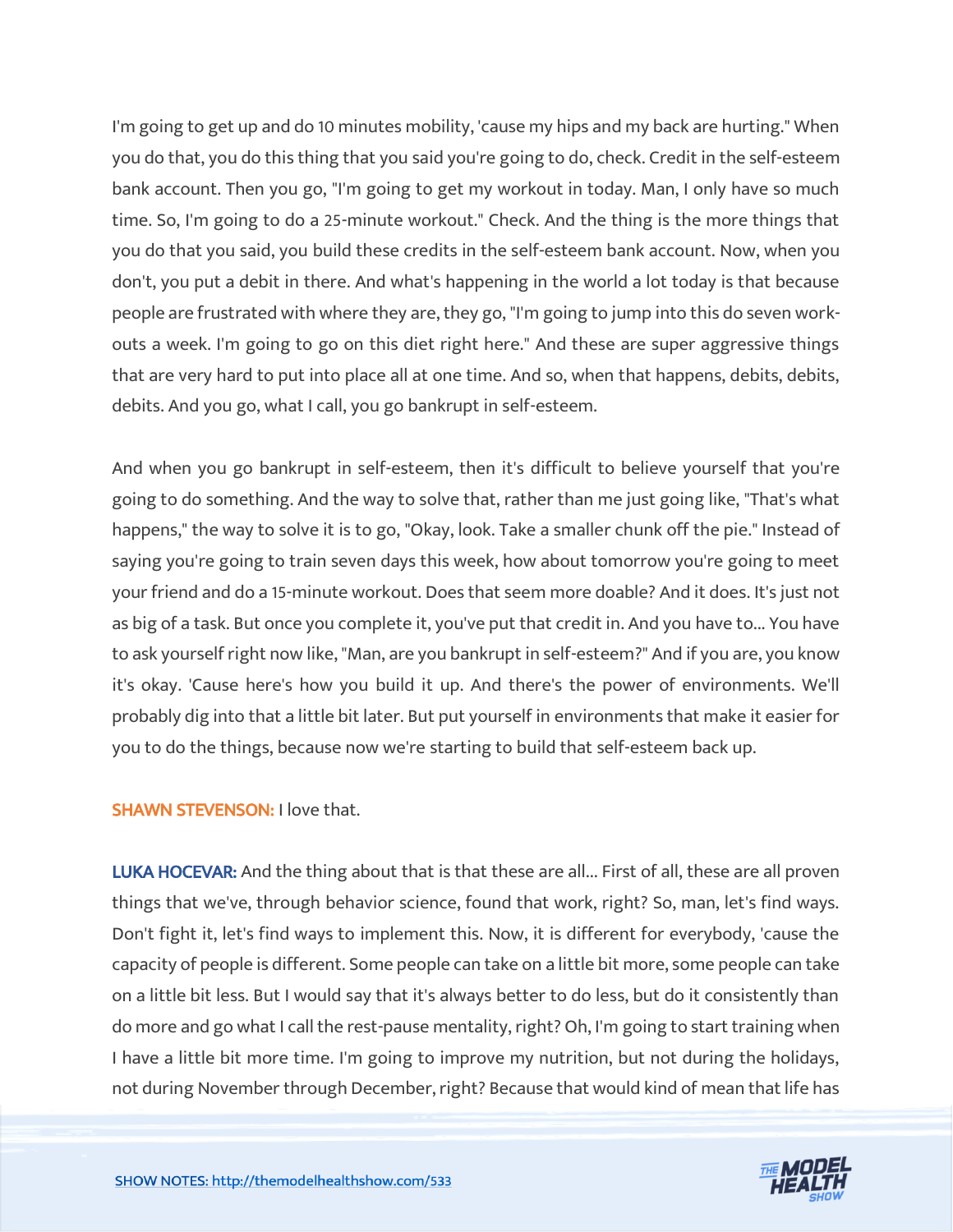a start and stop button, but it doesn't. It never does. There's always things going on. So, we got to find ways to put behaviors in our life that lead us to become the person that we want to become.

**SHAWN STEVENSON:** I love it. So, you just brought up this, there's a term of learned helplessness when those debits get us to the place where we're bankrupt. And so, to evolve from learned helplessness is to start to add strategically some credits back, and it just, by implementing simple small things, starts to build up that neurological association that I can do a thing. That's powerful, man. So, we've got number one, cognitive restrain, number two, tracking. Number three.

LUKA HOCEVAR: So yeah, we veered off a little bit, but it's going to plan into exercise. And into exercise, so strength training and just exercise in general has proven to be a huge marker. So, 70% of the people that kept that 5% off all had a regular exercise regime. So that in itself tells you a lot. We know that maintaining and/or building lean body mass is one of the best things for metabolism. I sit here if I have more lean body mass, I'm burning more calories. But it also is connected to so many health markers, and not to mention people that have more muscle mass are able to... They have a better body fat setpoint, meaning...

So, one of the issues with weight loss is there something called a body fat setpoint, which has now been... It used to be a theory and now it's been more confirmed. So, it just means that if you've stayed at a certain weight for a long period of time, your body is going to have a tougher time moving from that weight because that's what's safe, that's homeostasis. So, if you go up or down too much, but especially down, it's going to be like oh, survival. This is not good. And then the hormone leptin is almost like a thermostat. It's a thermostat in the sense of if you drop, it's going to basically reduce the temperature so that we kind of come back. If we go up, so it's going to regulate it 'cause it wants you to stay in that homeostasis.

Exercise and strength training has been proven to be able to adjust that, or should I say help with that. So, if you drop weight and you strength train, your body will have an easier time staying at that lower weight, right? And there's been a lot of studies done around that, enough to confirm, first of all, this is something you have to do. Right now, what does strength training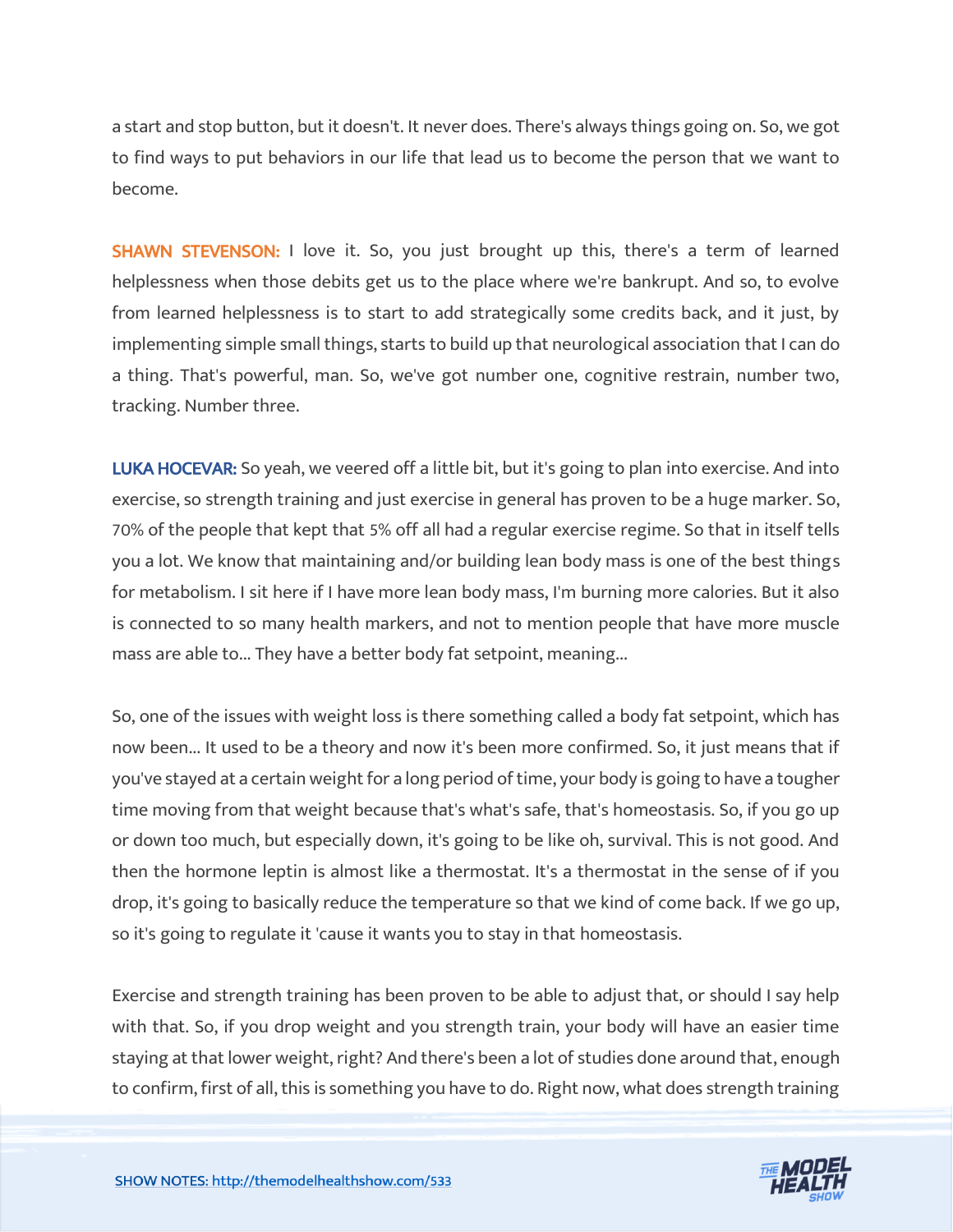look like? I mean, it obviously depends, how much do you want to improve your performance and put on muscle? But any person that wants to be healthier, lose weight, be fitter long-term should be doing some form of exercise and strength training. That's been proven across the board.

And a lot of times people will say, "Okay Luka, if you had a template, now obviously everything is different for everybody, but if you had a template... " I had a great conversation with Dr. Andy Galpin about this, but what would it be? I said, "Well, one, you should strength train two to three days a week, right?" So somewhere in that range. You should do something fast, one day a week, regardless of your age, what your goals are. And I'm going to touch on that one because I think that's one that's missed out a lot on, and it's... First of all, the first thing that you lose as you age is not strength, it's power. It's not cardio, it's power, and people that... First of all, things like agility, quickness, reactivity, when folks fall and break their hips, which is a huge number, like one out of three people over the age of 50, that's power, that's speed, that's reactivity. And it's almost like there's this fear of it, right?

Oh, as I get older, I shouldn't be doing that. But it's actually like, no, you should. Now, it might look different for if I'm doing box jumps and full-blown sprints, and we have somebody that's 55, maybe even 60, they may not be doing the same thing, but you know what, they could be throwing a medicine ball explosively for them, they could be pushing a sled fast. They could be... We'd do card throws. I'll throw card, and obviously they get all wonky, they're going to try to catch them. Tennis ball drills, speed ladder drills, for them, that's going to be fast, and they can still improve that speed, and they can still, I would say, work on that, so that it doesn't... They don't lose it. You don't use it, you lose it, right?

#### SHAWN STEVENSON: Right, yeah.

LUKA HOCEVAR: And a great example is like, my dad has Parkinson's, the onset of it. He goes and he boxes, so he does these speed ladder drills. And the doctor was like, "I don't know what you're doing, but whatever you're doing, man, it's like it's keeping it at bay." And so, speed is such an important factor of it. So once a week at least, you should be doing something fast. Once a week, you should get your heart rate up high for whatever that is for you. So, think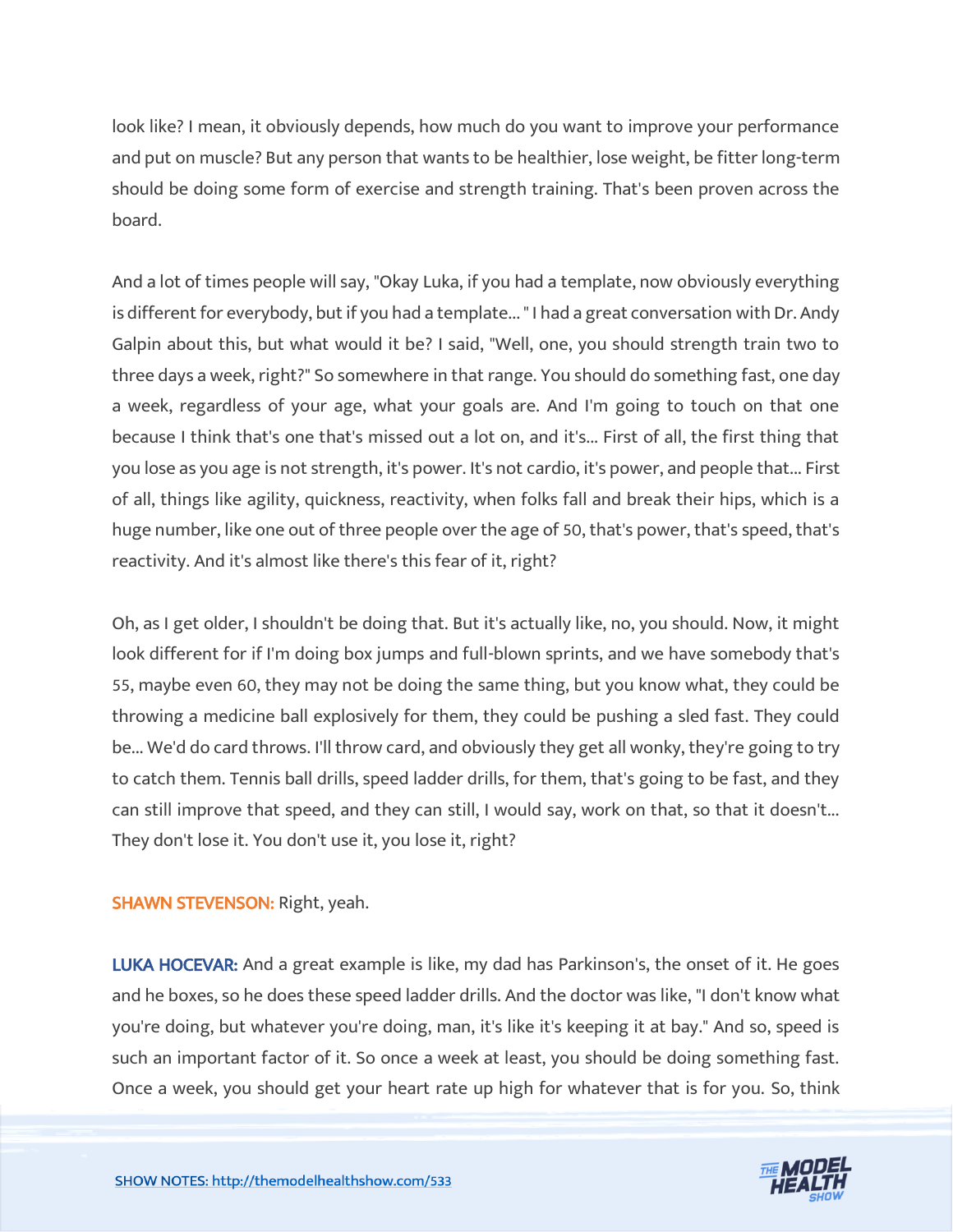hard conditioning, I like to do the heart rate monitoring. So do something fast, explosive for whatever that person is, get the heart rate high, let it drop back down. I know this is basics, but this is definitely a template of it. Once a week, do something for a longer duration of time on cardio, but not as high of intensity. And I would say probably more like once to twice a week on that front, and always making sure that you work on quality movement. And even in the last show, we dove pretty deep into that as far as movement hygiene, mobility. I mean, that's extremely important, 'cause my philosophy is always move well, move more, move strong, move fast.

But it starts with move well. If you don't move well, and then you add more volume, you add more load on top of that, you add speed, it's going to be... You're just going to speed up dysfunction, right, so if I have a horrible posture, and I don't first improve my mobility and move well, guess what's going to happen? Right. I'm going to load that and something's going to go off, my neck, my shoulder, my low back, something's going to break down. So when it comes to exercise, I really, really like that template, because if you strength train two to three days a week, you do a little longer distance, or should I say, longer duration cardio, which can be a lot of different things, about two days a week, you do speed training once a week, and you do one, maybe two sessions with higher intensity heart rates, that's a pretty damn good model right there. Right? And the reason I say this to this many times, is because somebody that's just starting off, hey, two strength sessions and one speed session and one cardio session, great? And you can do it all in the same day.

For example, I could do speed training and then afterwards do high intensity intervals, right? Those couple together pretty well. I can do a strength session and then afterwards do some longer duration, right? There's ways to piece it together, it doesn't have to be somebody's going like, "Hold on, so I've got to train eight days a week?" Like, no, no, no. But I'm saying that type of stimulus, right? That type of stimulus. We live in an age where you need to... We only have so much time. So, if you have an hour, I could do a quality warm-up for 10 minutes, do strength training for 30-40 minutes, and finish off with some type of high-intensity conditioning for 15, and that's an hour and five minutes. But I've now knocked out a couple of those variables inside of that training session. So, I think it's important to just look at, okay, what are the things that help us be more resilient, strong... And longevity, right?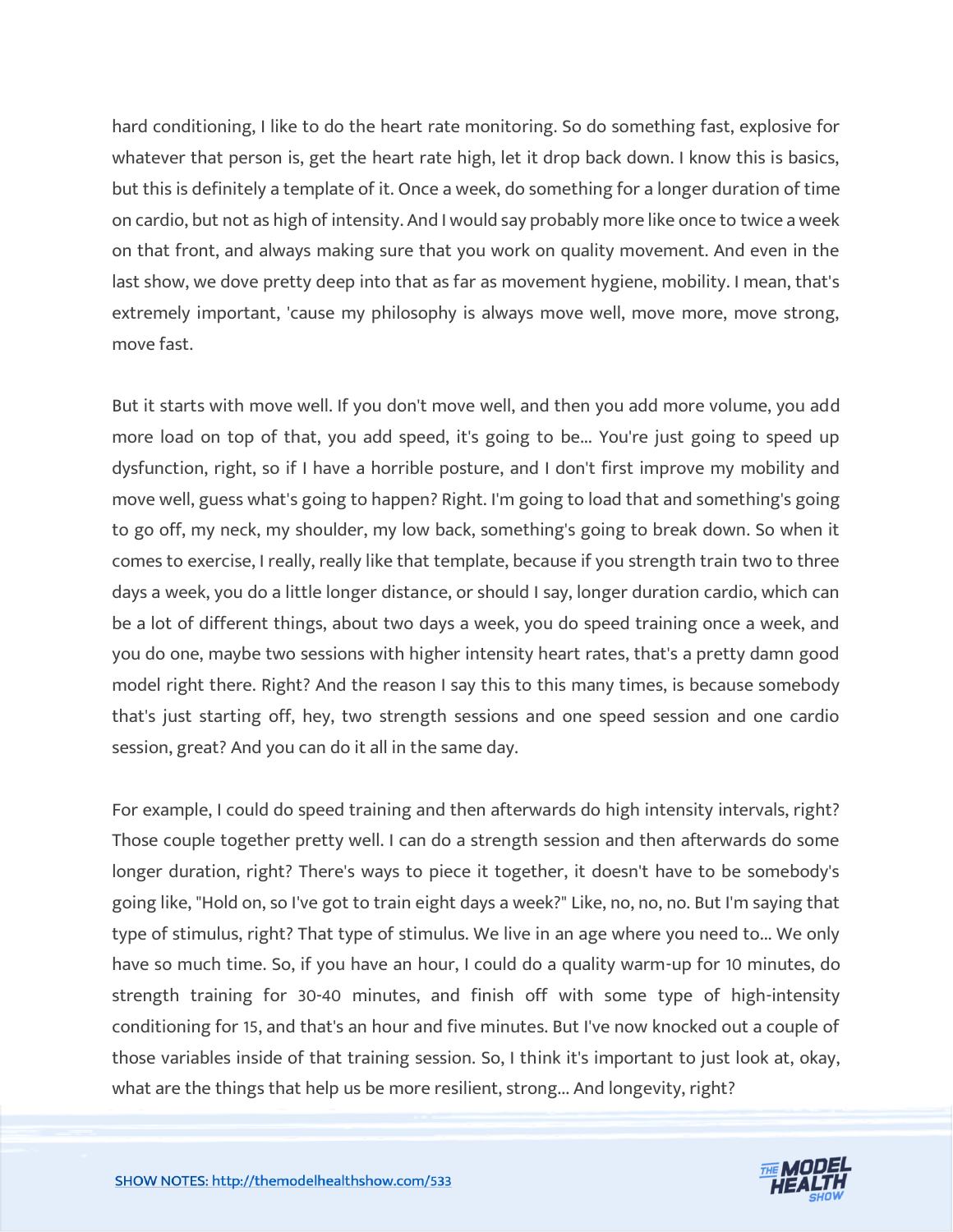We know cardio used to be a thing that we did to lose weight. We know that's not the most effective thing whatsoever, but it is extremely important when it comes to health, extremely. And I'm glad that one of my really close friends, Joel Jamieson has done so much research on it. He put HRV on Apple's, one of the first guys that did that, the co-relation of quality cardio and heart rate variability is, I think that you end up... There are certain markers that show you live 10% longer if you have quality cardio and you have good HRV. That's like eight years, seven to eight years. Could I sell you on that? Yeah listen, like, would you like to live 10% longer? Yeah. Okay great, make sure you do your cardio. And there's, like I said, there's different ways to do it. I think that's a pretty good template to do that.

**SHAWN STEVENSON:** That's great, man. So, if you put this in the context of how many hours we have in a week, for example, being 168 hours, three well-constructed hours, you could have a significant level of health. Then we get up to maybe five hours and you're crushing it. You're in the top 5% of the United States population, if you're doing it with some intentionality, of course, because we can... And I know this is a pretty... I think that this is a lot more wiggle room in this, if I say junk exercise, because just still moving, doing something you're probably going to turn out better than folks who would just couch-surfing.

LUKA HOCEVAR: Actually, this leads to a really really cool... I was just going over some PN studies. So, over the course of reading this, I think they had a million data points on this. So, it only took 50% compliance of exercise and nutrition to, over the course of a year, average around 11-12 pounds of weight lost. So, 40%-50% right? So, think about that, that means that like you could do more than half wrong, over the course of a year, and still have damn good results. And then as soon as you go into that 50 plus to 70 plus range, it's actually pretty equivalent. I say this because that's a very, very, I would say, good data point to go, hey, you don't have to be 100%, you don't have to be 90, 80, 70, 50, 40-50 will already get you pretty good. I'll call them pretty good, right? If you want to go to very good, you got to be in the 70% range over the course of a year, which still means you can do 30% "wrong", right?

And if we look at that in the context of an actual week. So, let's say you're like, I'm going to strength train four days a week, based on the template we talked about, right? I'm going to go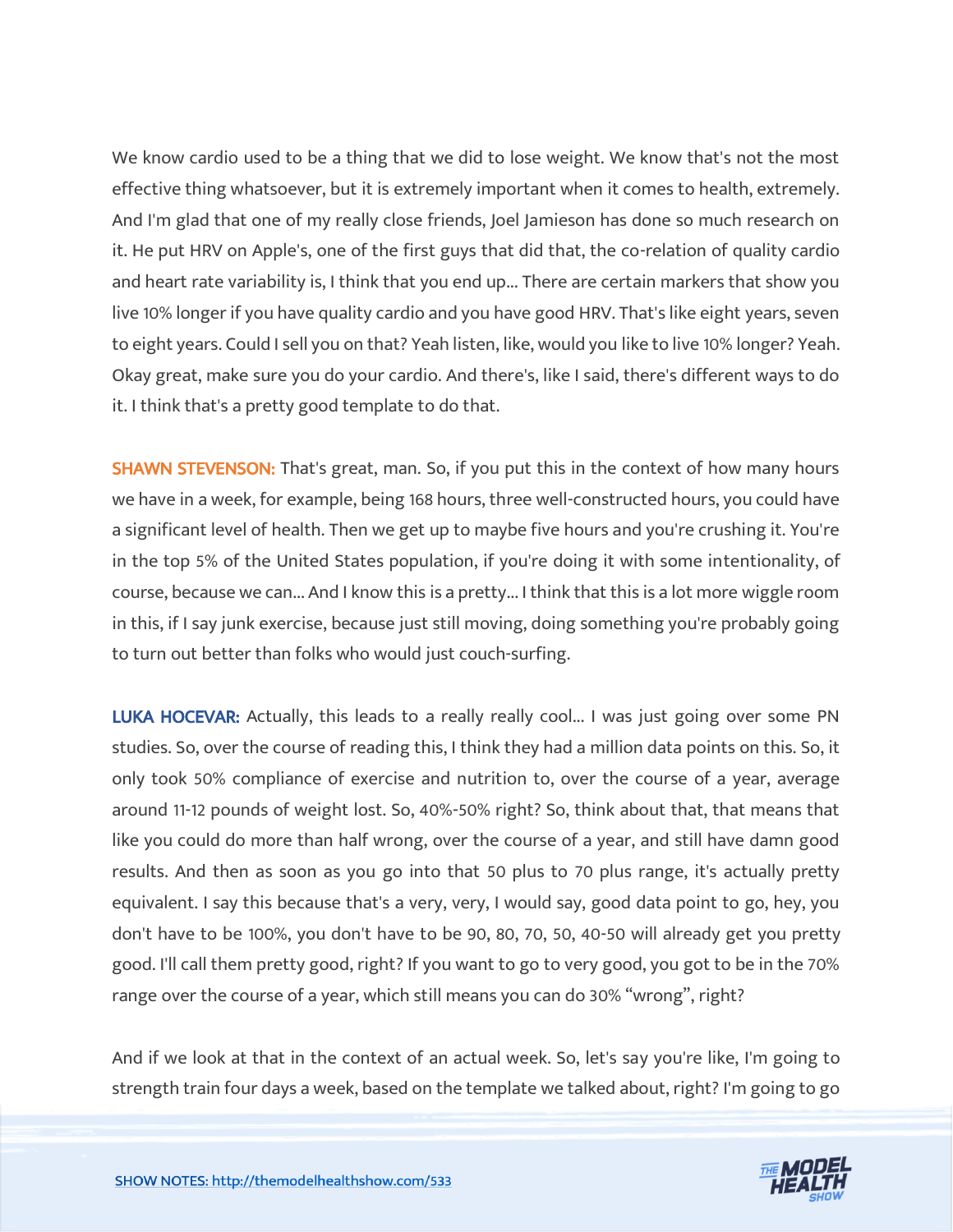to the gym four days a week and work on this thing. But the reality ends up being that like, you end up going twice a week, right, you say that you're going to eat more whole unprocessed foods, right? You eat four meals a day, it used to be a lot of fast food, but now only about two of them per day are whole unprocessed, you still eat two fast food meals. Statistically, you're going to lose over 10 pounds that year. Feel better, be stronger, be more confident, have better habits, right? That's pretty damn great, right? And I want to throw that out there because I feel that, in our minds, that pause button mentality I talked about earlier, is very like, uh, I didn't do it, I didn't do it just right. I'll start again when there's a better gap in my life. Right? Like, uh, I only did 60%, what a failure I am. Right? And no, you did 60% more than you were doing.

You have to constantly shine a light on those wins. That's such a huge factor, it's such a huge factor there. This is... I've ingrained this in my head so much with clients that like, I'll find good stuff all the time. Great job, your spine is in a better position when you deadlift. Do you know you just went up five pounds? That was moving faster than last week. Yeah, but it's the same weight, Luka, we didn't go up. But it's moving faster, and the form was better. Right? Shine a light, positive, shine a light. So, what's happening is like, I'm ingraining wins, so that they're going like, Okay cool, I'm better, I'm better, I'm better. So that's building that self-esteem we talked about, right.

But it's such a... This happens so much, where a person goes on a thing, and point number four is going to lead into this by the way. They go into a program, a diet or something, and they don't go exactly... It doesn't go exactly as planned, which nothing in life does, and then as soon as it doesn't, the thought process is I fail. So, I'm going to either start another thing or I'm going to start later, 'cause I'm just... And it's kind of almost like reinforcing, they're like, "I knew I'm not... Like, I'm not good enough, like I just can't do this." But that's not true. So, if we start, number one, with something that's right for you, you're going to be more successful, and number two, look at the things that you're doing well, and don't just keep ramping up and putting focus on the things that you know you didn't do right.

And that leads me to number four. So, the people that were successful were on some type of structured program. Now, when I say program, I mean exercise, they had some guidance on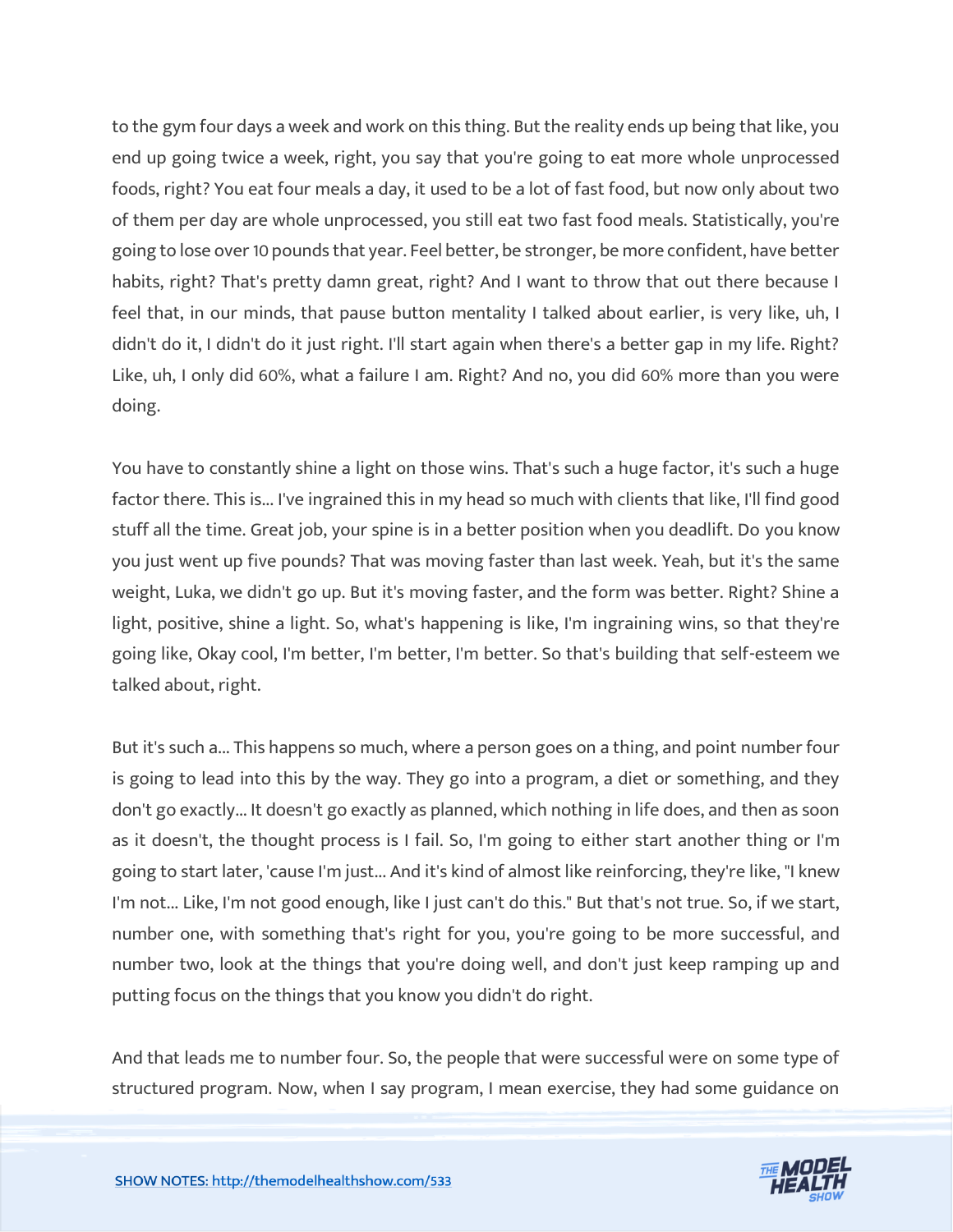nutrition, lifestyle, it wasn't just on a whim. So, the majority of those people were... And usually that involved some type of support and community, which is actually another point that comes later on, but when you have, I call them boundaries like on a basketball court, right?

People do well with boundaries, but not too much restriction, because too much restriction means like you're on a tight rope like... "Oh, you messed up, you messed it up, you messed up this program, you messed up the diet, you failed, like you're done." Right? Boundaries is like, on a basketball court, I can dribble left and right, forward, backward, but there isn't out of bounds though. You know what I mean?

#### SHAWN STEVENSON: Yeah.

LUKA HOCEVAR: So, I think that when you have structured programs that are created in a way where you have boundaries and not tight ropes and you get taught, educated on how to make choice, have autonomy. "Oh, I didn't have access to this. But you told me that if I didn't have that, I could do these three different things, so I did, I just did RDLs with my dumbbells instead of a trap bar, deadlift." "Hey, great job." People need autonomy in our lives, they need to have... 'cause autonomy builds confidence and not always looking to somebody for an answer. So structured programs, they help people give, I would say, those boundaries and guidance and like a path, and because they're usually part of... And like I said whether it's... You come to my gym, there's a whole group of people that are supporting you. The coaches, other members, they're all in the same journey in some way or another.

Everybody's positive. They're bringing you up like, "Hey, hey girl, I had the same problem, and here's what I did." They might listen to that member more than they listen to me. Yeah, Luka said that, but I hear you. But that was a huge, huge, huge factor, which structured programs... Now, it could be online. You can find, I would say, groups of people that are just like you, on a mission just like you. And what we do really well psychologically is we adhere to the standards of the tribe. So, this is such a key, and it loops back to the environment I was talking about, that if you get into an environment where like, "This is the type of people we are, this is the type of things that we do," you're going to want to do that. Now, that can be good or bad. All my friends go out for drinks four days a week, then they go eat some fast food. I'm going to do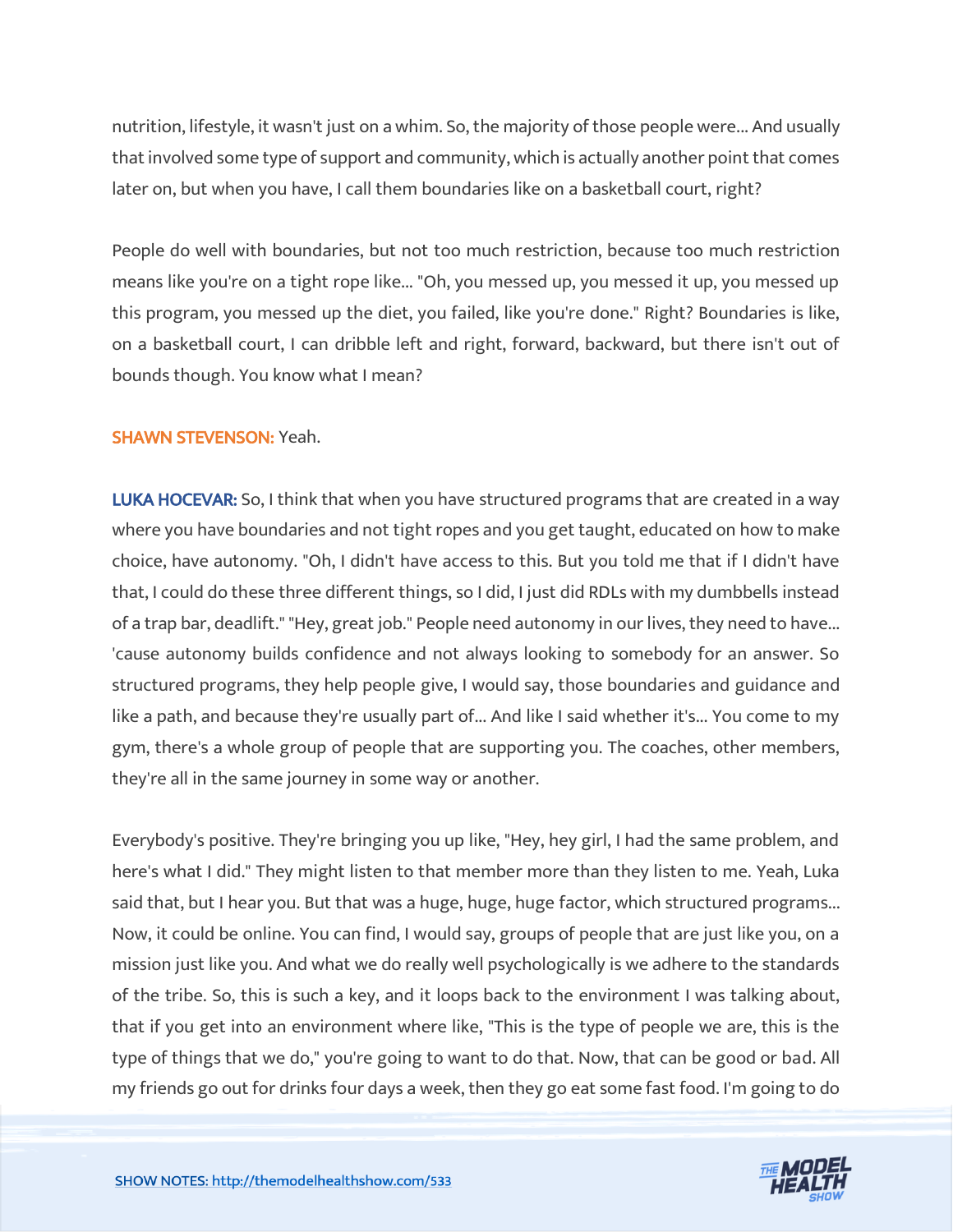that 'cause otherwise I'll be left out of the tribe, right? But if I go to the gym, and it's like, "Well, yeah, we go and meet for healthy brunch twice a week, I exercise four or five days a week at this gym, and we're the type of people that, fill in the blank, are examples for our kids because we live a fit lifestyle, we read, we prepare our lunches. We do... Right? I can go down the list of habits. You start adhering to those standards. And so, when I say structured programs, it means you're following some type of program, but you're also a part of something, and that's also the next point, is social support.

Social support is such a key factor in that, because like I said, and social support can be also people that are challenging you. First of all, it means, yes, they're uplifting you, they're supporting you, they're there for you, they hear you, they understand you. But they also challenge you, right? They challenge you when you are not being the person that you said you wanted to be, right? And to me, that's love. It's equivalent to love. People sometimes take it like, "Yeah, that person is all up in my..." Yeah, but what are they challenging you on? They're challenging you to be your better self, not to be a lesser, right? And so social support groups come in many, many different formats. Now, personally, I always lead to this. I'm a brick-andmortar guy, I do stuff online, I own gyms, and I believe in skin-to-skin, face-to-face. I think it's such a powerful thing, which is also what's been really challenging in the last couple years, because that's been restricted, there's been a lot of kind of disconnect there. And when you see people coming back together, there's just a...

Even with our clients, the stuff that they'll say will be like, just like this load coming off, "I'm around my people." It's just that energy, helps them come in, they'll be like, "I'm coming in because of that." That's the thing that gets people to be consistent, those support groups, those environments, and so that's pretty damn critical. Now, the thing is, I don't think that there's such a thing as too much, 'cause maybe you have an online group that helps you with, for instance, nutrition, lifestyle habits, and then you have a gym you go to, and that's your people and you train hard there. And you also have a community outside that you go do things, then you have a book club with people, right? My question is just always, are these environments and the people, are they supporting the person that you want to become? And there's...

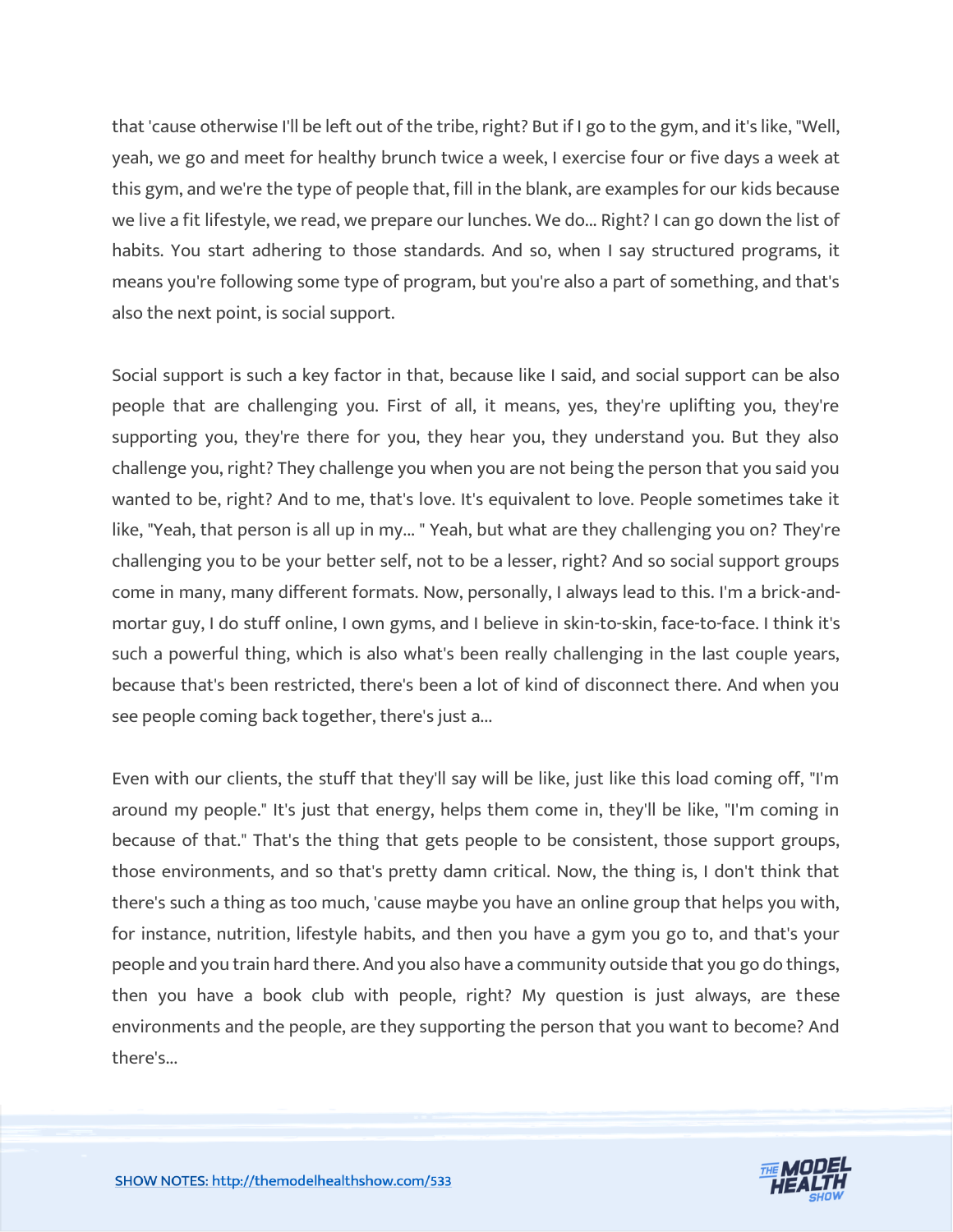There's a really big key in success. And one is managing stress. And so, we've heard of good stress, it's called eustress. Good stress is stress that once you've had it, you're going to grow from it. Bad stress is usually ongoing. It's chronic. Eustress is usually short, right? I did a hard workout for an hour. It was stressful, but then I have a release of endorphins, and dopamine, and all these feel-good chemicals. And muscles are going to rebuild, and I'm going to get better. Chronic stress is stuff like it's non-stop. High inflammation, I'm not sleeping, so I'm tired. My thoughts are always about focusing on the negative, right? These are all things that... My nutrition is putting my body in an environment that is just not conducive to energy, and health, and feeling good. That's bad stress. So, I would actually look at... One of the things that... And I know I'm going to connect this to the social support system, because who am I around? Is that person constantly stressing me out, right? Are they...? Is this environment of people toxic to me? I go home, and even if I'm not around them anymore, now all of a sudden, I'm still thinking about that. That's bad stress.

Make a chart, right? Good stress, bad stress. And in your life, think about the things that are challenging you, stress that makes you better, and then, stress that doesn't make you better. And then, you can legit probably look at that list and go, "Okay. What can I start changing? Some things may be if you work somewhere, maybe you can't just quit tomorrow, right? But you can go somewhere else instead of the cafeteria, right? You can go and go for a walk and listen to The Model Health Show podcast, right?

#### SHAWN STEVENSON: Let's go.

LUKA HOCEVAR: And be in a better environment. So, you can look at that and go, "I can affect this good stress, bad stress here, right?" Because there's something called Allostatic load. Geeky word. But it just means... It means it's all the physical, emotional, mental, even spiritual stress that gets put on. And we look at that with, for instance, with members, because if somebody comes in and have a 14-hour day job, they're a CEO, they're running stuff, they got kids, they got... Their stress from other areas is really high. Would it be smart for me to go, "Alright? You're going to train extremely hard five days a week?" No, 'cause their allostatic load is so high that they're not going to be able to recover from it, right? But what we don't think about is our environments outside of that training space. So, what we're thinking about is like,

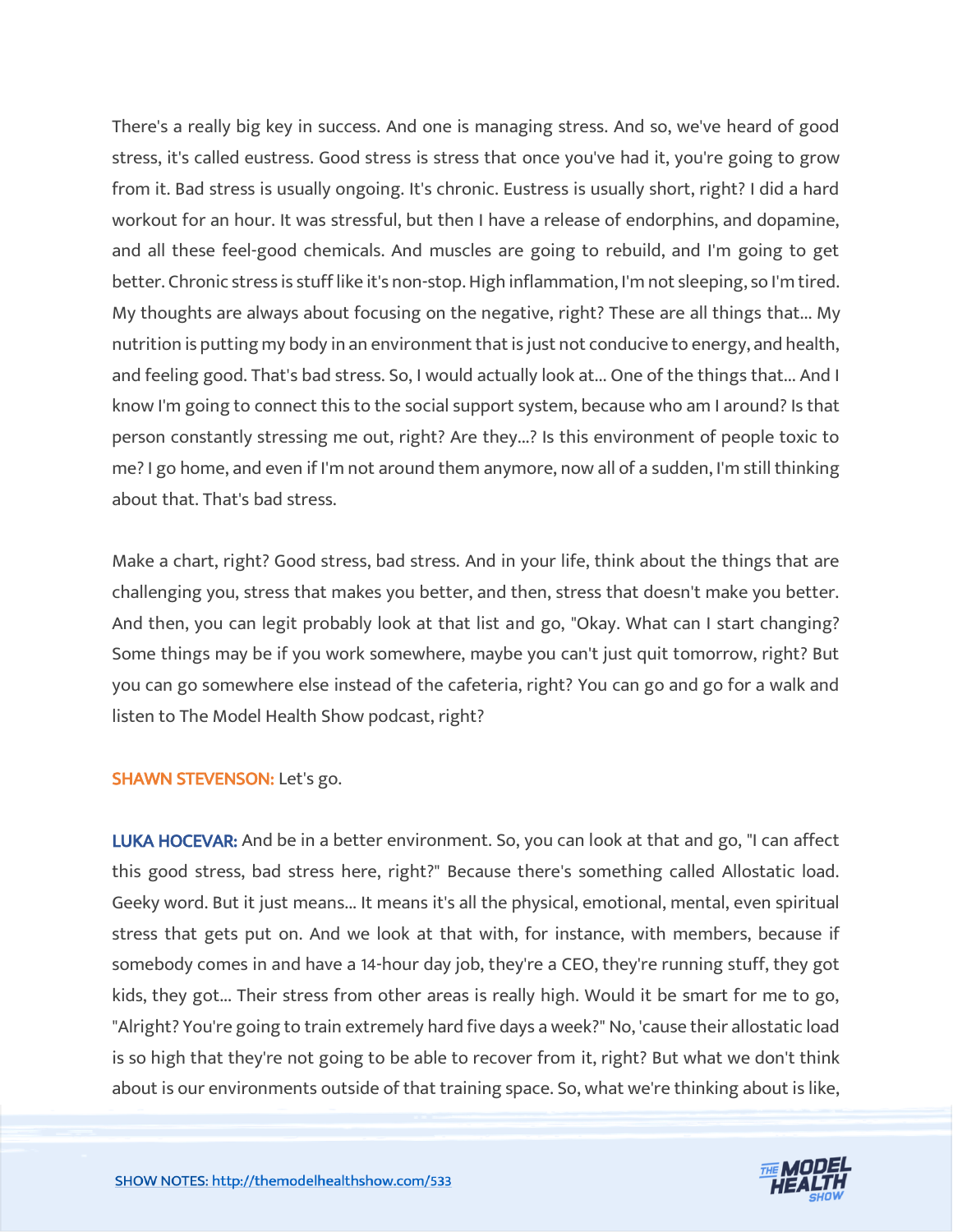"Oh, I go and train hard." And maybe people don't even think about sleep enough, do you sleep well?

But okay. Who are you surrounding yourself? 'Cause if 13 hours of your day, you're around folks that legitimately make you stressed out, you're in a fight or flight mode, you're constantly on, that's not going to be good for your health, right? So, social support systems, plug into all of that.

SHAWN STEVENSON: Yeah. Yeah, I love that. And I love that container that you put it into, because... Just because you have a positive, supportive relationship, that doesn't mean it's not going to come with stress, but it's going to be a healthier stress. People are challenging you again to be the best version of yourself, to be the person that you broadcast that you want to be, to hold you accountable, things like that, but also a lot of nurturing, fun, support, laughter, creativity, innovation, all these other things, qualities are there, versus the chronically stressful type of relationship that I know all of us have likely experienced. Many of us might be participating right now. You're in your intramurals with it right now. And you're just like, "Maybe this is your call to action to evolve beyond that."

LUKA HOCEVAR: And what's a thing that I always try to bring up, the bigger the challenge, the higher the support has to be, right? And I think sometimes there's kind of like a disconnect between that. So, I'm not saying you can't take big challenges on in life. Life has seasons. I'm going to start a new business, or that's going to take a lot more from you, right? I'm getting ready for a physical competition in 12 weeks. I'm going to step on stage, or it's maybe this... It's a sport like, "Hey, we're getting ready to go to the finals here. And the next four months are going to be crazy, right? There's seasons in life, but if you... The more you take on as a challenge, the higher your support has to be.

And what I mean by that disconnect is, I'll give you an example, somebody goes online, buys a 12-week program. This program is going to get me shredded. It's going to be getting me this, that, and the other. You only get a PDF and go, but the support is non-existent, very like... Right? So, if you do something like that, being around people that support you, having a partner and an accountability group that trains with you, having a coach, making sure your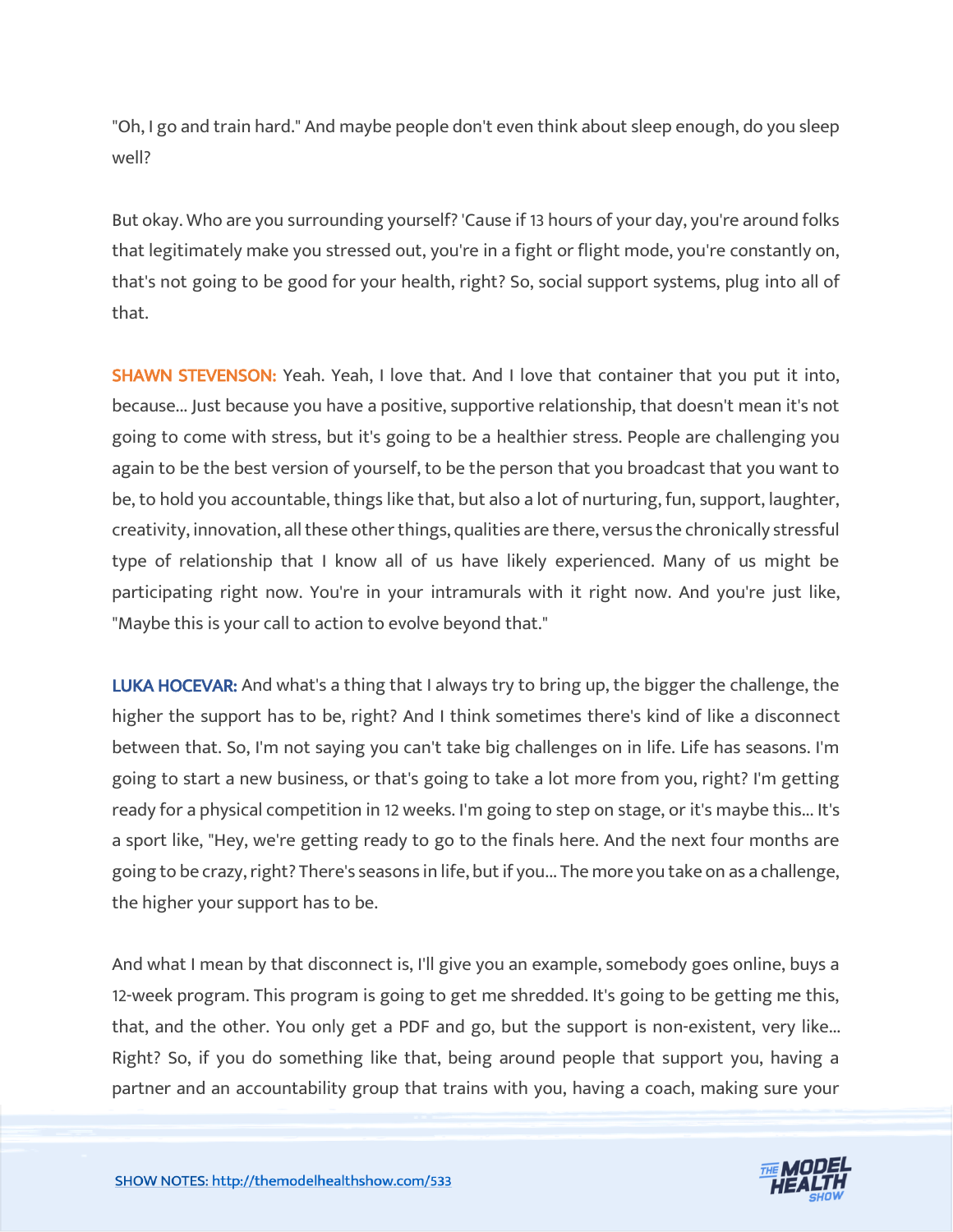environments are the right way so that they support this change, like I said, getting rid of toxic people, negativity, that's going to help you succeed, even though the challenge is high, right? So that's the kicker, right? You have to kind of find that balance of maybe I don't have as much support right now, let me make my challenge a little bit lower. I'm still going to succeed. I'm still going to build that self-esteem, but it's going to be... It's going to be, I would say, aligned with the size of the challenge. And that leads to, and I forgot about this one, but ability to focus on the long-term, right?

SHAWN STEVENSON: This number... Is this number six?

LUKA HOCEVAR: This is number six. This is number six right here. And not letting short-term feelings and desires dictate your behavior, so that's a huge... Basically, in the surveys, that was a big thing that all these folks that basically were able to keep that weight off and sustainably change the 5%, said that was a thing. And that connects to the values part. And I know this can get like fu-fu sometimes, but we talked a little about, earlier about having gravity to attach to your goals. And when you start something challenging, and let's be very, very clear, I don't think anybody has ever said, "Yeah, me, transforming my body was one of the easiest things I've ever done in my life." Right? It is a challenging thing.

SHAWN STEVENSON: It's the worst.

LUKA HOCEVAR: Yeah. It's like...

SHAWN STEVENSON: Stupid fitness.

LUKA HOCEVAR: Stupid fitness, which... Did you know... Did you know that like the lifetime...? Do you know what the average lifetime attempts to weight loss are?

SHAWN STEVENSON: Please share.

LUKA HOCEVAR: So, in general, it's 5.7, and then for women is 7. That means that they've attempted to and actually succeeded in losing a good chunk of weight and then putting it back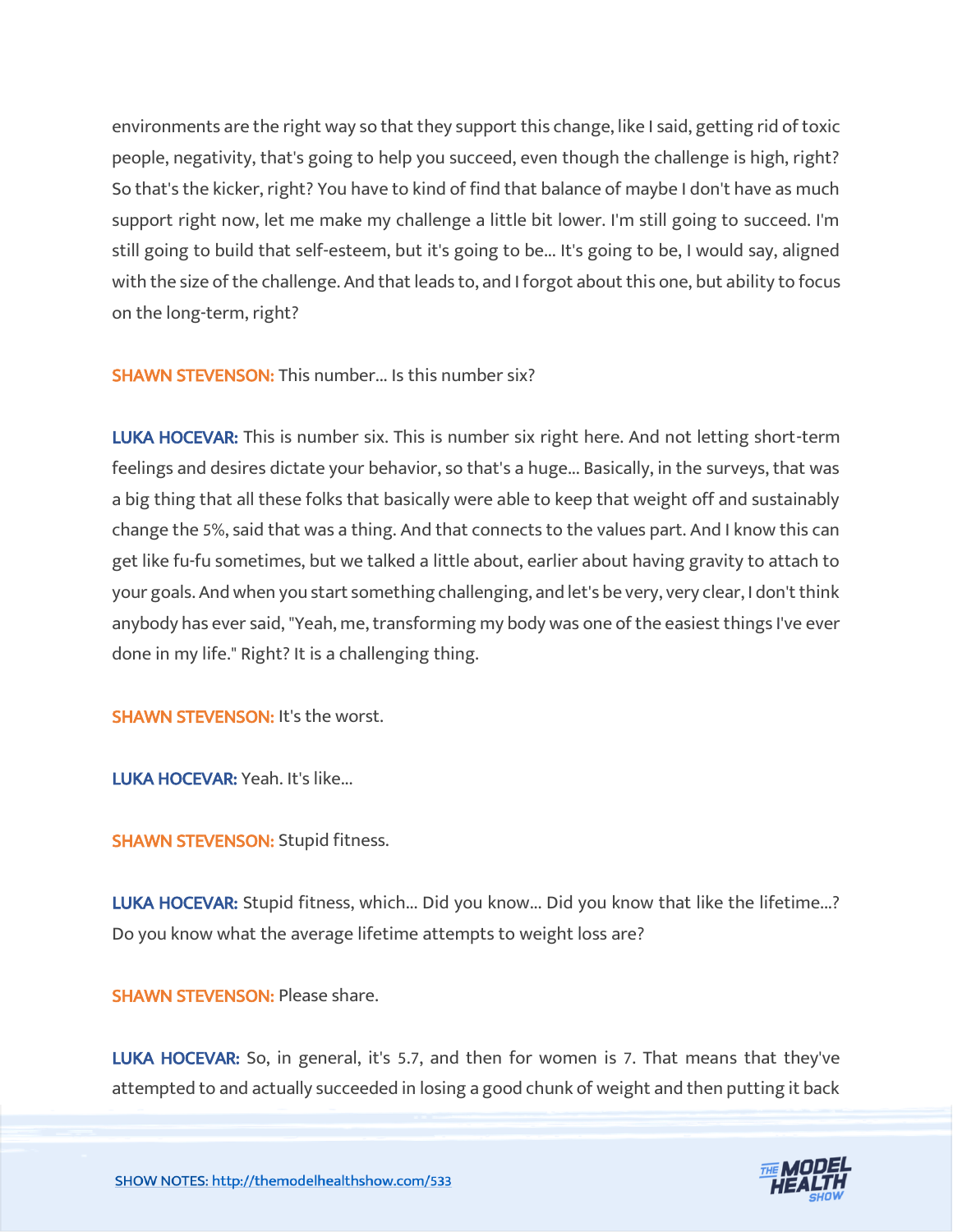on. And the reason I bring that up is talking about how challenging it is. The 5.7 and 7 is like in many a times, majority of the times, the attempt was in something that was pretty aggressive and a drastic cutting calorie, an aggressive program, there were some results, but it was not sustainable. Right? And so, to lead into number six, as far as that you are thinking about, not like in two or three months, you're thinking about, who am I going to be? In a year and ongoing, who do I want to become? That question and aligning it with, like I said, your values, because it's such a deep... I call it an anchor. The goals are attached to an anchor, so if... We would always still do ask this question. I ask myself this question a lot of time. If you say something like, "Oh, I want to make more money," or "I want to lose 20 pounds," okay, why do you want to do it? Why do you want to lose 20 pounds? I'm just curious, right? Well, I'll fit better in my jeans, and I feel better when I fit in my jeans. Okay, why does that matter? Why does it matter to you? Well, when I fit in my jeans and I feel better and I look better, I feel more confident. Right? Okay, why is that important, you feeling more confident? Because when I'm more confident, I feel like I have control of my destiny.

Uh, okay, so what you want is more control in your life so that you can create your destiny, right? It started with losing 20 pounds, but the deep anchor was that like, "Man, I don't feel like I've control in my life," right? So, if you attach that to the things that you're doing when times get really hard, when you get what I call the messy middle, think about any transformation, you start, you're excited, motivation, like, yeah, everybody's like, "You're going to do this, uh," and then the messy middle happens, you're in six weeks, eight weeks, 10 weeks, stuff gets hard, kids got more stuff, you got to run around and take it to other things, like, okay, if you're only looking at that surface goal of 20 pounds, it's not deep and meaningful enough, the anchor isn't strong enough. And so, people that are connected to that long-term goal and go like, "Who do I want to become?" and they attach things to values, they're going to be much more likely to succeed.

And my mentor back in the day said, "Hey, look, there's three different things that commitment, that I believe are kind of the laws of commitment. Number one, do what is required. And what's required is, we talked a little bit about a template for training. If you go through that template for the next year, I guarantee you you're going to be a fit person that's pretty damn strong and you've sustainably changed your body. Okay? So, do what's required.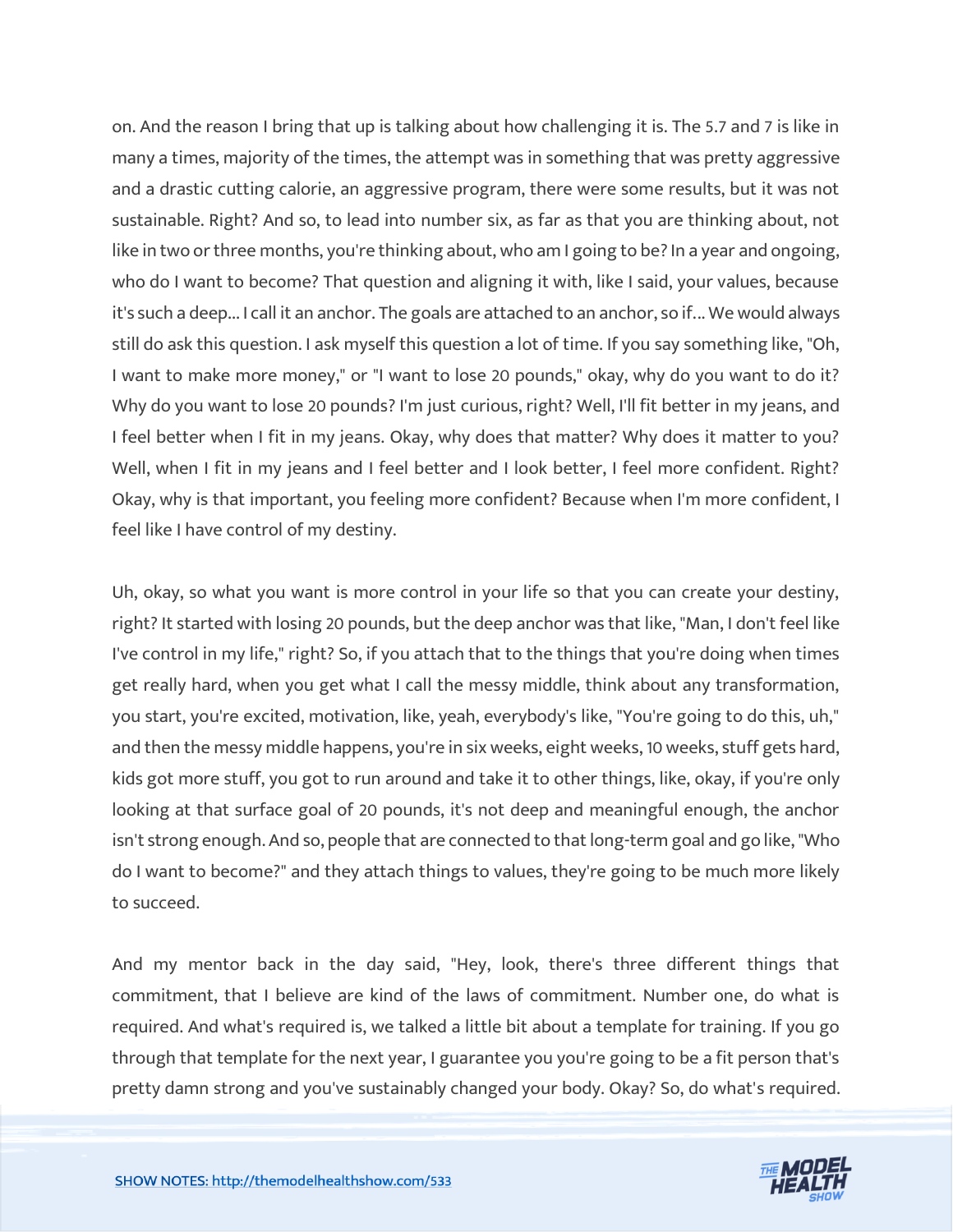If you tell me, "Shawn, listen, man, I want to go to powerlifting competition, I want to... But I'm going to train once a week."

SHAWN STEVENSON: Good luck, yeah.

LUKA HOCEVAR: In a Taken voice, "Good luck." So, that's not... It's not going to fly because there's a higher requirement to that, right? "Hey, listen, I only want to work four hours. I'm going to start a gym and I want to work four hours a day four days a week for the next two years." It's not going to happen. So, the requirement is higher. So, commitment is you got to do what's required, and there's requirements for success in certain areas. We're actually going over the requirements of people, the 5% that change their body and keep it that way. Number two is do what you said you're going to do, and preferably when you said you're going to do it. That goes back to not even just me telling you that, but me telling myself that. It's that selfesteem that we talked about, right? Stacking those credits of self-esteem. Number three, this is the biggest one, though. Do it despite of feelings, emotions, moods, and thoughts. Right? Because how many times do, we have this thing where it's like, "Oh man, I'm tired, and I want to go on date night." Right? But what type of person do I want to be?

**SHAWN STEVENSON: Just said it last night.** 

LUKA HOCEVAR: I didn't know that, by the way. But that's the truth, right? But I'm committed, I'm committed to building this relationship, so I'm still going to... I'm still going to do it. Right? And what tends to happen in life is that we let our feelings dictate our actions. "Huh, man, I'm tired right now. You know what, I'm going to just watch Netflix, I'm not going to go to the gym." So, we have basically a feeling followed by an action, and then that creates your identity, 'cause if I'm tired, and then I don't take action, my identity is going to be a person that just sits around and watches Netflix instead of exercise, but if we take, flip this pyramid around and go, "What identity do we want?" To me, that's like, who do you want to become? Okay?

Well, then, what does that person do? What does a person that's fit do? Well, every day they're going to be active and they're going to exercise. Okay, so I'm going to take that action. And that action is then going to create a feeling, and usually that's the feeling we want, the feeling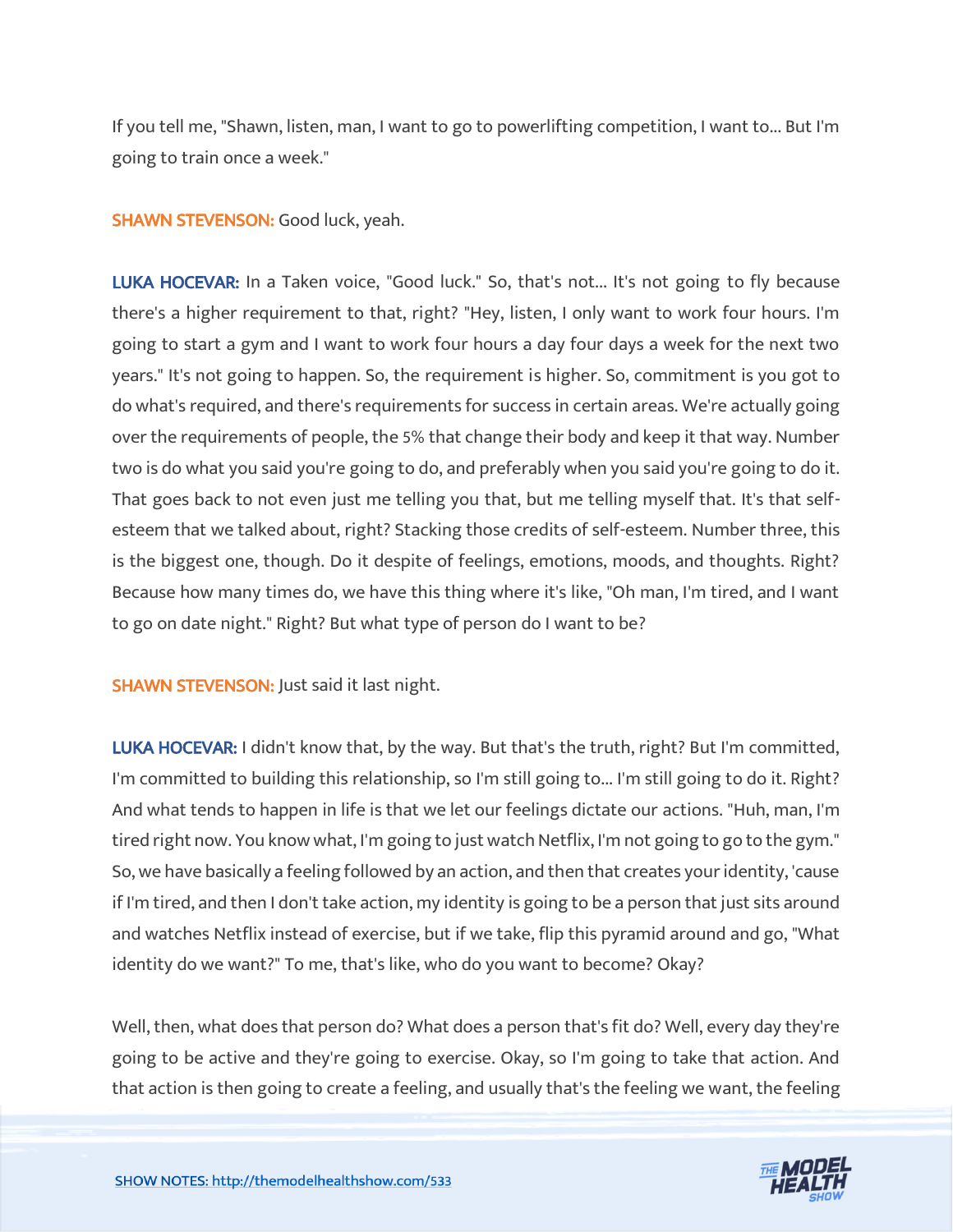of accomplishment, the feeling of confidence, of self-esteem. So, I'm always... In my mind, I'm always thinking about, who do I want to become? Who do I want to become? And it's just such a critical thing because doing that is going to lead you to the behaviors, and I always say, are your behaviors matching your goals? Are your behaviors matching your goals? And so, that's a big, big, big, I would say, number six.

SHAWN STEVENSON: Yeah. You know what's crazy is, first of all, when we take an action towards our goal, something that is beneficial for us even when we "don't feel like it" is changing... Our neurobiology of shifting, it's creating a new resilience. It's training your brain, it's literally getting trained to, "This is who I am, despite this circumstance, I still... Fill in the blank." Right? So, despite feelings, despite a temporary... Because feelings are temporary, they're very fleeting. Despite this thing, I still do this action, and it creates a neurological association, it builds more resilience to do a tough thing, and I think a lot more people these past 18 months, as of this recording, have experienced that more because our routines were changed. And so, I'm somebody, I love, I love it, I love to train, I love... It's just something I'm just connected to because of the times when I might not have wanted to in building that muscle, it was just a part of my...

Like you said, it's a conscious competence. No, it's an unconscious competence. And so, but I've seen times, which was very unlike me, where I'm just like, "Maybe I'll do it tomorrow," and I don't even talk like that. And so, in a couple of times, that was the case, but more often than not, I've done the thing, and I've... And I just want to throw this out there. I found other kind of treats because right now I'm forcing myself to do a thing that I might not, "feel like doing in the moment" but let me take this as an opportunity, like I've changed the meaning of it, right, so now... Versus me just doing my thing, my fitness, just to take care of my body, now I like, I'm training to be a leader right now, I'm training to be a messenger and a force of love or empowerment or whatever it is, and I'm just like, No, this is my duty, this is my... This is my opportunity to get better, to be more prepared, to whatever it is, so I started changing the meaning in those moments to now where I'm back and just like, it's non-negotiable again.

LUKA HOCEVAR: See, that's... And that's such a powerful anchor because I think that people are... People are what they do when nobody's watching. And to me, I've always been like, Okay,

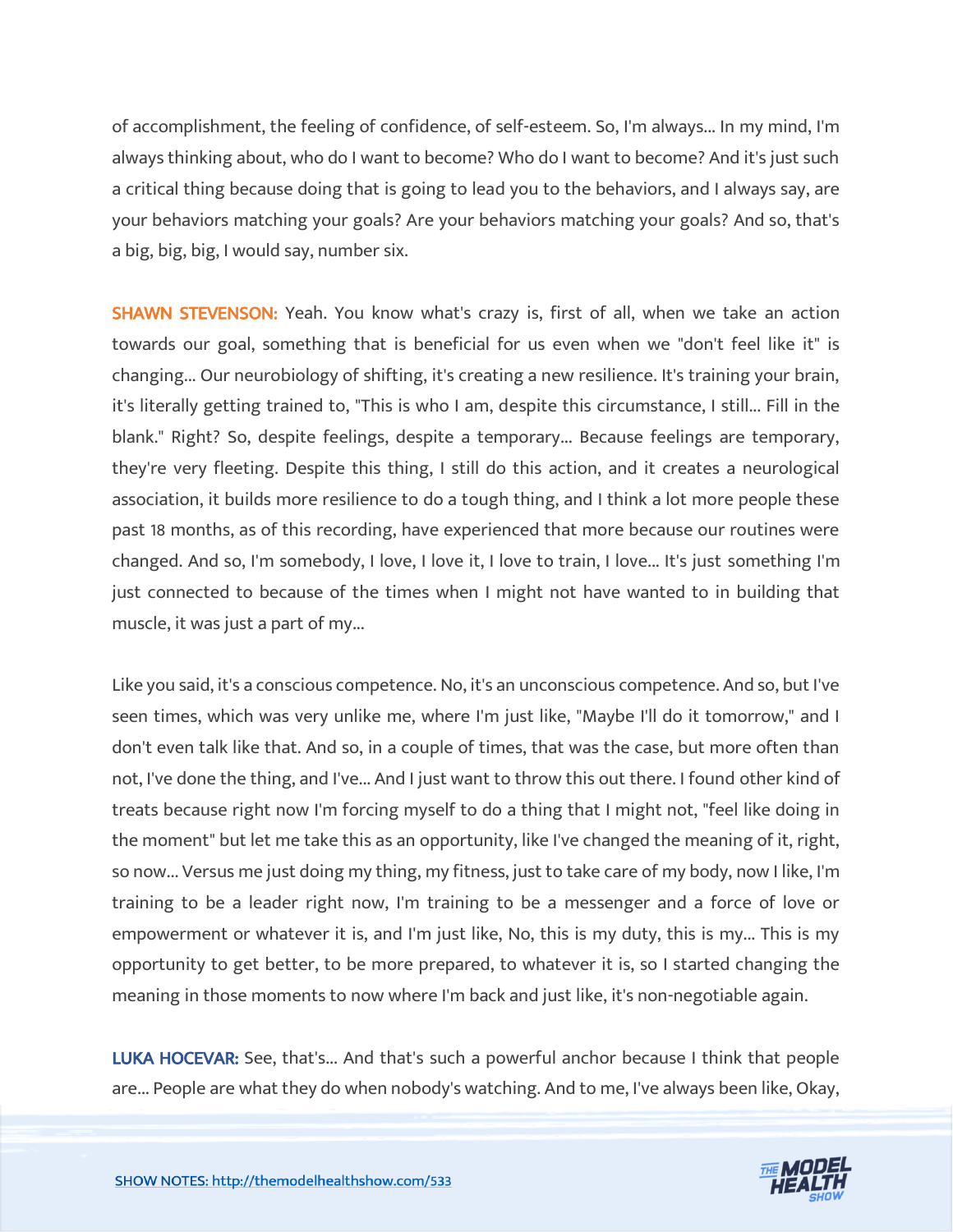cool, if there's a camera 24/7 on me, I don't know it's there though, right? And I mean, you have kids, I don't have kids yet, but there's people in my life that I always want to make proud. And it's like when you show up for even like a podcast on IG, you can orchestrate things, right? But when nobody's watching what you do, that is who you are, and if you think about like, look, somebody's going to film your life, and then once you pass away, those recordings that you didn't know that you were being recorded, they are given to your kids and would they watch and go like, "Man, that's my, Dad. I'm so proud."

You know what I mean? Look at what he was doing when nobody was watching. And that to me, that's powerful. That's an anchor, if I live my life like that and I catch myself, Oh, conscious competence, right? Man, that's going to start shifting the way that I behave in a big... The whole identity thing, to me, James Clear, kind of made it one of the better analogies, which is casting votes for who you are, and I'll take a sport that... I don't know, I was going to say ping pong, but I'm pretty damn good at ping pong, so I would say like volleyball or something, right? If I play volleyball next week and you ask me, Hey Luka, are you a volleyball player? Like, not really. I mean I play volleyball here and there but I'm not a volleyball player. But if I play volleyball three days a week for a year, and you ask me, are you a volleyball player? I'm like, "Yeah, I'm a volleyball player, man."

SHAWN STEVENSON: Just go, "Call me Spike".

LUKA HOCEVAR: Call me Spike. But it's because I cast so many votes for that identity, that's who... That's who I believe I am, right? And so, it's a two-way street, your mind and physical actions like... I think physical actions always win, right? They create more neural circuitry than anything else, even though if we visualize and we have affirmations and we ask ourselves the right questions, I think that is crucial, I think it's key. But nothing will change you more than the actions change you. And so that whole analogy of self-esteem is very, very critical, because how do you do the stuff that builds the credits, and when you do that, you'll believe that you're that person, right? Number seven is actually like a number of different things. These are almost like some other things that those people did, and a lot of them are connected to nutrition. I'll go through them a little bit faster, but I think we can kind of come back to some of them. Eating lower calorie foods, eating higher protein, consuming higher fiber, this one I think is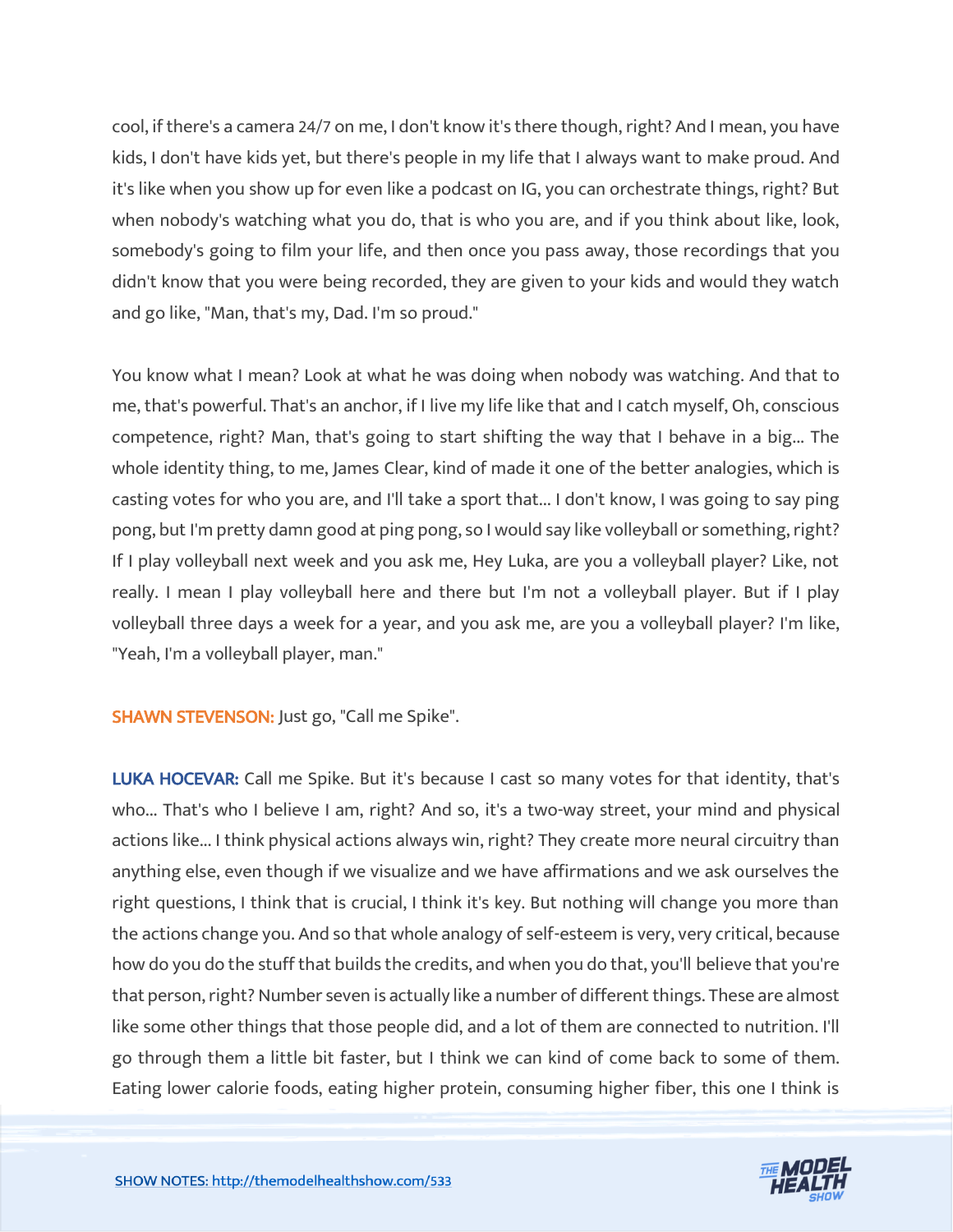really important is flexible versus rigid rules, and we kind of talked about that earlier, right? If you have very rigid, like I got to hit this number of counts...

**SHAWN STEVENSON:** It's the... It's that analogy you used of the tight rope versus the...

LUKA HOCEVAR: The boundaries of basketball.

**SHAWN STEVENSON: The boundaries. I love that man. I love that.** 

LUKA HOCEVAR: That rigid never works long-term. Never. And it doesn't create autonomy, right? If you're a person that doesn't get to a point where you go, "Alright, listen, you got to eat this lean ground beef," you don't have lean ground beef, but I know that there's all these other lean proteins that I like, just pick that one. Right? Helping people make those choices and decisions is basically the flexible versus rigid. So that was a big one. Another big one is not snacking and grazing. So people that snack don't do very well when it comes to changing their body, and here's the actual stat, that was most people when they snack, they eat between five to 700 calories a day that if I asked them, I'd say, "Hey, listen, tell me more about what you eat", they tell me the main meals but it's almost like forgetting that they snack and you're squeezing in like 500 and 700 calories, which adds up to a lot. Right? So, one of the huge successes that we've had when we coach people on the nutrition side is just cutting or eliminating snacks, right.

Every single time, success goes like that, right? And what's great is that once people get that, I would say... I would say unconscious competence, right? Or should I say they start realizing. So, the conscious competence part of it. They go like, "Man, I just realized how much I was snacking." It's just automatic, right? And that's another part of it, was not eating. The people that did well was, I would say, practicing to not eat with stress and emotions. And you may have heard this, it's usually in cognitive behavioral therapies it's called HALT, the HALT strategy. So, it goes not in just nutrition, but also with anxiety. Okay. And it means... The acronym is: Are You Hungry, Angry, Lonely, or Tired, right? HALT. And most of the time, what you recognize is that you're not eating because you're hungry. It's like you're bored. I don't have anything to do. I'm fidgeting. Oh food, right? Or like, "Man, somebody really upset me."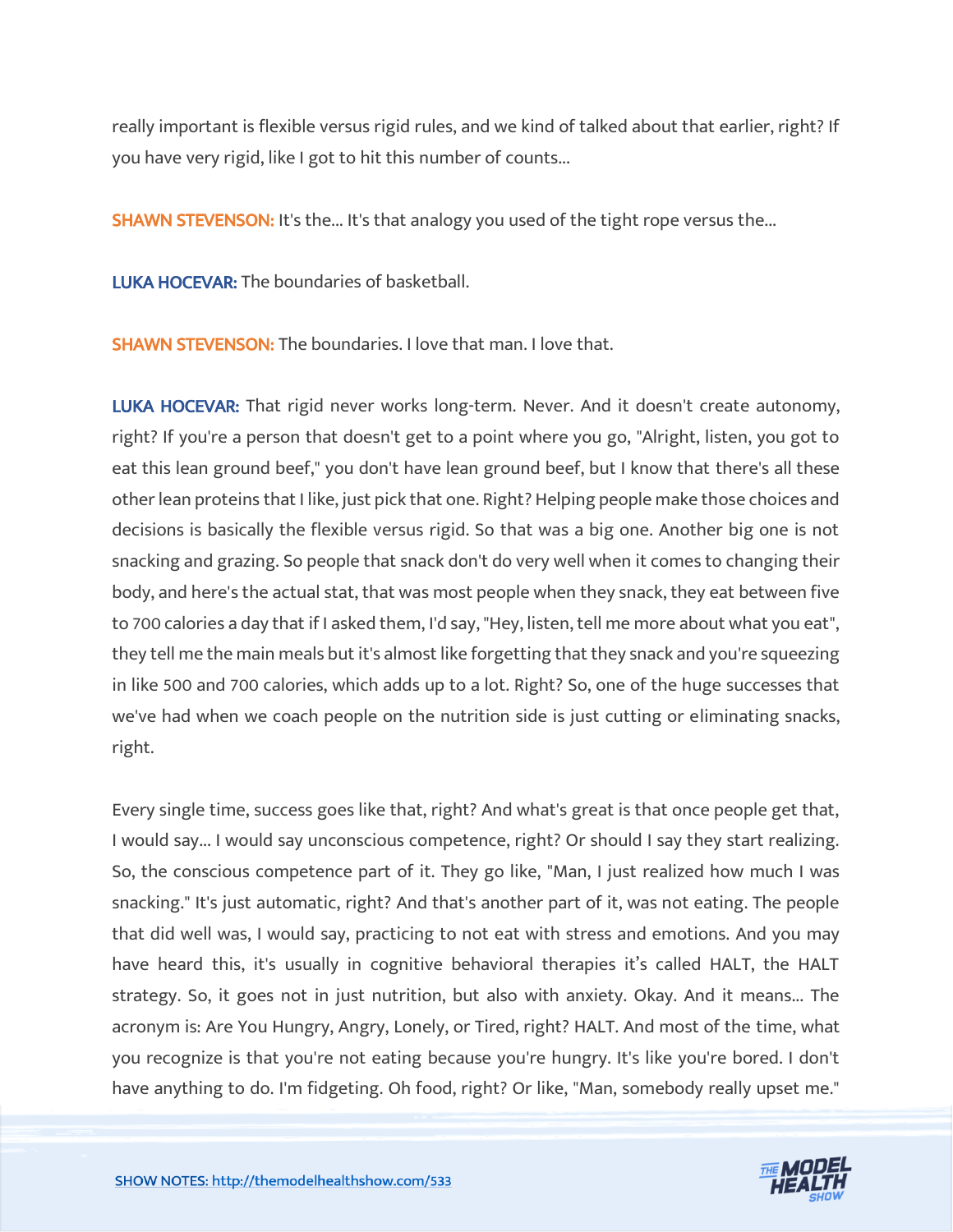So, what do we do? We want to be comforted. And food comforts us, especially sugary food or food that has some type of memory connection to love. Grandma made me this. My mom gave me this when I fell and hurt myself. So, if we can kind of break that pattern and go, "You know what, I'm not really hungry. I ate an hour ago. It doesn't make sense. What happened?" It's a co-worker. Like man, co-worker made me mad. You know what I mean? Peanut butter M&Ms in a, I would say, in a cafeteria, wind up snacking on them, right?

So, people that were able to work on that did really, really well. Not staying up too late. I know you'll love this one, but it's like the sleep part is massive. 'cause if you sleep less, you're more stressed out, you have more time to eat. Now, there's been a huge correlation between that lack of sleep and eating more.

SHAWN STEVENSON: Increased like 600 more calories consumed.

LUKA HOCEVAR: And so now, think about just two of the things that we mentioned in this part, snacking, and eating more because you have a lack of sleep or quality of sleep. So now, you start looking at that going if you can just improve that by 50%, you're cutting down six, seven, 800 calories per day. That's over the course of a year, dramatic, dramatic results. And so, this is the thing that I want to put out there, is it's these small bricks to stack up and build a really solid building over time. And the last one is high emotional intelligence and mindfulness and shining a light on your win. So, I would say working on the more empathetic that you are and mindful that you are in life, I think it helps with just about anything. You want to be successful in business, being more empathetic and mindful will help you. Building better relationships, it'll help you. When it comes to, obviously, behaviors and nutrition, it will help you, but also being that with yourself, right?

Empathy, not beating yourself up because, man, I went on seven diets, and I failed. I suck. I can't do this, right? Empathy is like, "Hey, you know what, you're coming back for the eighth time. You know what you are? You're resilient. Man, you got a lot of fire in you." That's the way I look at stuff. I can tell you all the stuff that you're not, but man, here's all these positive properties that I see in you, right? And mindfulness is just being able to stop and be aware of things. Like I said whether it's behaviors, food, how we treat people, all those different things,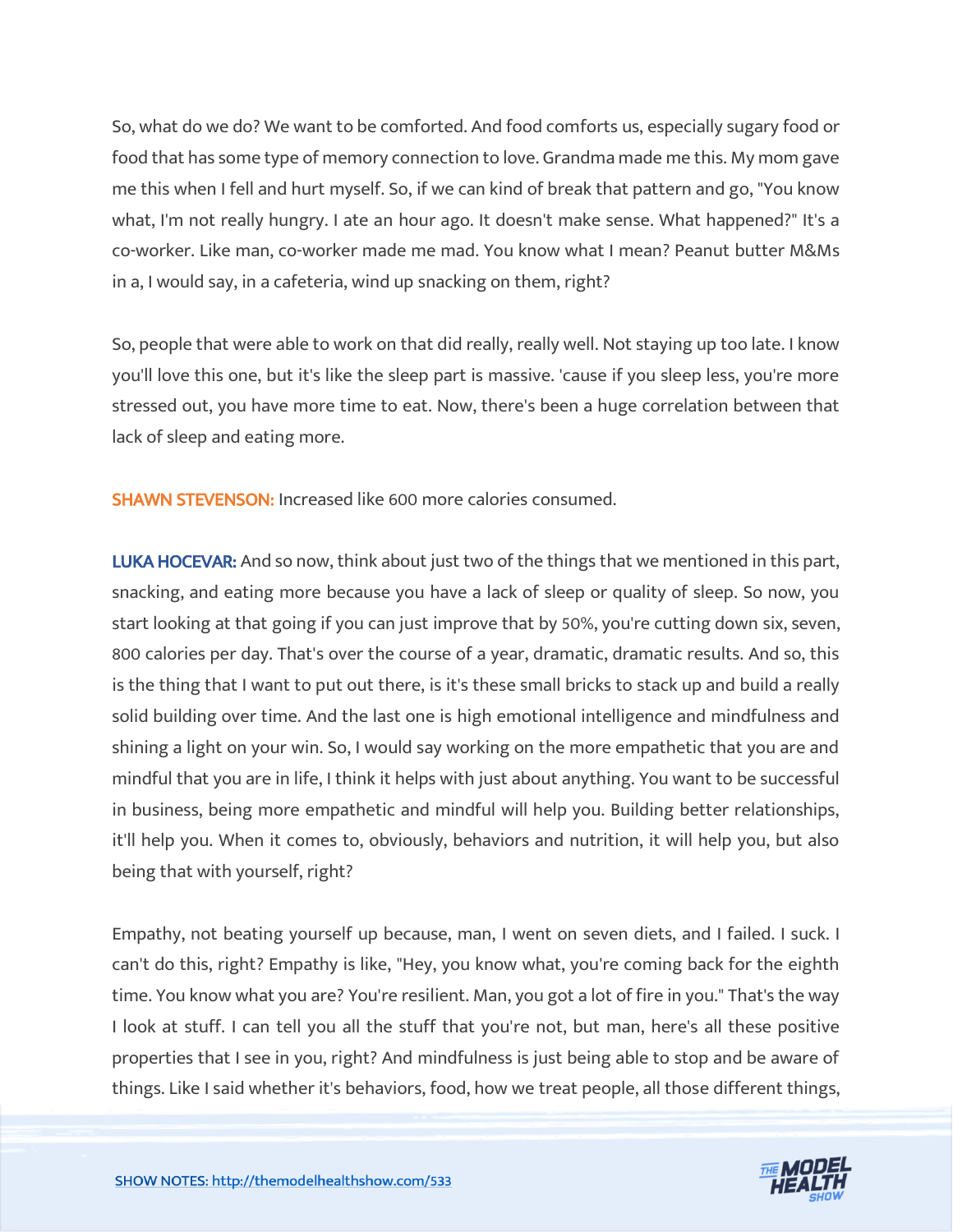right? And the whole wins, I think there's been a common theme throughout this conversation, which is how do you constantly shine a light on wins because we know it works, right?

That doesn't mean that we don't challenge ourselves, we don't challenge each other that, like I said, that there's no push, but the reason people build these identities that they can't do things is because they keep repeating that to themselves, or listening to somebody, or going on social media and going like, "Man, I'm not that lean. I'm not that strong. I don't have enough money. I should be... " That magical word I always say, "Don't shoot all over yourself, right?" I should be here. I should be there. I should... No, reality is you're here. The great thing is that wherever you want to go, you can go there. You can change that, so that last one was more wrapped into the seven, but I do feel that it's a good shining light on if you do those things, you'll be amongst the 5%. And look at it like whatever today's date is, look at the long-term. Look at next year. Who do I want to become? And if you remember, even if you're 40, 50% compliant with your actions, you'll have really good success.

SHAWN STEVENSON: Right. 40-50% compliant in these... And also, they feed into each other, of course, massively.

#### LUKA HOCEVAR: Absolutely.

SHAWN STEVENSON: We've got a quick break coming up. We'll be right back. Few people know that regularly drinking coffee has been shown to help prevent cognitive decline and reduce the risk of developing Alzheimer's and Parkinson's disease. This attribute referenced in the journal practical neurology is yet another reason why intelligent coffee consumption makes the list of best neuro-nutritious beverages. Another study featured in the Journal Psychopharmacology uncovered that drinking coffee has some remarkable benefits on mental performance. The research has found that intelligent coffee intake leads to improvements in alertness, improve reaction times, and enhanced performance on cognitive vigilance tasks, and tasks that involve deep concentration. Now, why am I stressing intelligent coffee intake? This means acknowledging the true U-shaped curve of benefits and not going ham on caffeine. The data clearly shows that some coffee, a cup or two a day.

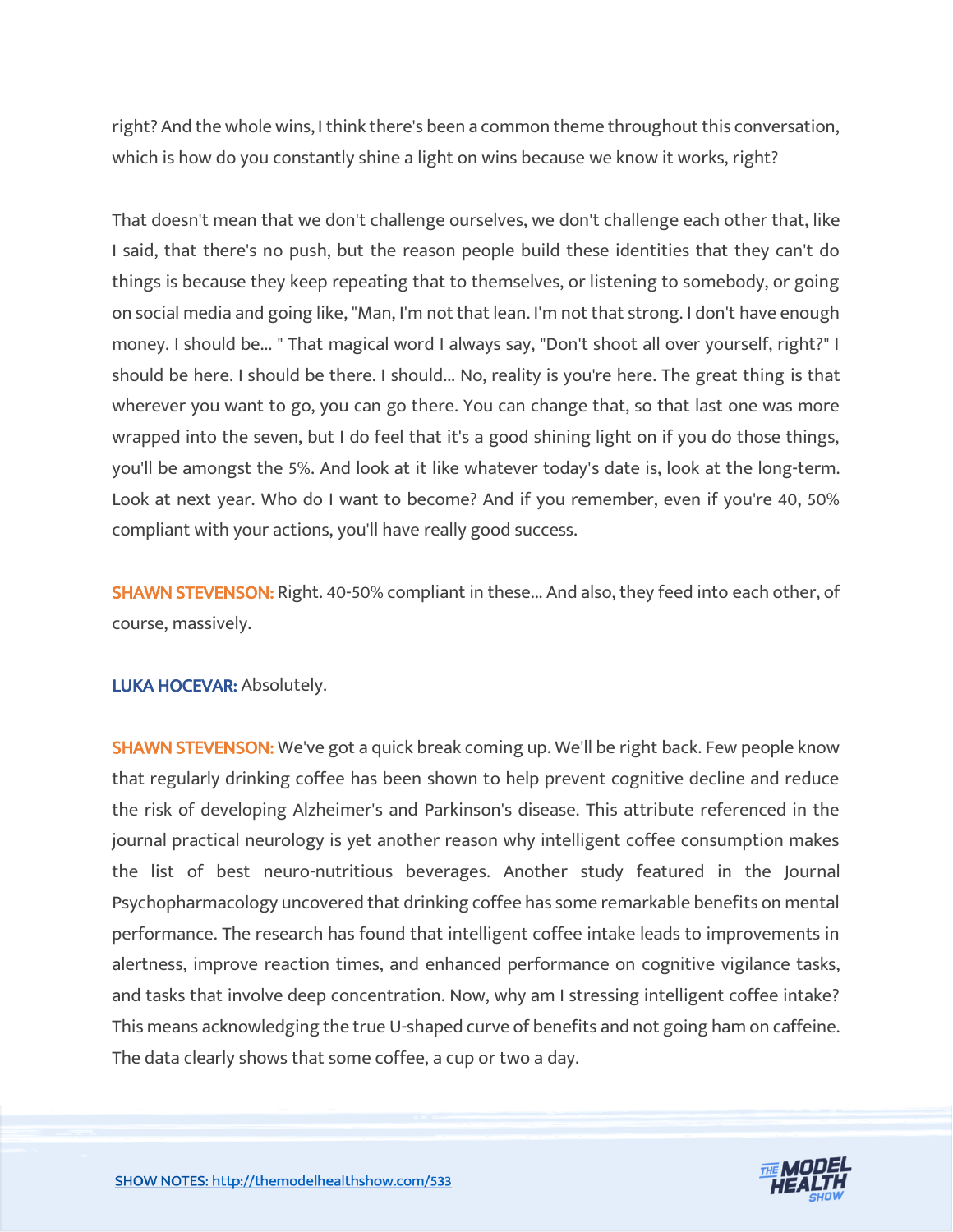And the company caffeine is a great adjunct for improved mental performance, but going too far starts to lead to diminishing returns, so we want to make sure that we're getting an optimal intake of coffee, and again, not going overboard. B-but also coffee is best when it's not coming along with pesticides, herbicides, rodenticides, fungicides, these chemical elements are clinically proven to destroy our microbiome terrain, so destroying the very microbiome that helps to regulate our metabolism, regulate our immune system.

The list goes on and on. Obviously, you want to make sure that those things are not coming along with the high-quality coffee that we're trying to get these benefits from, and also what if we can up-level the longevity and neurological benefits of the coffee by combining it with another clinically proven nutrient source? Well, that's what I do every day when I have the organic coffee combined with the dual extracted medicinal mushrooms from Four Sigmatic, and if we're talking about optimal cognitive performance and the health of our brain, the protection of our brain, there are a few nutrient sources like Lion's mane medicinal mushroom that pack these kinds of benefits. Researchers at the University of Malaya found that lion's mane has neuroprotective effects, literally being able to help to defend the brain against even traumatic brain injuries. It just makes the brain more healthy and robust. So again, this combination of medicinal mushrooms plus organic high-quality coffee is a match made in nutrient heaven. Go to foursigmatic.com/model. That's F-O-U-R-S-I-G M-A-T-I-C.com/model, you get 10% off your incredible mushroom elixirs, mushroom hot cacaos, and mushroom coffees.

Again, that's foursigmatic.com/model. And now, back to the show. I love that you mentioned this tendency towards stress eating, and that we've seen this sky-rocket, we were talking about this before the show, and the amount of weight that folks have gained during COVID. Talk about that a little bit and the snowball effect.

LUKA HOCEVAR: Yes. I was blown away. I had to kind of keep checking the stat, because I was like, "Somebody's throwing it out there to trigger people," but it was... I think 42% of Americans gained an average of 29 pounds, and I think millennials was 41, which means almost half, almost half. Now, if you sit there and stop and think about that, that's an incredibly crazy statistic, right? Now we know that before pre-COVID that the health of this country was at a decline, it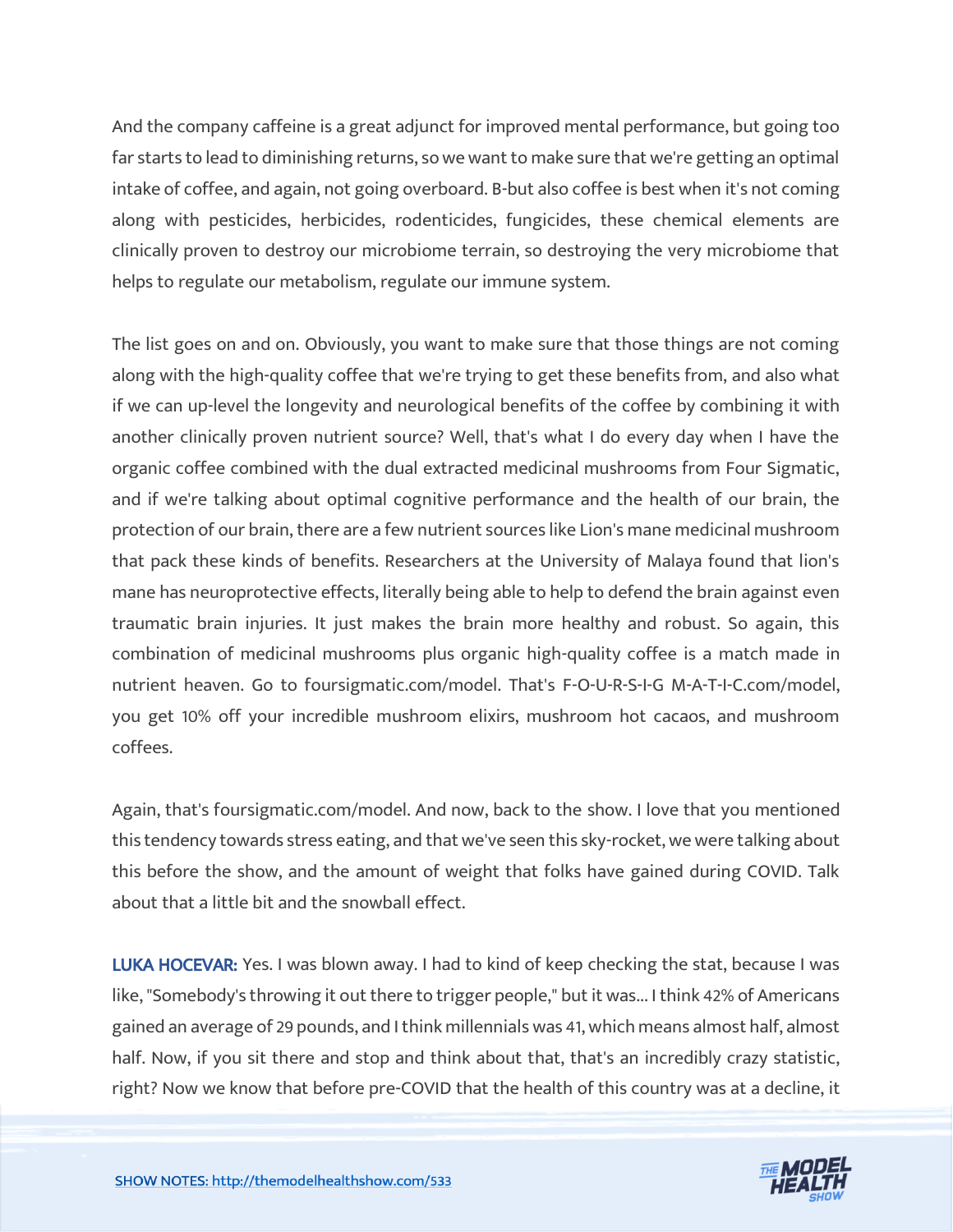was not good whatsoever, but the analogy that we talked about earlier was that it's like a snowball, if you've ever... I come from Slovenia, so in winter, there's a lot of snow. You made these snowballs, and you go on a big hill when it was like still fresh powder snow and you'd roll the snowball and just keep picking up more snow and it gets bigger and bigger and bigger, it becomes a big, big snowball. We were, I feel like, already snowballing in a negative direction, I think. Nobody can argue with that if you look at the statistics of where we were. I think we were at 42% obesity pre-pandemic and adding on to the stat, during the pandemic, that big snowball, like somebody came and then pushed it even faster. It's almost like the decline in a year and a half is equal to...

I can't remember, but I was looking up statistics like six, seven, eight years, it's almost like 4-5X the negative decline of health in this country because of it. And so, you have to ask yourself, how do you start shifting that? Now, it can be such a big task that... Me personally, when you start thinking about changing systems and policies and things of that nature, it can become overwhelming to even think about it, 'cause it's like many of the systems are broken. So personally, for me, I look at it like this, I influence, one, myself, two, my family and friends and then my community, and things start from the inside out. And I think that's how you take back power and control, it's like, I'm responsible for my own life, and here's the people that I can influence. And again, the analogy of the lighthouse, I always think about that. Lighthouses do two things, they guide people away from danger, they guide them to safety, and they shine no matter what, storm, the whole worse weather, no matter what, right? A tugboat on the other side tries to go out, and I would say, save everything, everybody and people and tends to a lot of times drown with the person, right?

So being a lighthouse, to me, means, living in congruence with my values, who I want to become, and affecting all those people around. Now, because if I do it right, what's going to happen is another person is going to become a lighthouse and another one and another one, another one, in their families, at their work, in their communities, and we create these ripples that create waves. And the thing is, I can control that. So, you can control you, you can affect the people in your circles a lot, but if you start going like, "Well, here's this politician that didn't put this into place, here's this medical system that's not working," and there are people working on that, affecting that. I think you're doing so much in that, spreading that word, and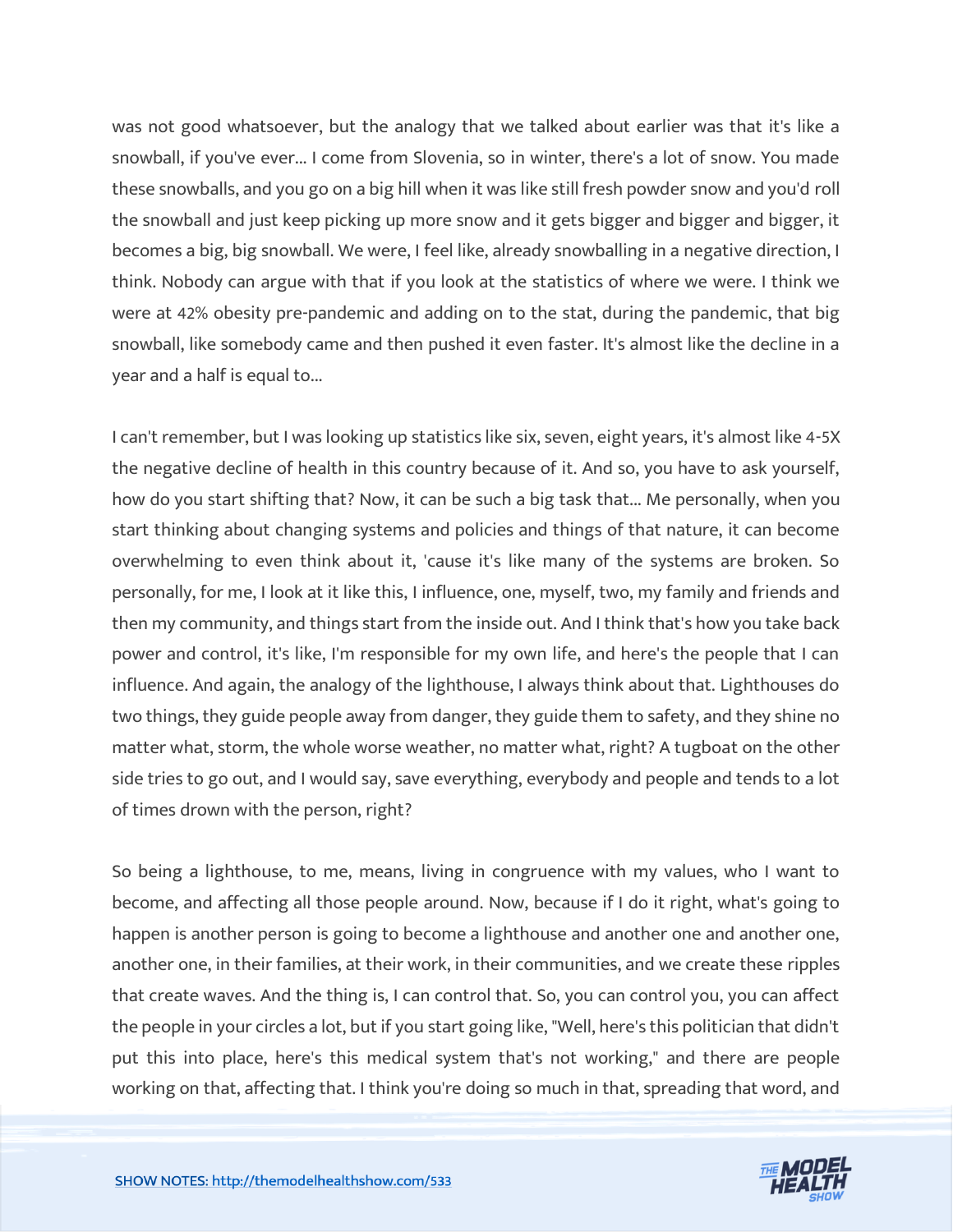educating. It's phenomenal. Every person then has to take that, and they have to go and become the lighthouse. Now, if we do that, it starts steamrolling, and it becomes that snowball, but it becomes a snowball that goes in the direction that we want it to go. And I feel like that's how we change things because somebody got to stop this snowball. We got to stop it; you know what I mean?

**SHAWN STEVENSON:** Yeah, we got a bunch of massive Frosty the Snowman out here getting built.

LUKA HOCEVAR: Oh, man.

**SHAWN STEVENSON:** So, what are some of the trends, especially with you having such an incredible gym and culture and just being a leader in fitness, what are some of the trends/changes that you've seen in training tactics and culture since COVID has arrived on the scene? What are some of the changes that you've seen take place?

LUKA HOCEVAR: So, one of the things that's been... I think there's been a trend in the last years is recovery, and so we talked about the stresses, more so than ever, we have to learn how to manage stress, I think that there hasn't been enough education around... Even for instance cardio, most people put cardio in one bucket. "Hey, do you do your cardio? "Yeah, man, I do." "What type of cardio do you do?" "What do you mean?" It's like there's different forms of cardio and cardio can be an incredible form of de-stressing, meaning if you do aerobic exercise, which is the lighter, I'm sweating, 130 to 150 beats per minute, nothing crazy, that is an incredible recovery workout after a hard session, and it can put you in a parasympathetic state, meaning, that's your rest and digest, because we do... Life is inherently very stressful. Let's look at the last two years. Uncertainty creates anxiety, create stress and right now, still, there's so much uncertainty. What's going to happen? If you have a business, if you have a job, the economy is so uncertain, and sometimes then what do we do?

We try to, I would say, use exercise as a mental health tool, which it is. But then you got to be careful, because "Okay, I go in and crush a workout seven days a week and that helps me with getting my mental focus right and putting these emotions into a space that I can exert them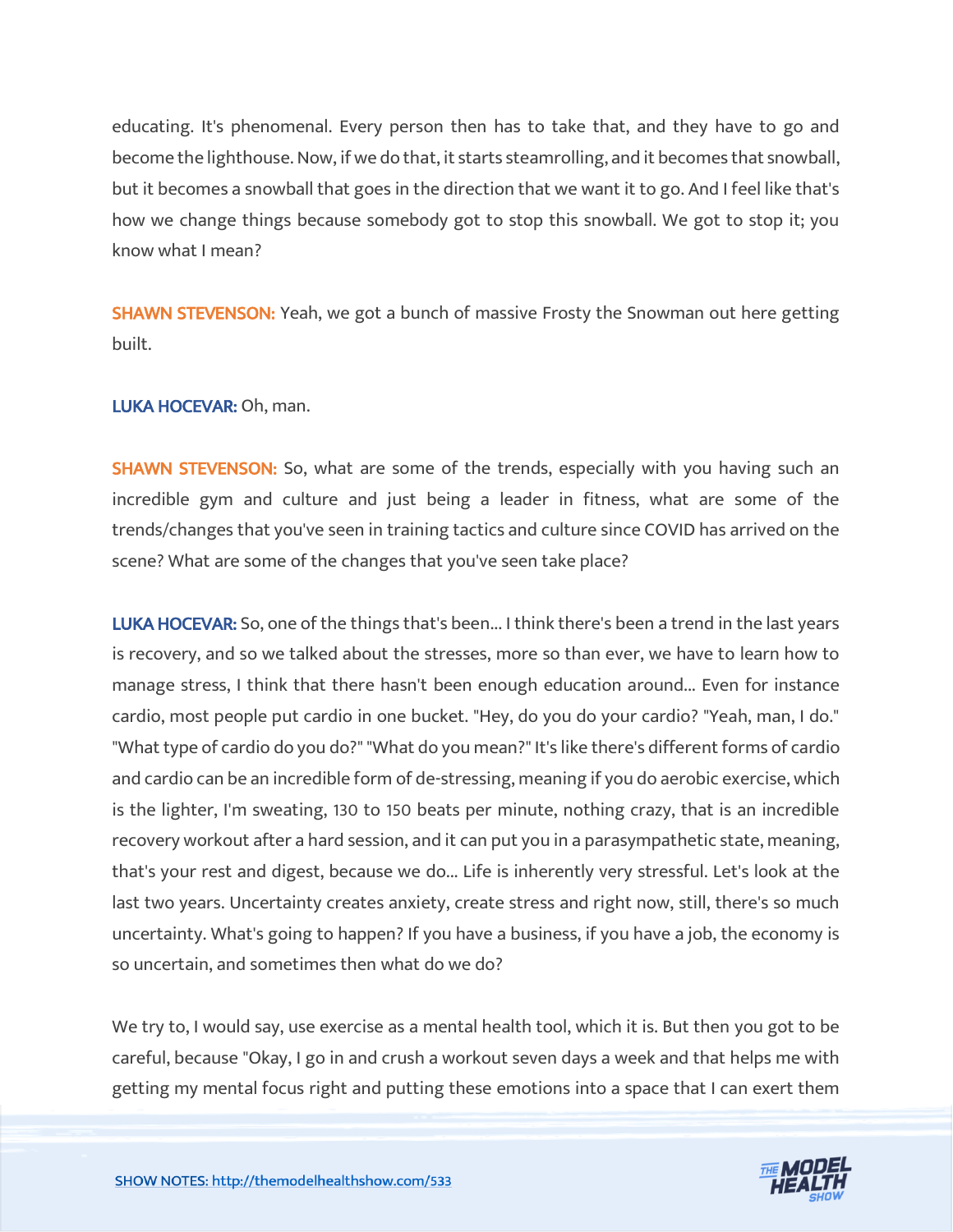in a positive way." But we may be sometimes doing more harm than good because all of a sudden that allostatic load that we talked about, it's too much. Well, now you got inflammation, your back gets blown out, can't sleep, and you're like, "I don't know, I'm exercising." So, recovery is really finding the puzzle pieces I think, and this is going to continue to be something that we're going to have to really look into and piece this puzzle piece together. Here's how we're training here, and then we're also... Yes, this is exercise, but it's recovery-based, we're doing mobility circuits, and we're doing aerobic capacity work, and we're doing infrared saunas and cold plunge pools in certain scenarios and so on and so forth and we're doing IVs when necessary.

SHAWN STEVENSON: Yeah, I've seen more people doing those things recently like utilizing sauna, cold therapy. So, in the gym for example, 'cause this is a good connection here, is the culture... I know you've seen a shift where not as many people were at the gym. So, what were folks doing? I mean do people just kind of... Did you notice people picking stuff up and trying to do stuff at home or people trying to segregate themselves at the gym? What did you see change?

LUKA HOCEVAR: That's a great question because that's been a conversation. For me, I'm in a fitness space, I own gyms, and I coach coaches and gym owners, so it's getting hundreds of pieces of feedback. So, one of the things I've found is that bigger gyms are struggling and struggled, I would say, maybe the most and still will for some reasons. There's not as much culture, so if you're coming to my gym, it's a belief system, it's more tight knit, there's less members, we're all kind of on the same boat. We legitimately have these values that are everywhere, and these quotes that are everywhere, and there's a way that we train, and then there's a way that we believe in how we live our lifestyle as well. So, it's the whole culture and community around it. We do combine work in the community, we do philanthropic work and so on and so forth. With, I would say, bigger gyms, there's less of that, so there's less of, "I'm not only going to exercise and follow this belief system that I have, but I'm going to go see my friends, my people," there's like you went and rented equipment, so more people will set up home gyms than ever and started exercising at home, which I think obviously is... That number's going to stay because they found that online.

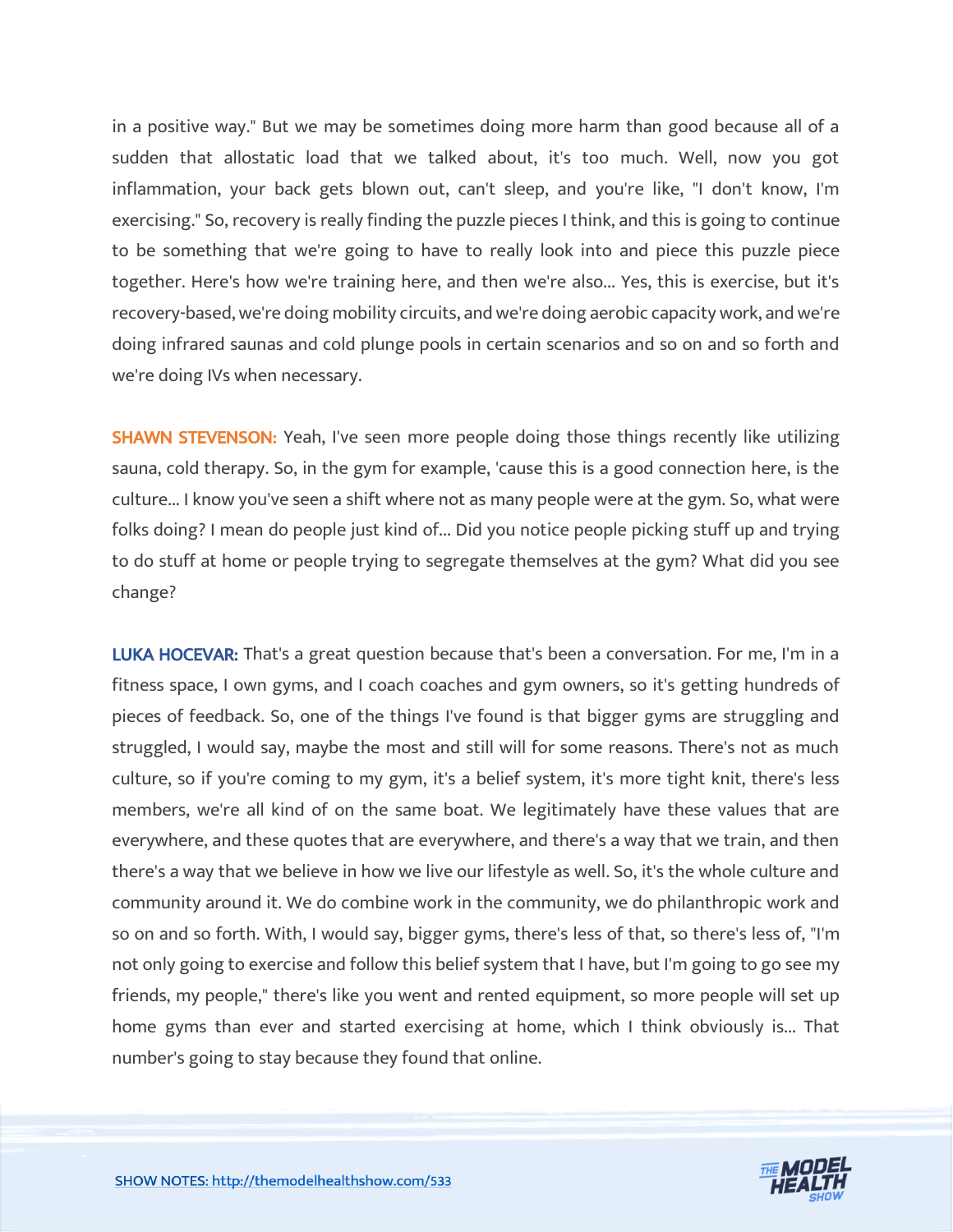There's great communities online, whether it's Facebook groups, it's apps, they can communicate with each other and still follow some type of structured program that we talked about earlier. But what's also happening, and this is somewhat statistical and anecdotal, is that when we get people back and they go like, "It's not the same." One of the things that I heard right off the bat was like, "Oh, this is the end of gyms." And I was the first person to be like, "No." 'Cause that would mean that it's the end of community, that would mean it's the end of culture, it'll mean that's the end of social gathering and connection, and it's like that's never going to happen. And so, what we're seeing is that the tightest communities that are more than just, "Hey, this is how we exercise," are continuing to grow strong and a lot of times growing and when that wasn't in place, it's more challenging for them.

And I think that this will continue as we move forward, there's like... I'm a big believer... I mean five, six years ago, the thing that I was saying that "If you're a coach and the only thing that you understand is exercise, but you don't have nutritional knowledge and guidance and you're unable to nutritionally guide your clients, you're going to become a relic." And I think now, I will say that when you look at the next four to five years, if you're not really good at understanding habits and behavior change and how these puzzle pieces fit together, it's going to be increasingly more challenging because it's all symbiotic. How your personal life and emotions and stress affect your training, your training affects... Everything is interconnected. And so, the future, I believe that the companies and businesses that understand that and also understand people, environment, social sciences like...

We'll do best because it's just such a bigger picture than like how many reps are we doing? Even the template that I was talking about. I'm a geeky person, like I study training left and right all the time, but about eight, nine years ago, I dove into change psychology, and habits, and behavior change, social science, and environment, understanding, neurology, what makes people tick, because all the Xs and Os are irrelevant, if we can't help people at the base line level, change behaviors. And you could go online and in two weeks find out some foundational things about nutrition to where it's like, Okay, if I do these Xs and Os, if I do that, I'll be good, but yet we still have the most declining health in the history of the US.

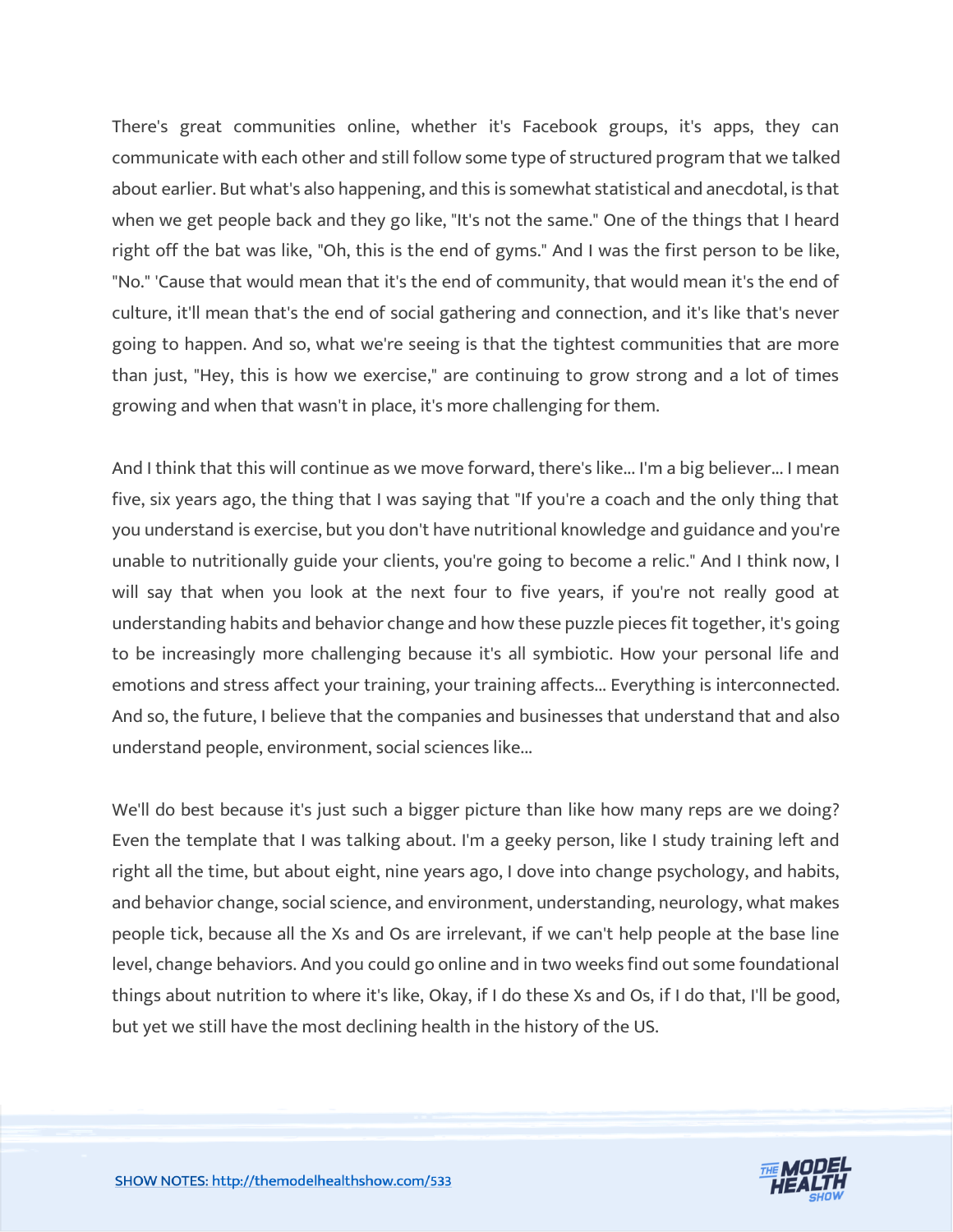**SHAWN STEVENSON:** It's nuts, yeah. Man, it's so many good insights. I think that, especially with your data set, you being able to see this culture, to study things, and this is what really separates you in my mind, is that I know clearly, and I see clearly you've studied psychology and behavior change, and you're looking at the thing that really motivates and creates the action outside, and we tend to get so focused on the external thing. And one of my biggest takeaways from today, and this is a game changer, if we really get this, when you gave this analogy of the tight rope and the boundaries, that in of itself, because we as a culture today, we tend to have this all or nothing mentality with stuff, and if we're creating this tight rope... And I love it, you brought it back to in the training analogy, and then brought it to the nutrition domain, it's so easy to fall off. You've got a tightrope, you're probably... Your likelihood of falling off is so great and what happens when you fall off, like that's it, versus having boundaries where you create... And I think... Let me circle back to the Will Smith thing. He is walking a tight rope, if he's just looking at pound a week versus like, let's create some strategic boundaries that we're operating in here where there's going to be a myriad of success, but at the same time, you know if we are...

Let's use stress, this stressful eating as an example, you know what's crazy is that I've seen there's two templates usually, some people tend to lose their appetite when they're excessively stressed, there's one right here. Me, as well. Whereas my wife, if she would eat, she will eat in your face. If there's an argument taking place, which we don't... I love our relationship, but at times, she can literally just start going to just start chowing down, where I'm just like, how could you eat right now? But what's found in the data is that it's actually the best time for you. And what happens when you stress, when you're stressed, we tend to make poor food choices, and that can be that opening to where I've fallen off, I've fallen off this tightrope, versus I operate in this boundary, I had this poor decision that I made now, but it's all good. I'm still within my boundary, but this is when we tend to make poor food choices as well, is when we're stressed. The best time to actually eat said pizza or ice cream or whatever the case might be, is when you're actually healthy, when you're feeling good.

When you're not stressed, your body, the management of these inputs, is greatly improved when you feel good versus everything becoming constricted, inflammatory, you can really gum the system up more. Now, I'm not advocating for people to go to Burger King when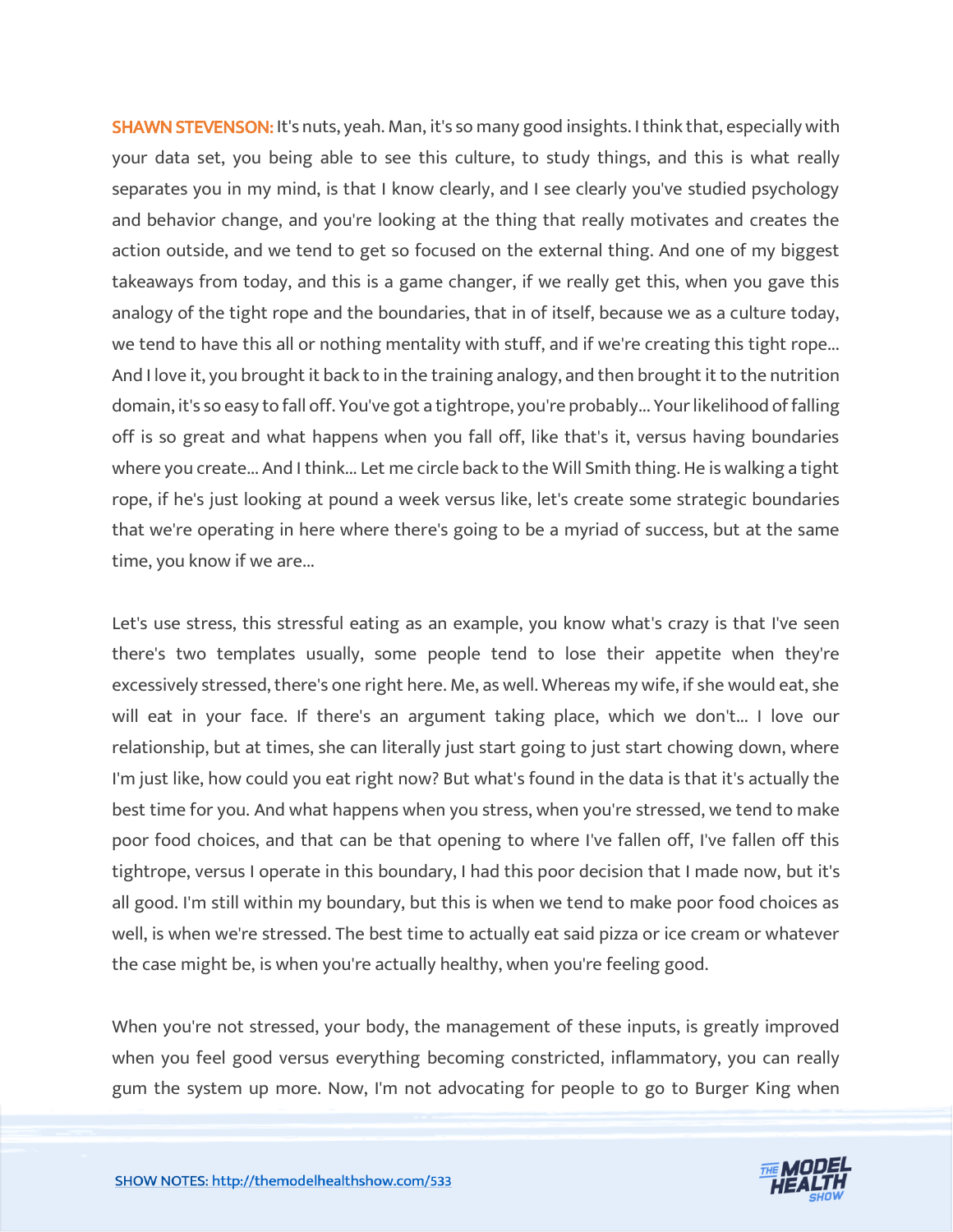they're happy, but it's just one of these things that we... It just happens in our environment. We don't realize that when we're walking this tight rope, stress hits, chance are you going to fall off, and it's much more difficult to get back on that tight rope.

LUKA HOCEVAR: There's two things I wanted to kind of throw in there because what you want to do is, for instance, if you make a choice of, "Hey, listen, let's have pizza on Friday night," but I'm calm, strategically, and I've been on point the whole week, my behavior has been matching my goals, it's actually part of the plan. We have pizza on Saturday nights.

SHAWN STEVENSON: Just got those boundaries.

LUKA HOCEVAR: You got boundaries, and you're making a decision out of power, not scarcity, not fear, not stress, so it's like, where are your decisions are coming from? Is it stress, scarcity, fear, all these negative emotions, or is it from consciously, right? And number two, as you said, all or nothing, and I always... When somebody says all or nothing, I say, uh-huh, always something. So, all or nothing is I couldn't get my hour and 20-minute workout in the way it was structured, nothing, but always something is... Like yesterday, I'm like, man, I'm coaching a rugby team, then I got to coach this, I got to make a call. I got like 30 minutes before I got to head home and jump on a flight. Now, my training session, usually the hour and a half, there's no way that's going to happen.

What do I do? I actually went home in my living room, did a 30-minute bodyweight session, got a sweat going, jet it out, but it's like... But the thing is that was always something. And imagine a dial, so in exercise and in nutrition, imagine a 10 on the dial is like the perfect optimal thing that you plan. The workout, you did it great, you weren't tired, you smashed it, right? Zero is nothing. Zero, you didn't do anything. But an eight is, hey, I got three quarters of the workout done, still really hard, but I only have so much time. A five or six is like, man, I couldn't go to the gym, but I still got a workout in with a couple of dumbbells and bodyweight. A three is like I went for a 40-minute walk, but I'm just turning the dial from 10 to one, and it's like... All or nothing is like a 10 or a zero. That's not going to work. And nutrition is the same thing. My dial at ten is like this is the most optimal meal I could have locked in in my plan to get to where I want to go.

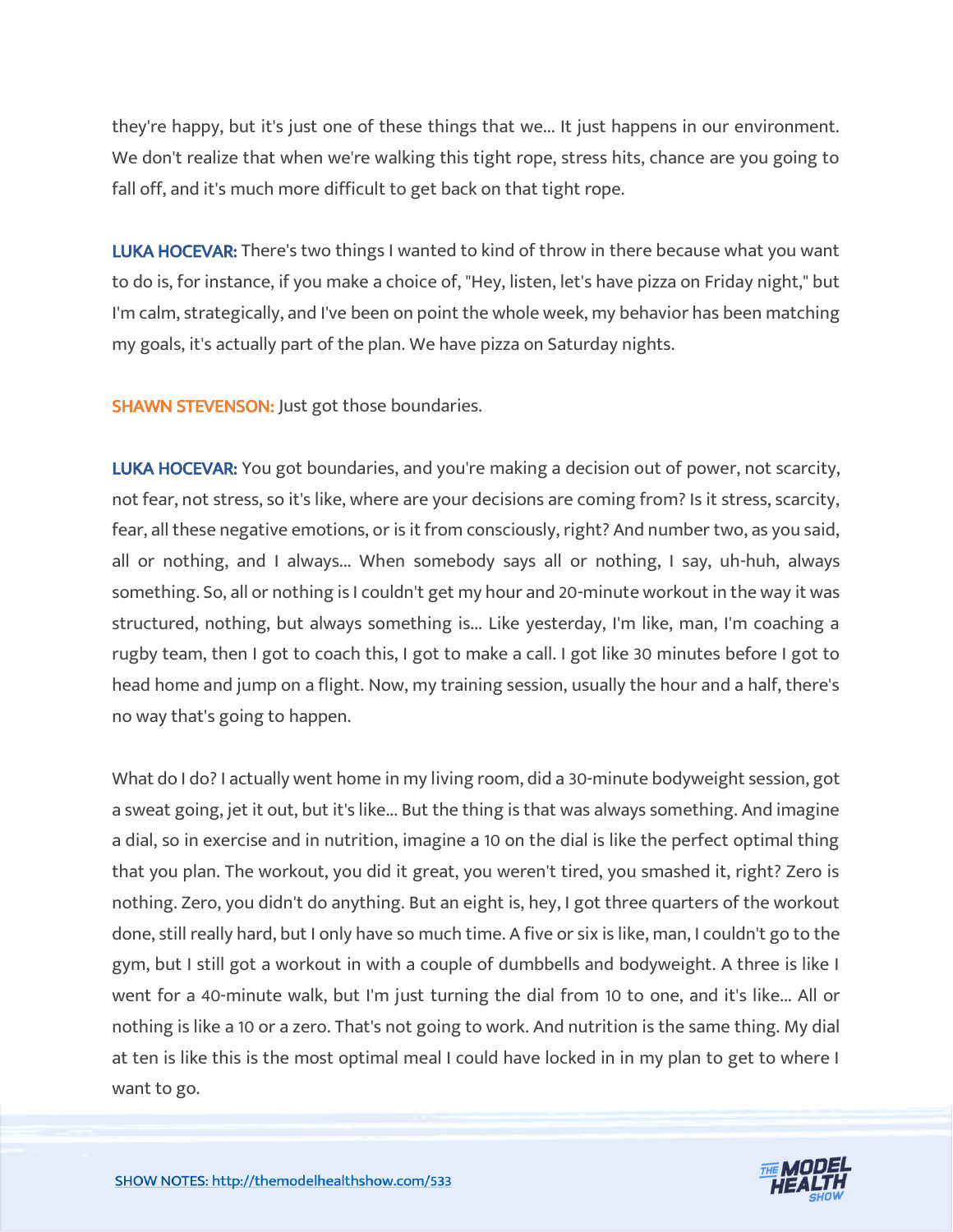A seven is like, man, I went to this restaurant, they didn't have the things I really wanted it, so I had to go with some extra carbs, but that wasn't planned on, for instance, right? You turn it down, and it's like, damn, instead of having a donut and a coffee, maybe you have, I will say, the coffee with just zero calorie, I would say, all milk or something else. It's like you look at that dial, and you go, "It doesn't have to be all or nothing," just think always something, because it comes back to that stat that we said, only 40% to 50% compliance will get you pretty damn good results across the year. In your mind, when you're about to go like "Uh, all or nothing, I can't do all so I'ma do nothing," just tell yourself that phrase, always something and turn the dial, and I promise you when you do... And you can do that in any part of your life, you'll have so much more success if you do that.

SHAWN STEVENSON: So good, man. I got to ask you about one more thing because you're the guy just to ask things like this. Anaerobic threshold, why does that matter, why does being aware of our anaerobic threshold... What is it and what can we do to improve it?

LUKA HOCEVAR: So, when it comes to cardio, this is a great question 'cause I love talking about cardio and stuff, people put it in the same bucket, so anaerobic threshold is... Everybody reaches their anaerobic threshold at a certain point of heart rate, okay. Now the only true way to measure it is to basically do a gas exchange test in the lab, which most of us aren't going to do, but a very simple way, and it's pretty on point, is to do for instance, a 12-minute test. You can do it for running, if running is beating you up, you could do it on an Airdyne bike, you could do it somewhere, and basically what you're trying to do is in those 12 minutes, push as hard as you can, try to keep it steady. Now, you got to wear a heart rate monitor for it, and what's going to happen is that you're going to have a specific heart rate average across those 12 minutes, plus/minus about five beats per minute is your anaerobic threshold.

Now if you think about... 'Cause then that gives you some data to train it, okay. After you're done with that 12 minute, I also really like to do what's called a 60-second heart rate recovery test, and it tells you how much does your heart rate drop in 60 seconds, it's a really big marker of your cardio and fitness levels. Going back to tracking progress, these are great, most people don't know how to track progress of cardio, so we do all these different tests on how to do it,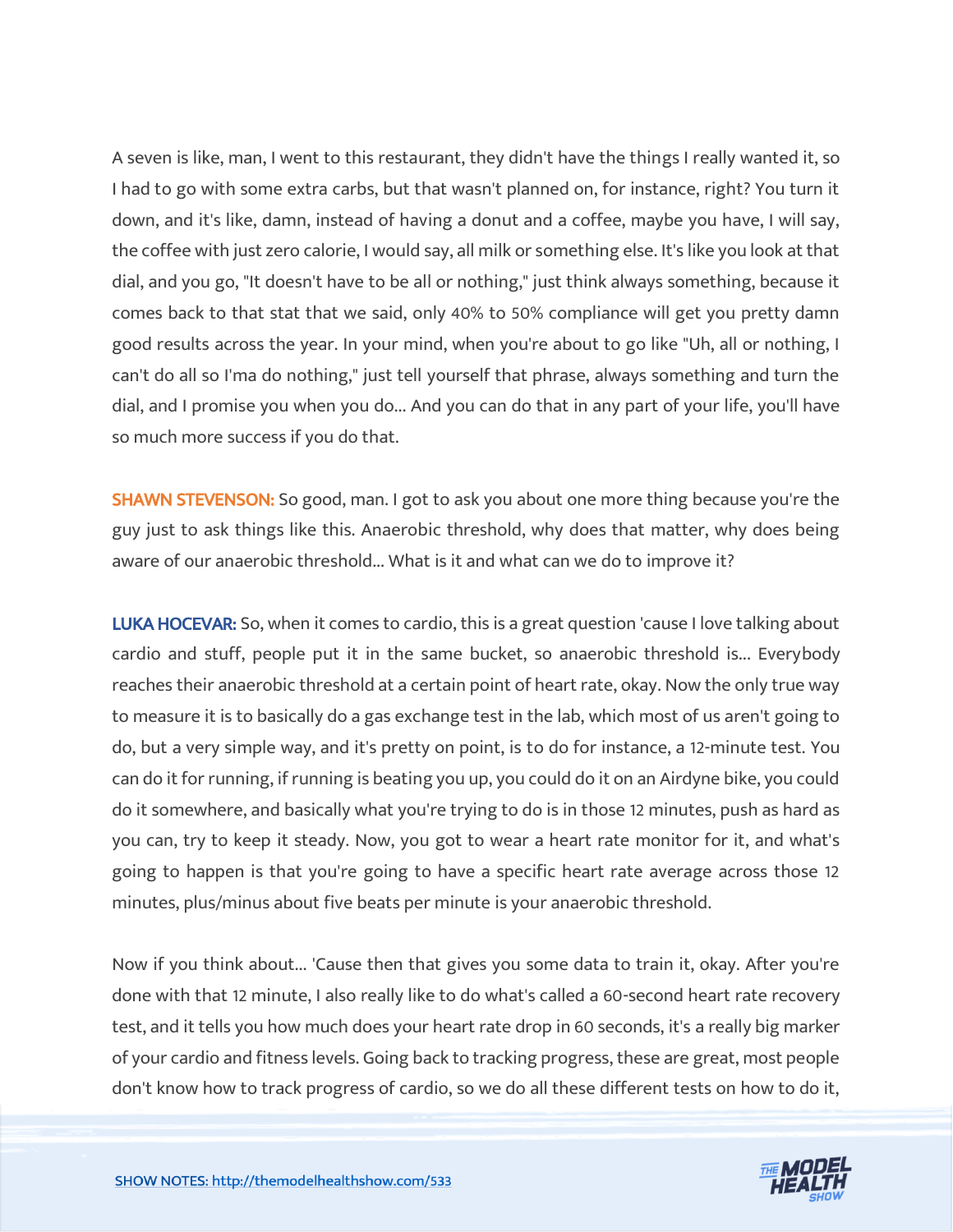so then you have something to train it, because most of your training for anaerobic threshold is going to be in those plus/minus five beats per minute around your anaerobic threshold. So, let's say yours was 171, that means we train between 166 or 176, 177-ish. I want you to stay there for, for instance, like three minutes at a time, if we were doing some type of shuttle sprints or Airdyne bikes or whatever else. Now, what it does is it will basically raise your anaerobic threshold. So, imagine that when you go past your anaerobic threshold, you start using glycogen for energy.

SHAWN STEVENSON: You start to go to the aerobic side.

LUKA HOCEVAR: You go to the anaerobic glycolytic side, so you're using the sugars, but you only have so much time to do that, that's for instance, I'll give an analogy of a fighter. So, a fighter, once they're... If they're... Usually, if they were bigger and more muscular and they're swinging, and they're killing it, and you've seen them like gas out, this is a great, I would say, analogy of like, "Man, he was throwing those punches so hard, he came in at round two and it looked like he could barely throw." Because his anaerobic threshold was pretty low, and then after that, he fell down into an aerobic zone and he just didn't have a lot of aerobic power. So, if we can raise that, it means that we can be more powerful, the anaerobic threshold's higher, and we can be more powerful in aerobic zone. Great example, friend of mine, Demetrious Johnson, Mighty Mouse, one of the most winningest fighters in UFC history. You've ever seen him fight in a fifth round, you're like, "This guy is throwing like he's in the first round."

He's one of the most conditioned fighters. My friend, Joel, actually created his conditioning programs for a decade plus, because he trained those systems so he can throw really powerfully, but his heart rate's still pretty low, now that's trained. So how can this... For athletes, this is crucial if you play a sport where, for instance, any type of fighting, boxing, MMA, but a lot of team sports, basketball, football doesn't need it as much, 'cause it's more short and explosive burst with longer breaks but most team soccer, you need anaerobic threshold work. But if you're in... For instance, if you're like oh, how does this relate to me if I'm just a person that's trying to exercise? But it's like okay, do you want to go on a hike? What about... Do you play any type of basketball, like weekend warrior type stuff? What about ultimate Frisbee?

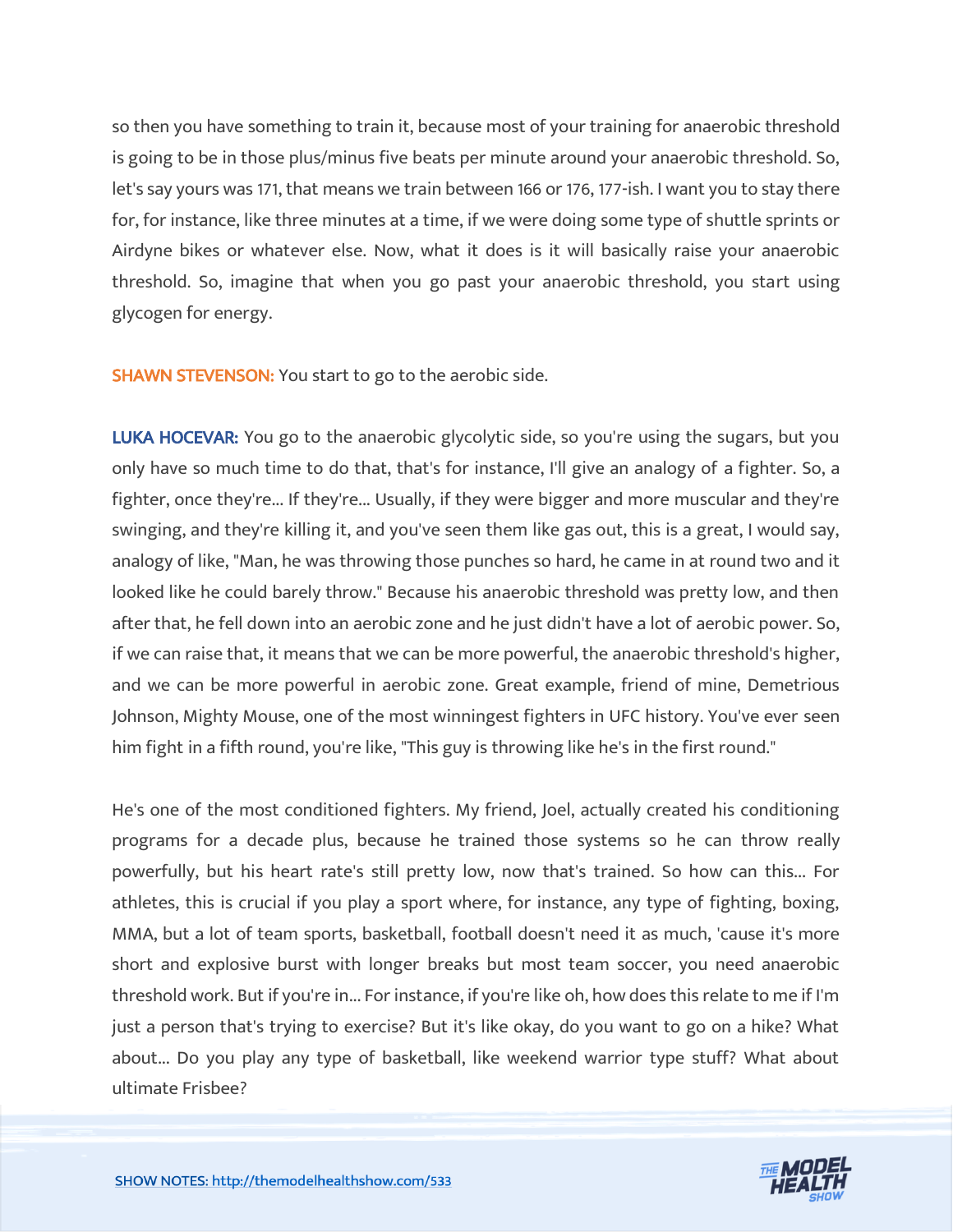Whatever it may be, majority of things you got to work on that, 'cause otherwise you get smoked really fast and what it does too is your form breaks down, so looking at these pockets of cardio is really important. That's why even in that template I say, "Hey, once a week do aerobic-based work, which is just steady or state, nothing really super intense, but once a week, really get that heart rate up. That could be your anaerobic threshold work." You get your heart rate up, keep it there for a while, then let it come all the way back down and repeat. That's the super basic part of it but understanding that there's different energy systems. With a lot of my NFL guy, I think a lot of the pro sports stuff has been very outdated. In Major League Baseball, they have a one mile run test, and I train some, they're the top baseball players on the planet, Cy Young award winners, they're like, "Luka, should I train for this?" I'm like, "No." What in baseball... When do you need that? You don't, it's just been around for so long.

#### SHAWN STEVENSON: Never.

LUKA HOCEVAR: Never, right. But football is five to eight seconds of extremely explosive violent play, followed by about 35 seconds to 50 seconds of rest, that's called anaerobic alactic. It's very fast, very explosive and then you have a pretty good break, so I'm going to help those guys do two things, aerobic base, everybody needs that, and then anaerobic alactic, it's the best use of time, and it's going to transfer well to the sport. So even with clients that come in and say, "Hey, I want to be more fit," remember that question. To me, it's like what does that look like? Tell me about what that looks like. Man, I want to go on an eight-mile hike and push it.

Here's the cardio energy systems you'll need, we'll work on that. We get firefighters, I got to pass this CPAT test. Okay, what does it include? Well, I got to drag this dummy, I got to do this, and then I have to do a stepper with a weight vest and this much on. Ah, okay. And we kind of look at that and then we program in a way that helps those people achieve those specific goals. And rather than just like, "Just want to improve my cardio," you want to ask more specific things and that's why making progress, and even going back to that Will Smith conversation, I would have got really specific. What does that mean to you, what does progress look like? What would... And you get granular, and then you build that in so that the behaviors create those buoys along the way, like oh, we're on track, we're on track.

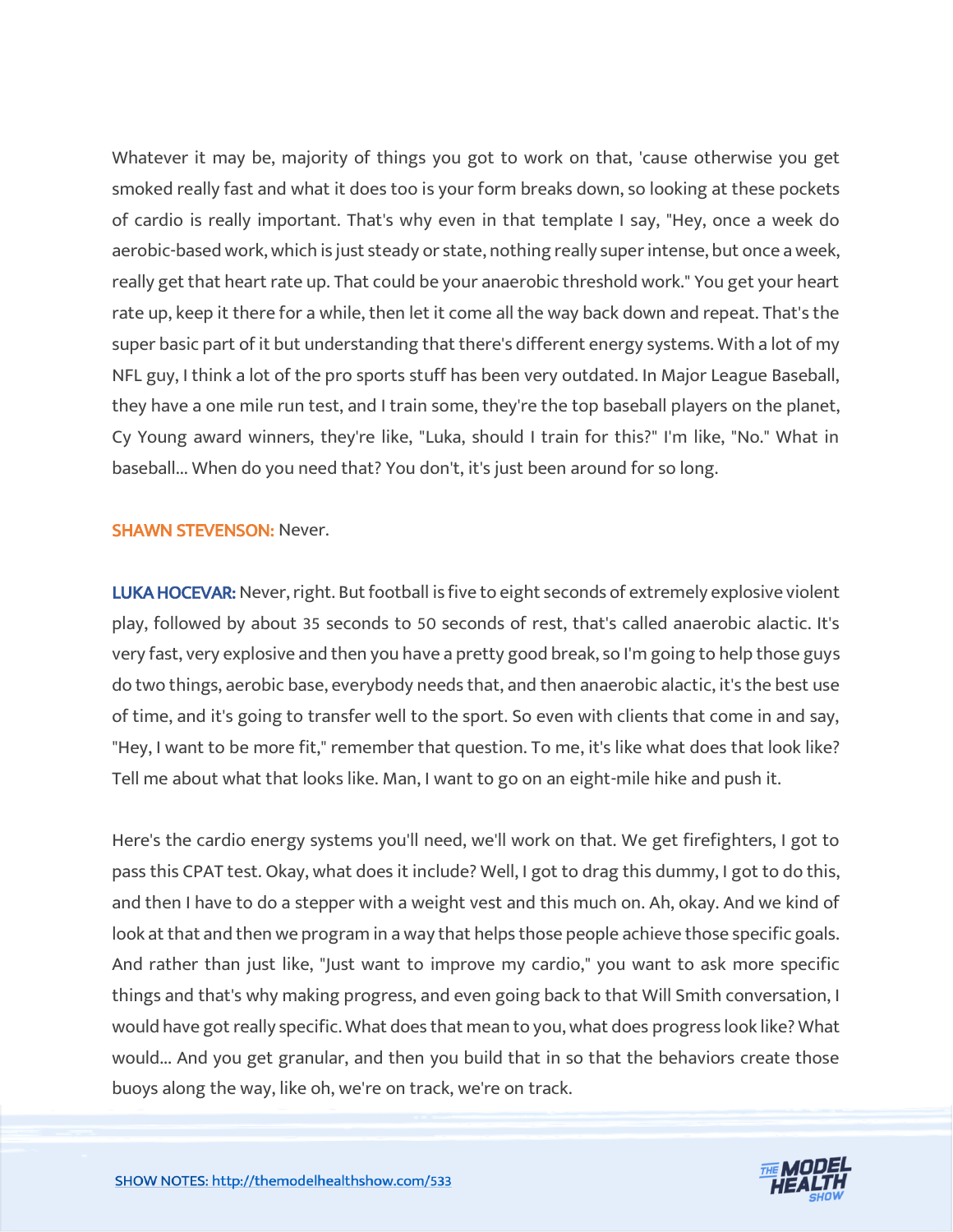And then they can feel good about it too, because it's not just weight, it's not just this, it's not just that. I got a whole list of things that with clients, we'll go... At the end month, it's like trap bar, deadlifts of this much, your throwing is this much harder, look at your conditioning levels, and you're showing them stuff, and then they're feeling great. I'm winning, I'm winning, I'm winning, I'm winning. And maybe one of the things isn't there yet, like, "Oh, I hoped to lose five pounds, but I'm dropped down three." But what I've found is that when people focus on performance, it improves their body composition. When people focus on behaviors, it improves their body composition. It's the greatest win of all time, 'cause they keep improving and getting better, and everything else kind of aligns along the road with it.

SHAWN STEVENSON: Yeah, perfect man, perfect. Yes, we focus on health, the body composition comes along with it.

#### LUKA HOCEVAR: 100%.

**SHAWN STEVENSON:** Man, thank you so much for sharing your wisdom and your insights. Can you let everybody know where they can follow you, get more information, and also can people come by and check you out...

LUKA HOCEVAR: Absolutely.

#### SHAWN STEVENSON: Come by the gym?

LUKA HOCEVAR: Listen, all you got to do is let me know. Vigor Ground is open for anybody and everybody. Actually, now we get a lot of people from out of state, and they fly in the countries, just go train, hang out, we'll do mini workshops and stuff like that, but I share a lot of the... It's almost like the hub is Instagram, that's @LukaHocevar, L-U-K-A H-O-C-E-V-A-R. Say that real fast, you get 50 bucks. Then the gym is vigorgroundfitness.com, is the gym website. I also help a lot of coaches actually build their businesses, and that's yogrowyourgym.com, which you'll appreciate this, is a similar logo to Yo! MTV Raps, so the old school-ness. And on YouTube actually, a lot of the stuff too that we just talked about, I put a lot of content that's for instance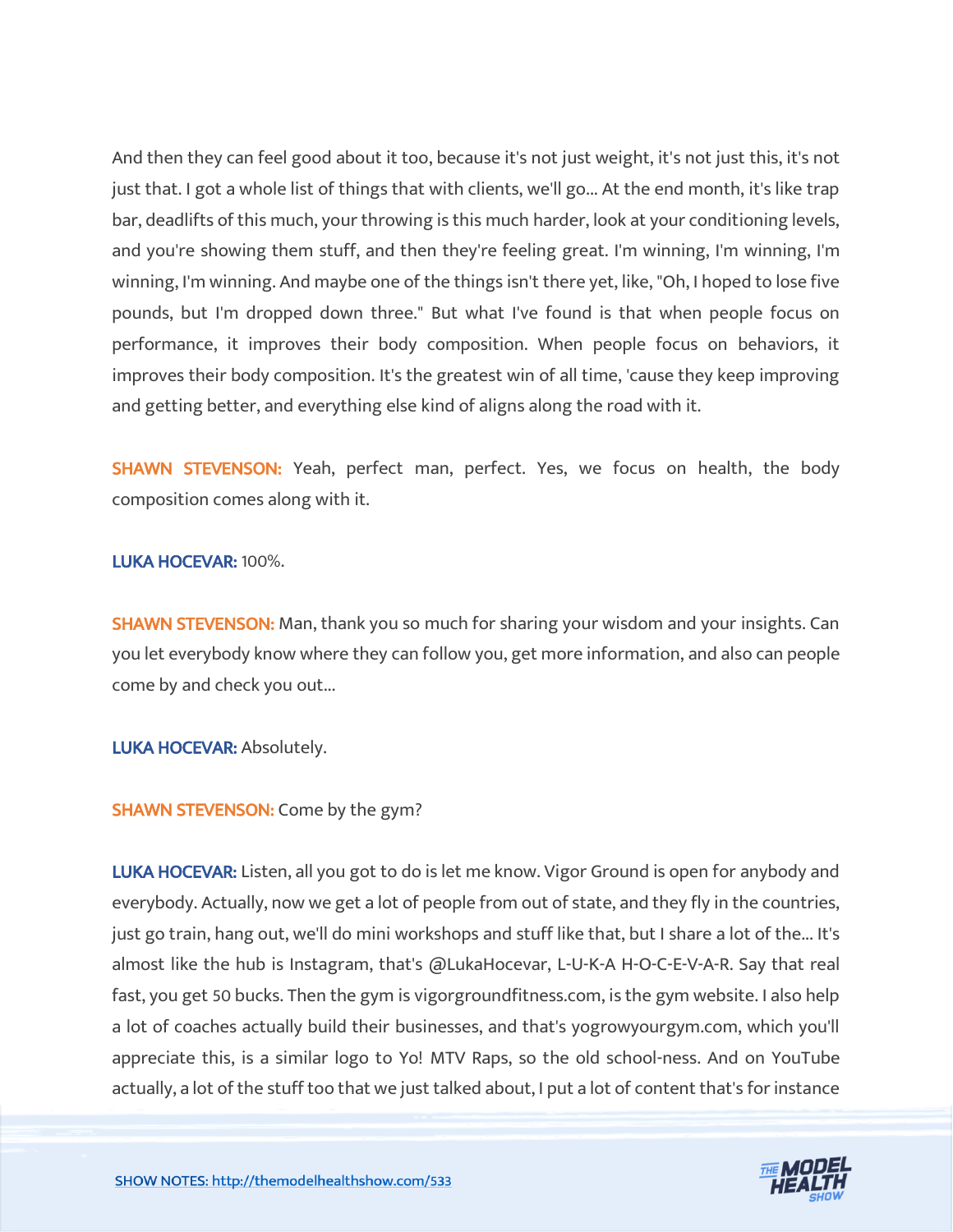how to do threshold training, cardio, workouts, muscle building, everything around fitness and nutrition, all my seminars that I've recorded, there's like 1,400 videos, you can check that out on YouTube. And that's same thing, just put in Luka Hocevar and that'll pop up.

SHAWN STEVENSON: Perfect, man, truly I mean, you are somebody speaking from outside and the people that know you, you're the trainer's trainer. A lot of folks are looking to you for models of their gym, their culture, education. So, man, it's just... You're such a gift, man.

LUKA HOCEVAR: Thank you, brother, man.

SHAWN STEVENSON: To this world, so I appreciate you.

LUKA HOCEVAR: Thank you. Appreciate you right back and thank you for having me on your show again, man.

SHAWN STEVENSON: Of course, man. Let's go, Luka Hocevar everybody. Thank you so much for tuning into the show today, I hope you got a lot of value out of this, so many incredible insights that we can use to fuel our performance, to fuel our results moving forward. I love the analogy of that snowball effect taking place in our society, we've just been seeing everything just trending downward as far as our health, our levels of fitness, our levels of happiness.

And then COVID jumping on the scene and literally it's as if the snowball that was already rolling downhill gets a strong punch in the back of its snowy shoulders and pushing it downhill even faster. Now, at the same time... Now I'm picturing it rolling through Who Town, the Grinch coming through and stealing everybody's Christmas fitness, and at the same time, this snowball can be stopped, and we can create a snowball of efficacy and a snowball effect in health, in fitness, in happiness in performance, in success, and both things are equally available, all things are possible but it's really what are we going to put our time and our attention into? And taking on some of these tools because it's one thing to say a thing and to want to do a thing. It's another thing completely to take action towards it and to actually achieve it.

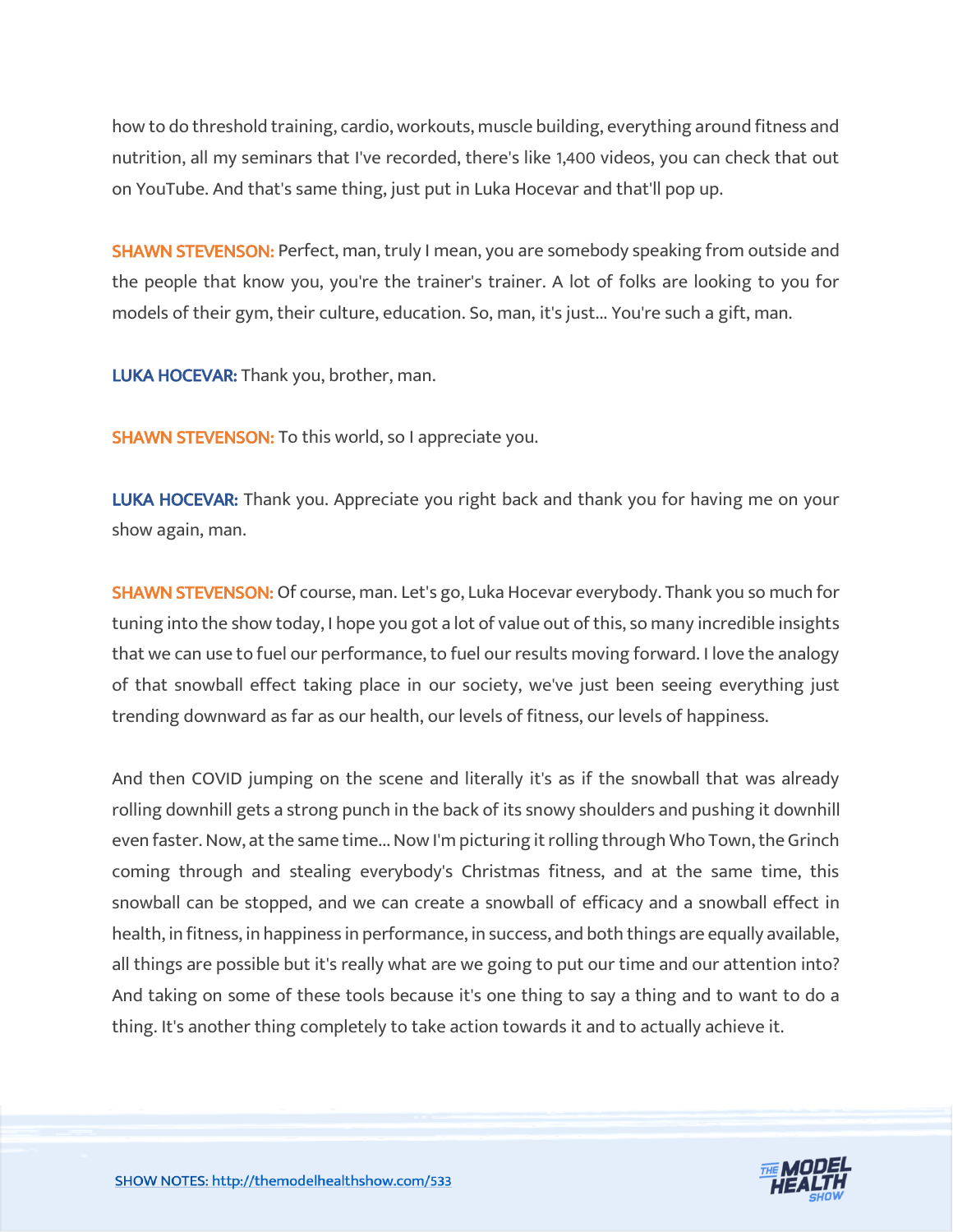And in that process of achievement, he talked about the messy middle. That's where a lot of folks lose their way, that's where a lot of folks throw in the towel, it's that messy middle, it's that Sloppy Joe section of transformation, that messy middle. And so, what can we utilize to leverage our psychology? Because the truth is, we can absolutely start with vigor to pivot off of Luka's incredible brand.

We can start with vigor into a thing, and we can traverse that messy middle and we can absolutely come out the other side with great success, but we've got to be able to utilize the most powerful tool that we have, which is to utilize our incredible minds. So, I hope that you got a lot of value out of this episode. If you did, please share it out on social media. You could tag me, I'm @shawnmodel on Instagram and Luka is @LukaHocevar. That's L-U-K-A H-O-C-E-V-A-R.

Tag him, let him know what you thought about this episode and make sure to follow him. He's somebody that I follow, always getting tips, insights, inspiration. He's always taking folks through and demonstrating for us as viewers, as followers, as students, some great insights about training, and you can actually see it first-hand there on Instagram on that incredible platform that he's utilizing in a great way. Again, it's really again, we want to curate our social media feed, start to feed ourselves things that empower us, that keep us informed and educated, and rather than inundating us and distracting us from our own greatness, things that are pressing and moving us towards, guiding us towards our own greatness. Alright, so I appreciate you so much for tuning into the show today again.

Again, tag me, tag Luka on Instagram, and of course, you could send this episode directly from the podcast app that you're listening on. You can also check out the episode on YouTube. If you're not watching the YouTube, come on what are you doing? Pop over to The Model Health Show on YouTube as well, you could send and share it from YouTube and from that app too. I appreciate you so much. We've got some powerful guests and epic masterclasses coming your way very soon, so make sure to stay tuned. Take care, have an amazing day, and I'll talk with you soon.